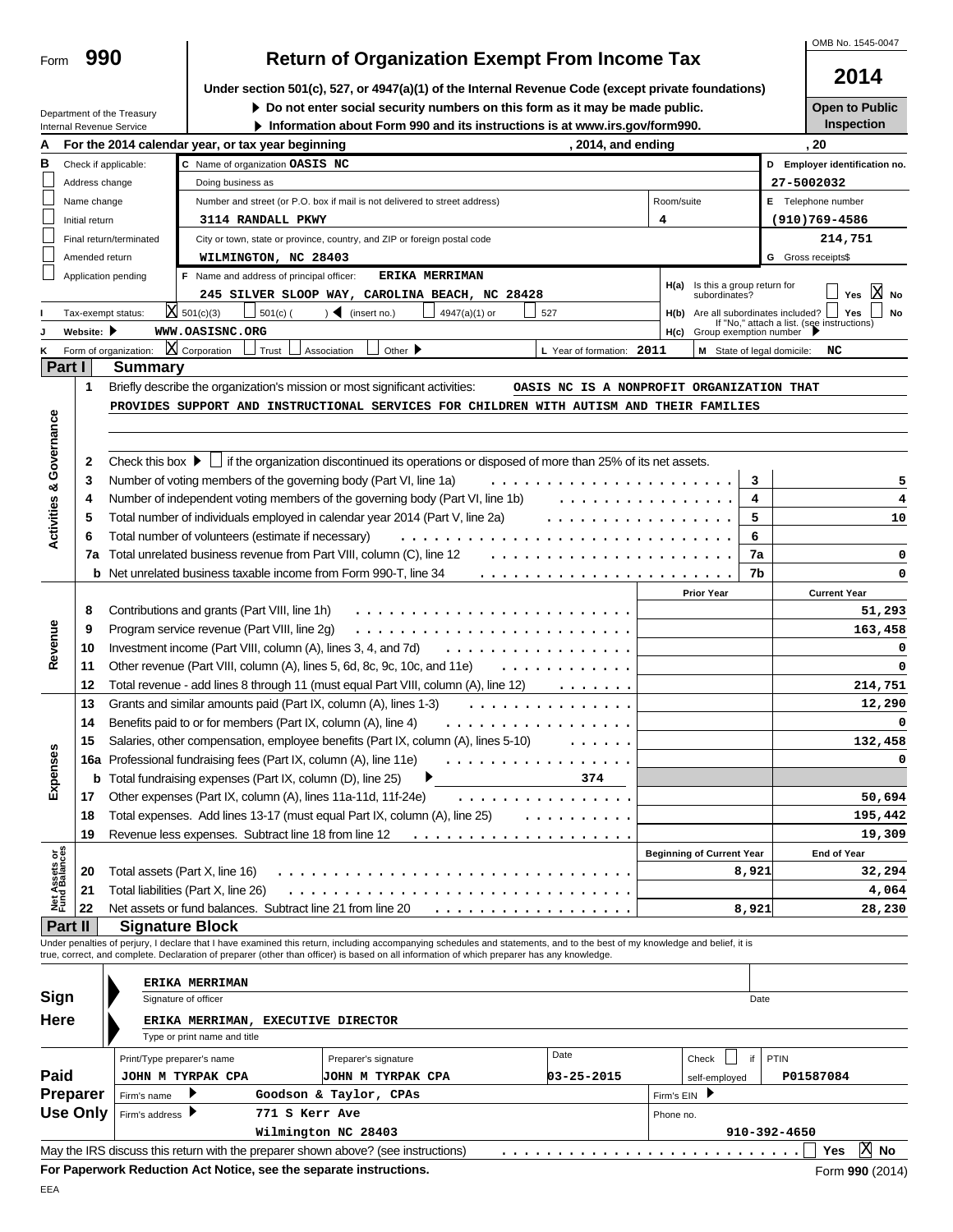|     | Form 990 (2014)<br>OASIS NC<br>27-5002032                                                                                            | Page 2                                                              |
|-----|--------------------------------------------------------------------------------------------------------------------------------------|---------------------------------------------------------------------|
|     | <b>Statement of Program Service Accomplishments</b><br>Part III                                                                      |                                                                     |
|     | <u>.</u><br>Check if Schedule O contains a response or note to any line in this Part III                                             |                                                                     |
| 1   | Briefly describe the organization's mission:                                                                                         |                                                                     |
|     | OASIS NC IS A NONPROFIT ORGANIZATION THAT PROVIDES SUPPORT AND INSTRUCTIONAL SERVICES FOR                                            |                                                                     |
|     | CHILDREN WITH AUTISM AND THEIR FAMILIES                                                                                              |                                                                     |
|     |                                                                                                                                      |                                                                     |
| 2   | Did the organization undertake any significant program services during the year which were not listed on the                         |                                                                     |
|     | prior Form 990 or 990-EZ?                                                                                                            | $x$ No                                                              |
|     | If "Yes," describe these new services on Schedule O.                                                                                 |                                                                     |
| 3   | Did the organization cease conducting, or make significant changes in how it conducts, any program<br>services?                      | $x$ No                                                              |
|     | If "Yes," describe these changes on Schedule O.                                                                                      |                                                                     |
| 4   | Describe the organization's program service accomplishments for each of its three largest program services, as measured by           |                                                                     |
|     | expenses. Section 501(c)(3) and 501(c)(4) organizations are required to report the amount of grants and allocations to others,       |                                                                     |
|     | the total expenses, and revenue, if any, for each program service reported.                                                          |                                                                     |
|     |                                                                                                                                      |                                                                     |
| 4a  | (Expenses \$195,068 including grants of \$) (Revenue<br>(Code:                                                                       | \$163,458]                                                          |
|     | OASIS NC IS A NONPROFIT ORGANIZATION THAT PROVIDES SUPPORT AND INSTRUCTIONAL SERVICES FOR<br>CHILDREN WITH AUTISM AND THEIR FAMILIES |                                                                     |
|     |                                                                                                                                      |                                                                     |
|     |                                                                                                                                      |                                                                     |
|     |                                                                                                                                      |                                                                     |
|     |                                                                                                                                      |                                                                     |
|     |                                                                                                                                      |                                                                     |
|     |                                                                                                                                      |                                                                     |
|     |                                                                                                                                      |                                                                     |
|     |                                                                                                                                      |                                                                     |
|     |                                                                                                                                      |                                                                     |
| 4b  | (Code: ) (Expenses \$ including grants of \$ ) (Revenue                                                                              | $\begin{array}{cccc}\n\text{\$} & & & \text{\[3.5mm]}\n\end{array}$ |
|     |                                                                                                                                      |                                                                     |
|     |                                                                                                                                      |                                                                     |
|     |                                                                                                                                      |                                                                     |
|     |                                                                                                                                      |                                                                     |
|     |                                                                                                                                      |                                                                     |
|     |                                                                                                                                      |                                                                     |
|     |                                                                                                                                      |                                                                     |
|     |                                                                                                                                      |                                                                     |
|     |                                                                                                                                      |                                                                     |
|     |                                                                                                                                      |                                                                     |
| 4с  |                                                                                                                                      | $\mathfrak{S}$                                                      |
|     |                                                                                                                                      |                                                                     |
|     |                                                                                                                                      |                                                                     |
|     |                                                                                                                                      |                                                                     |
|     |                                                                                                                                      |                                                                     |
|     |                                                                                                                                      |                                                                     |
|     |                                                                                                                                      |                                                                     |
|     |                                                                                                                                      |                                                                     |
|     |                                                                                                                                      |                                                                     |
|     |                                                                                                                                      |                                                                     |
|     |                                                                                                                                      |                                                                     |
| 4d  | Other program services (Describe in Schedule O.)                                                                                     |                                                                     |
| 4e  | (Expenses \$<br>) (Revenue \$<br>including grants of \$<br>▶<br>Total program service expenses<br>195,068                            |                                                                     |
| EEA |                                                                                                                                      | Form 990 (2014)                                                     |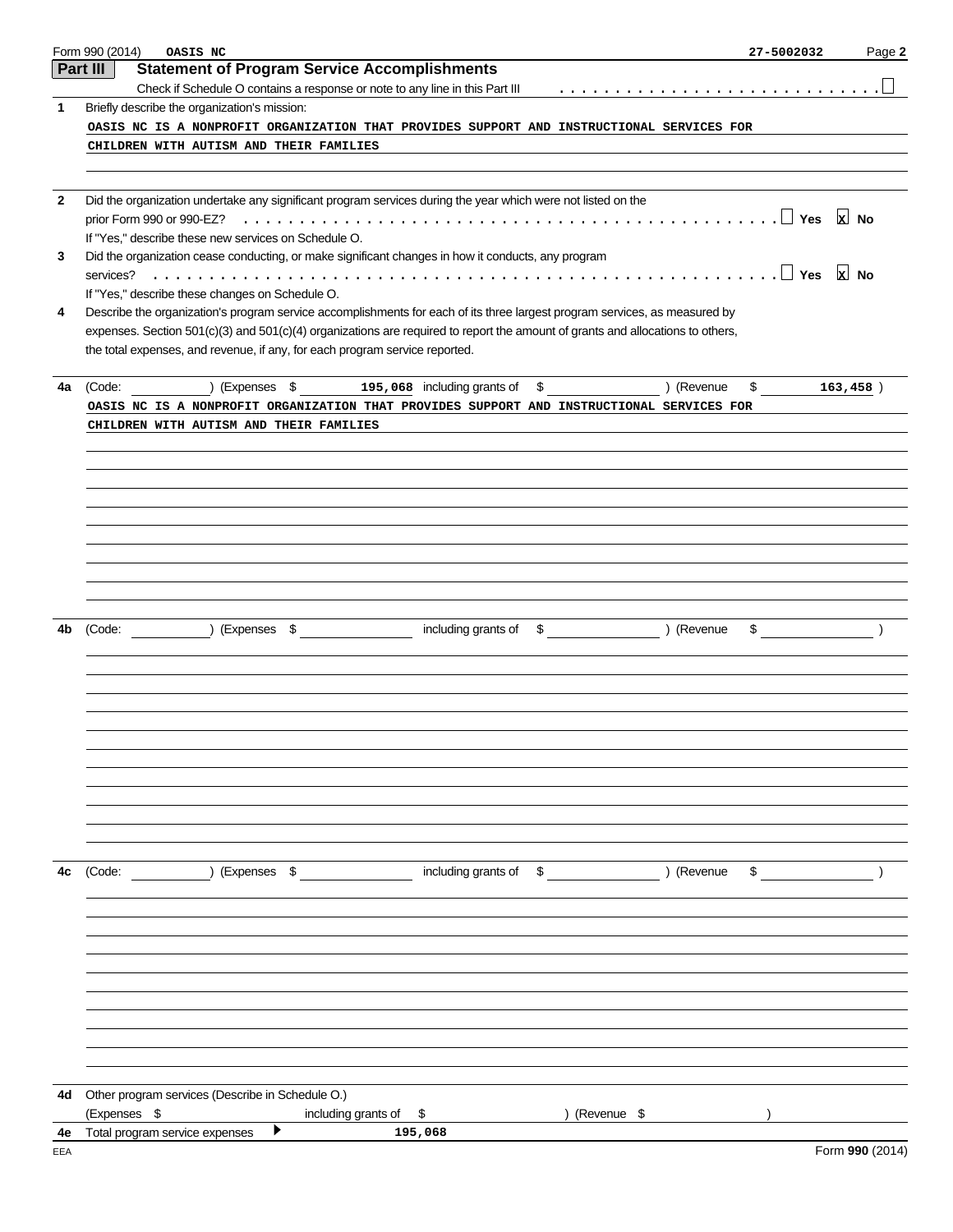| <b>Part IV</b><br><b>Checklist of Required Schedules</b><br>Yes<br>No<br>Is the organization described in section 501(c)(3) or 4947(a)(1) (other than a private foundation)? If "Yes,"<br>1<br>Χ<br>1<br>Χ<br>$\mathbf{2}$<br>Is the organization required to complete Schedule B, Schedule of Contributors (see instructions)?<br>2<br>.<br>Did the organization engage in direct or indirect political campaign activities on behalf of or in opposition to<br>3<br>Χ<br>candidates for public office? If "Yes," complete Schedule C, Part I<br>3<br>Section 501(c)(3) organizations. Did the organization engage in lobbying activities, or have a section 501(h)<br>4<br>X<br>election in effect during the tax year? If "Yes," complete Schedule C, Part II<br>4<br>Is the organization a section 501(c)(4), 501(c)(5), or 501(c)(6) organization that receives membership dues,<br>5<br>assessments, or similar amounts as defined in Revenue Procedure 98-19? If "Yes," complete Schedule C,<br>5<br>Did the organization maintain any donor advised funds or any similar funds or accounts for which donors<br>6<br>have the right to provide advice on the distribution or investment of amounts in such funds or accounts? If<br>Χ<br>"Yes," complete Schedule D, Part I<br>6<br>7<br>Did the organization receive or hold a conservation easement, including easements to preserve open space,<br>Χ<br>the environment, historic land areas, or historic structures? If "Yes," complete Schedule D, Part II<br>7<br>.<br>Did the organization maintain collections of works of art, historical treasures, or other similar assets? If "Yes,"<br>8<br>Χ<br>complete Schedule D, Part III<br>8<br>Did the organization report an amount in Part X, line 21, for escrow or custodial account liability; serve as a<br>9<br>custodian for amounts not listed in Part X; or provide credit counseling, debt management, credit repair, or<br>Χ<br>debt negotiation services? If "Yes," complete Schedule D, Part IV<br>9<br>Did the organization, directly or through a related organization, hold assets in temporarily restricted<br>Χ<br>endowments, permanent endowments, or quasi-endowments? If "Yes," complete Schedule D, Part V<br>10<br>. <b>.</b><br>If the organization's answer to any of the following questions is "Yes," then complete Schedule D, Parts VI,<br>VII, VIII, IX, or X as applicable.<br>Did the organization report an amount for land, buildings, and equipment in Part X, line 10? If "Yes,"<br>a<br>Χ<br>11a<br><b>b</b> Did the organization report an amount for investments - other securities in Part X, line 12 that is 5% or more<br>Χ<br>of its total assets reported in Part X, line 16? If "Yes," complete Schedule D, Part VII<br>11b<br>c Did the organization report an amount for investments - program related in Part X, line 13 that is 5% or more<br>Χ<br>of its total assets reported in Part X, line 16? If "Yes," complete Schedule D, Part VIII<br>11c<br>d Did the organization report an amount for other assets in Part X, line 15 that is 5% or more of its total assets<br>Χ<br>reported in Part X, line 16? If "Yes," complete Schedule D, Part IX<br>11d<br>$\mathbf X$<br>e Did the organization report an amount for other liabilities in Part X, line 25? If "Yes," complete Schedule D, Part X<br>1.1.1.1.1.1<br>11e<br>Did the organization's separate or consolidated financial statements for the tax year include a footnote that addresses<br>Χ<br>the organization's liability for uncertain tax positions under FIN 48 (ASC 740)? If "Yes," complete Schedule D, Part X<br>11f<br>Did the organization obtain separate, independent audited financial statements for the tax year? If "Yes," complete<br>12a<br>X<br>Schedule D, Parts XI and XII<br>12a<br>Was the organization included in consolidated, independent audited financial statements for the tax year? If "Yes," and if<br>b<br>Χ<br>the organization answered "No" to line 12a, then completing Schedule D, Parts XI and XII is optional<br>12b<br>.<br>X<br>Is the organization a school described in section $170(b)(1)(A)(ii)?$ If "Yes," complete Schedule E<br>.<br>13<br>X<br>Did the organization maintain an office, employees, or agents outside of the United States?<br>.<br>14a<br>Did the organization have aggregate revenues or expenses of more than \$10,000 from grantmaking,<br>b<br>fundraising, business, investment, and program service activities outside the United States, or aggregate<br>Χ<br>foreign investments valued at \$100,000 or more? If "Yes," complete Schedule F, Parts I and IV<br>14b<br>.<br>Did the organization report on Part IX, column (A), line 3, more than \$5,000 of grants or other assistance to or<br>X<br>for any foreign organization? If "Yes," complete Schedule F, Parts II and IV<br>15<br>Did the organization report on Part IX, column (A), line 3, more than \$5,000 of aggregate grants or other<br>X<br>assistance to or for foreign individuals? If "Yes," complete Schedule F, Parts III and IV<br>16<br>Did the organization report a total of more than \$15,000 of expenses for professional fundraising services on<br>X<br>Part IX, column (A), lines 6 and 11e? If "Yes," complete Schedule G, Part I (see instructions)<br>17<br>.<br>Did the organization report more than \$15,000 total of fundraising event gross income and contributions on<br>18<br>X<br>Part VIII, lines 1c and 8a? If "Yes," complete Schedule G, Part II<br>18<br>Did the organization report more than \$15,000 of gross income from gaming activities on Part VIII, line 9a?<br>19<br>X<br>19<br>X<br>Did the organization operate one or more hospital facilities? If "Yes," complete Schedule H<br>.<br>20a<br>20a<br>If "Yes" to line 20a, did the organization attach a copy of its audited financial statements to this return?<br>20 <sub>b</sub><br>.<br>b<br>Form 990 (2014)<br>EEA |            | Form 990 (2014)<br>OASIS NC<br>27-5002032 | Page 3 |
|---------------------------------------------------------------------------------------------------------------------------------------------------------------------------------------------------------------------------------------------------------------------------------------------------------------------------------------------------------------------------------------------------------------------------------------------------------------------------------------------------------------------------------------------------------------------------------------------------------------------------------------------------------------------------------------------------------------------------------------------------------------------------------------------------------------------------------------------------------------------------------------------------------------------------------------------------------------------------------------------------------------------------------------------------------------------------------------------------------------------------------------------------------------------------------------------------------------------------------------------------------------------------------------------------------------------------------------------------------------------------------------------------------------------------------------------------------------------------------------------------------------------------------------------------------------------------------------------------------------------------------------------------------------------------------------------------------------------------------------------------------------------------------------------------------------------------------------------------------------------------------------------------------------------------------------------------------------------------------------------------------------------------------------------------------------------------------------------------------------------------------------------------------------------------------------------------------------------------------------------------------------------------------------------------------------------------------------------------------------------------------------------------------------------------------------------------------------------------------------------------------------------------------------------------------------------------------------------------------------------------------------------------------------------------------------------------------------------------------------------------------------------------------------------------------------------------------------------------------------------------------------------------------------------------------------------------------------------------------------------------------------------------------------------------------------------------------------------------------------------------------------------------------------------------------------------------------------------------------------------------------------------------------------------------------------------------------------------------------------------------------------------------------------------------------------------------------------------------------------------------------------------------------------------------------------------------------------------------------------------------------------------------------------------------------------------------------------------------------------------------------------------------------------------------------------------------------------------------------------------------------------------------------------------------------------------------------------------------------------------------------------------------------------------------------------------------------------------------------------------------------------------------------------------------------------------------------------------------------------------------------------------------------------------------------------------------------------------------------------------------------------------------------------------------------------------------------------------------------------------------------------------------------------------------------------------------------------------------------------------------------------------------------------------------------------------------------------------------------------------------------------------------------------------------------------------------------------------------------------------------------------------------------------------------------------------------------------------------------------------------------------------------------------------------------------------------------------------------------------------------------------------------------------------------------------------------------------------------------------------------------------------------------------------------------------------------------------------------------------------------------------------------------------------------------------------------------------------------------------------------------------------------------------------------------------------------------------------------------------------------------------------------------------------------------------------------------------------------------------------------------------------------------------------------------------------------------------------------------------------------------------------------------------------------------------------------------------------------------------------------|------------|-------------------------------------------|--------|
|                                                                                                                                                                                                                                                                                                                                                                                                                                                                                                                                                                                                                                                                                                                                                                                                                                                                                                                                                                                                                                                                                                                                                                                                                                                                                                                                                                                                                                                                                                                                                                                                                                                                                                                                                                                                                                                                                                                                                                                                                                                                                                                                                                                                                                                                                                                                                                                                                                                                                                                                                                                                                                                                                                                                                                                                                                                                                                                                                                                                                                                                                                                                                                                                                                                                                                                                                                                                                                                                                                                                                                                                                                                                                                                                                                                                                                                                                                                                                                                                                                                                                                                                                                                                                                                                                                                                                                                                                                                                                                                                                                                                                                                                                                                                                                                                                                                                                                                                                                                                                                                                                                                                                                                                                                                                                                                                                                                                                                                                                                                                                                                                                                                                                                                                                                                                                                                                                                                                                                                                   |            |                                           |        |
|                                                                                                                                                                                                                                                                                                                                                                                                                                                                                                                                                                                                                                                                                                                                                                                                                                                                                                                                                                                                                                                                                                                                                                                                                                                                                                                                                                                                                                                                                                                                                                                                                                                                                                                                                                                                                                                                                                                                                                                                                                                                                                                                                                                                                                                                                                                                                                                                                                                                                                                                                                                                                                                                                                                                                                                                                                                                                                                                                                                                                                                                                                                                                                                                                                                                                                                                                                                                                                                                                                                                                                                                                                                                                                                                                                                                                                                                                                                                                                                                                                                                                                                                                                                                                                                                                                                                                                                                                                                                                                                                                                                                                                                                                                                                                                                                                                                                                                                                                                                                                                                                                                                                                                                                                                                                                                                                                                                                                                                                                                                                                                                                                                                                                                                                                                                                                                                                                                                                                                                                   |            |                                           |        |
|                                                                                                                                                                                                                                                                                                                                                                                                                                                                                                                                                                                                                                                                                                                                                                                                                                                                                                                                                                                                                                                                                                                                                                                                                                                                                                                                                                                                                                                                                                                                                                                                                                                                                                                                                                                                                                                                                                                                                                                                                                                                                                                                                                                                                                                                                                                                                                                                                                                                                                                                                                                                                                                                                                                                                                                                                                                                                                                                                                                                                                                                                                                                                                                                                                                                                                                                                                                                                                                                                                                                                                                                                                                                                                                                                                                                                                                                                                                                                                                                                                                                                                                                                                                                                                                                                                                                                                                                                                                                                                                                                                                                                                                                                                                                                                                                                                                                                                                                                                                                                                                                                                                                                                                                                                                                                                                                                                                                                                                                                                                                                                                                                                                                                                                                                                                                                                                                                                                                                                                                   |            |                                           |        |
|                                                                                                                                                                                                                                                                                                                                                                                                                                                                                                                                                                                                                                                                                                                                                                                                                                                                                                                                                                                                                                                                                                                                                                                                                                                                                                                                                                                                                                                                                                                                                                                                                                                                                                                                                                                                                                                                                                                                                                                                                                                                                                                                                                                                                                                                                                                                                                                                                                                                                                                                                                                                                                                                                                                                                                                                                                                                                                                                                                                                                                                                                                                                                                                                                                                                                                                                                                                                                                                                                                                                                                                                                                                                                                                                                                                                                                                                                                                                                                                                                                                                                                                                                                                                                                                                                                                                                                                                                                                                                                                                                                                                                                                                                                                                                                                                                                                                                                                                                                                                                                                                                                                                                                                                                                                                                                                                                                                                                                                                                                                                                                                                                                                                                                                                                                                                                                                                                                                                                                                                   |            |                                           |        |
|                                                                                                                                                                                                                                                                                                                                                                                                                                                                                                                                                                                                                                                                                                                                                                                                                                                                                                                                                                                                                                                                                                                                                                                                                                                                                                                                                                                                                                                                                                                                                                                                                                                                                                                                                                                                                                                                                                                                                                                                                                                                                                                                                                                                                                                                                                                                                                                                                                                                                                                                                                                                                                                                                                                                                                                                                                                                                                                                                                                                                                                                                                                                                                                                                                                                                                                                                                                                                                                                                                                                                                                                                                                                                                                                                                                                                                                                                                                                                                                                                                                                                                                                                                                                                                                                                                                                                                                                                                                                                                                                                                                                                                                                                                                                                                                                                                                                                                                                                                                                                                                                                                                                                                                                                                                                                                                                                                                                                                                                                                                                                                                                                                                                                                                                                                                                                                                                                                                                                                                                   |            |                                           |        |
|                                                                                                                                                                                                                                                                                                                                                                                                                                                                                                                                                                                                                                                                                                                                                                                                                                                                                                                                                                                                                                                                                                                                                                                                                                                                                                                                                                                                                                                                                                                                                                                                                                                                                                                                                                                                                                                                                                                                                                                                                                                                                                                                                                                                                                                                                                                                                                                                                                                                                                                                                                                                                                                                                                                                                                                                                                                                                                                                                                                                                                                                                                                                                                                                                                                                                                                                                                                                                                                                                                                                                                                                                                                                                                                                                                                                                                                                                                                                                                                                                                                                                                                                                                                                                                                                                                                                                                                                                                                                                                                                                                                                                                                                                                                                                                                                                                                                                                                                                                                                                                                                                                                                                                                                                                                                                                                                                                                                                                                                                                                                                                                                                                                                                                                                                                                                                                                                                                                                                                                                   |            |                                           |        |
|                                                                                                                                                                                                                                                                                                                                                                                                                                                                                                                                                                                                                                                                                                                                                                                                                                                                                                                                                                                                                                                                                                                                                                                                                                                                                                                                                                                                                                                                                                                                                                                                                                                                                                                                                                                                                                                                                                                                                                                                                                                                                                                                                                                                                                                                                                                                                                                                                                                                                                                                                                                                                                                                                                                                                                                                                                                                                                                                                                                                                                                                                                                                                                                                                                                                                                                                                                                                                                                                                                                                                                                                                                                                                                                                                                                                                                                                                                                                                                                                                                                                                                                                                                                                                                                                                                                                                                                                                                                                                                                                                                                                                                                                                                                                                                                                                                                                                                                                                                                                                                                                                                                                                                                                                                                                                                                                                                                                                                                                                                                                                                                                                                                                                                                                                                                                                                                                                                                                                                                                   |            |                                           |        |
|                                                                                                                                                                                                                                                                                                                                                                                                                                                                                                                                                                                                                                                                                                                                                                                                                                                                                                                                                                                                                                                                                                                                                                                                                                                                                                                                                                                                                                                                                                                                                                                                                                                                                                                                                                                                                                                                                                                                                                                                                                                                                                                                                                                                                                                                                                                                                                                                                                                                                                                                                                                                                                                                                                                                                                                                                                                                                                                                                                                                                                                                                                                                                                                                                                                                                                                                                                                                                                                                                                                                                                                                                                                                                                                                                                                                                                                                                                                                                                                                                                                                                                                                                                                                                                                                                                                                                                                                                                                                                                                                                                                                                                                                                                                                                                                                                                                                                                                                                                                                                                                                                                                                                                                                                                                                                                                                                                                                                                                                                                                                                                                                                                                                                                                                                                                                                                                                                                                                                                                                   |            |                                           |        |
|                                                                                                                                                                                                                                                                                                                                                                                                                                                                                                                                                                                                                                                                                                                                                                                                                                                                                                                                                                                                                                                                                                                                                                                                                                                                                                                                                                                                                                                                                                                                                                                                                                                                                                                                                                                                                                                                                                                                                                                                                                                                                                                                                                                                                                                                                                                                                                                                                                                                                                                                                                                                                                                                                                                                                                                                                                                                                                                                                                                                                                                                                                                                                                                                                                                                                                                                                                                                                                                                                                                                                                                                                                                                                                                                                                                                                                                                                                                                                                                                                                                                                                                                                                                                                                                                                                                                                                                                                                                                                                                                                                                                                                                                                                                                                                                                                                                                                                                                                                                                                                                                                                                                                                                                                                                                                                                                                                                                                                                                                                                                                                                                                                                                                                                                                                                                                                                                                                                                                                                                   |            |                                           |        |
|                                                                                                                                                                                                                                                                                                                                                                                                                                                                                                                                                                                                                                                                                                                                                                                                                                                                                                                                                                                                                                                                                                                                                                                                                                                                                                                                                                                                                                                                                                                                                                                                                                                                                                                                                                                                                                                                                                                                                                                                                                                                                                                                                                                                                                                                                                                                                                                                                                                                                                                                                                                                                                                                                                                                                                                                                                                                                                                                                                                                                                                                                                                                                                                                                                                                                                                                                                                                                                                                                                                                                                                                                                                                                                                                                                                                                                                                                                                                                                                                                                                                                                                                                                                                                                                                                                                                                                                                                                                                                                                                                                                                                                                                                                                                                                                                                                                                                                                                                                                                                                                                                                                                                                                                                                                                                                                                                                                                                                                                                                                                                                                                                                                                                                                                                                                                                                                                                                                                                                                                   |            |                                           |        |
|                                                                                                                                                                                                                                                                                                                                                                                                                                                                                                                                                                                                                                                                                                                                                                                                                                                                                                                                                                                                                                                                                                                                                                                                                                                                                                                                                                                                                                                                                                                                                                                                                                                                                                                                                                                                                                                                                                                                                                                                                                                                                                                                                                                                                                                                                                                                                                                                                                                                                                                                                                                                                                                                                                                                                                                                                                                                                                                                                                                                                                                                                                                                                                                                                                                                                                                                                                                                                                                                                                                                                                                                                                                                                                                                                                                                                                                                                                                                                                                                                                                                                                                                                                                                                                                                                                                                                                                                                                                                                                                                                                                                                                                                                                                                                                                                                                                                                                                                                                                                                                                                                                                                                                                                                                                                                                                                                                                                                                                                                                                                                                                                                                                                                                                                                                                                                                                                                                                                                                                                   |            |                                           |        |
|                                                                                                                                                                                                                                                                                                                                                                                                                                                                                                                                                                                                                                                                                                                                                                                                                                                                                                                                                                                                                                                                                                                                                                                                                                                                                                                                                                                                                                                                                                                                                                                                                                                                                                                                                                                                                                                                                                                                                                                                                                                                                                                                                                                                                                                                                                                                                                                                                                                                                                                                                                                                                                                                                                                                                                                                                                                                                                                                                                                                                                                                                                                                                                                                                                                                                                                                                                                                                                                                                                                                                                                                                                                                                                                                                                                                                                                                                                                                                                                                                                                                                                                                                                                                                                                                                                                                                                                                                                                                                                                                                                                                                                                                                                                                                                                                                                                                                                                                                                                                                                                                                                                                                                                                                                                                                                                                                                                                                                                                                                                                                                                                                                                                                                                                                                                                                                                                                                                                                                                                   |            |                                           |        |
|                                                                                                                                                                                                                                                                                                                                                                                                                                                                                                                                                                                                                                                                                                                                                                                                                                                                                                                                                                                                                                                                                                                                                                                                                                                                                                                                                                                                                                                                                                                                                                                                                                                                                                                                                                                                                                                                                                                                                                                                                                                                                                                                                                                                                                                                                                                                                                                                                                                                                                                                                                                                                                                                                                                                                                                                                                                                                                                                                                                                                                                                                                                                                                                                                                                                                                                                                                                                                                                                                                                                                                                                                                                                                                                                                                                                                                                                                                                                                                                                                                                                                                                                                                                                                                                                                                                                                                                                                                                                                                                                                                                                                                                                                                                                                                                                                                                                                                                                                                                                                                                                                                                                                                                                                                                                                                                                                                                                                                                                                                                                                                                                                                                                                                                                                                                                                                                                                                                                                                                                   |            |                                           |        |
|                                                                                                                                                                                                                                                                                                                                                                                                                                                                                                                                                                                                                                                                                                                                                                                                                                                                                                                                                                                                                                                                                                                                                                                                                                                                                                                                                                                                                                                                                                                                                                                                                                                                                                                                                                                                                                                                                                                                                                                                                                                                                                                                                                                                                                                                                                                                                                                                                                                                                                                                                                                                                                                                                                                                                                                                                                                                                                                                                                                                                                                                                                                                                                                                                                                                                                                                                                                                                                                                                                                                                                                                                                                                                                                                                                                                                                                                                                                                                                                                                                                                                                                                                                                                                                                                                                                                                                                                                                                                                                                                                                                                                                                                                                                                                                                                                                                                                                                                                                                                                                                                                                                                                                                                                                                                                                                                                                                                                                                                                                                                                                                                                                                                                                                                                                                                                                                                                                                                                                                                   |            |                                           |        |
|                                                                                                                                                                                                                                                                                                                                                                                                                                                                                                                                                                                                                                                                                                                                                                                                                                                                                                                                                                                                                                                                                                                                                                                                                                                                                                                                                                                                                                                                                                                                                                                                                                                                                                                                                                                                                                                                                                                                                                                                                                                                                                                                                                                                                                                                                                                                                                                                                                                                                                                                                                                                                                                                                                                                                                                                                                                                                                                                                                                                                                                                                                                                                                                                                                                                                                                                                                                                                                                                                                                                                                                                                                                                                                                                                                                                                                                                                                                                                                                                                                                                                                                                                                                                                                                                                                                                                                                                                                                                                                                                                                                                                                                                                                                                                                                                                                                                                                                                                                                                                                                                                                                                                                                                                                                                                                                                                                                                                                                                                                                                                                                                                                                                                                                                                                                                                                                                                                                                                                                                   |            |                                           |        |
|                                                                                                                                                                                                                                                                                                                                                                                                                                                                                                                                                                                                                                                                                                                                                                                                                                                                                                                                                                                                                                                                                                                                                                                                                                                                                                                                                                                                                                                                                                                                                                                                                                                                                                                                                                                                                                                                                                                                                                                                                                                                                                                                                                                                                                                                                                                                                                                                                                                                                                                                                                                                                                                                                                                                                                                                                                                                                                                                                                                                                                                                                                                                                                                                                                                                                                                                                                                                                                                                                                                                                                                                                                                                                                                                                                                                                                                                                                                                                                                                                                                                                                                                                                                                                                                                                                                                                                                                                                                                                                                                                                                                                                                                                                                                                                                                                                                                                                                                                                                                                                                                                                                                                                                                                                                                                                                                                                                                                                                                                                                                                                                                                                                                                                                                                                                                                                                                                                                                                                                                   |            |                                           |        |
|                                                                                                                                                                                                                                                                                                                                                                                                                                                                                                                                                                                                                                                                                                                                                                                                                                                                                                                                                                                                                                                                                                                                                                                                                                                                                                                                                                                                                                                                                                                                                                                                                                                                                                                                                                                                                                                                                                                                                                                                                                                                                                                                                                                                                                                                                                                                                                                                                                                                                                                                                                                                                                                                                                                                                                                                                                                                                                                                                                                                                                                                                                                                                                                                                                                                                                                                                                                                                                                                                                                                                                                                                                                                                                                                                                                                                                                                                                                                                                                                                                                                                                                                                                                                                                                                                                                                                                                                                                                                                                                                                                                                                                                                                                                                                                                                                                                                                                                                                                                                                                                                                                                                                                                                                                                                                                                                                                                                                                                                                                                                                                                                                                                                                                                                                                                                                                                                                                                                                                                                   |            |                                           |        |
|                                                                                                                                                                                                                                                                                                                                                                                                                                                                                                                                                                                                                                                                                                                                                                                                                                                                                                                                                                                                                                                                                                                                                                                                                                                                                                                                                                                                                                                                                                                                                                                                                                                                                                                                                                                                                                                                                                                                                                                                                                                                                                                                                                                                                                                                                                                                                                                                                                                                                                                                                                                                                                                                                                                                                                                                                                                                                                                                                                                                                                                                                                                                                                                                                                                                                                                                                                                                                                                                                                                                                                                                                                                                                                                                                                                                                                                                                                                                                                                                                                                                                                                                                                                                                                                                                                                                                                                                                                                                                                                                                                                                                                                                                                                                                                                                                                                                                                                                                                                                                                                                                                                                                                                                                                                                                                                                                                                                                                                                                                                                                                                                                                                                                                                                                                                                                                                                                                                                                                                                   |            |                                           |        |
|                                                                                                                                                                                                                                                                                                                                                                                                                                                                                                                                                                                                                                                                                                                                                                                                                                                                                                                                                                                                                                                                                                                                                                                                                                                                                                                                                                                                                                                                                                                                                                                                                                                                                                                                                                                                                                                                                                                                                                                                                                                                                                                                                                                                                                                                                                                                                                                                                                                                                                                                                                                                                                                                                                                                                                                                                                                                                                                                                                                                                                                                                                                                                                                                                                                                                                                                                                                                                                                                                                                                                                                                                                                                                                                                                                                                                                                                                                                                                                                                                                                                                                                                                                                                                                                                                                                                                                                                                                                                                                                                                                                                                                                                                                                                                                                                                                                                                                                                                                                                                                                                                                                                                                                                                                                                                                                                                                                                                                                                                                                                                                                                                                                                                                                                                                                                                                                                                                                                                                                                   |            |                                           |        |
|                                                                                                                                                                                                                                                                                                                                                                                                                                                                                                                                                                                                                                                                                                                                                                                                                                                                                                                                                                                                                                                                                                                                                                                                                                                                                                                                                                                                                                                                                                                                                                                                                                                                                                                                                                                                                                                                                                                                                                                                                                                                                                                                                                                                                                                                                                                                                                                                                                                                                                                                                                                                                                                                                                                                                                                                                                                                                                                                                                                                                                                                                                                                                                                                                                                                                                                                                                                                                                                                                                                                                                                                                                                                                                                                                                                                                                                                                                                                                                                                                                                                                                                                                                                                                                                                                                                                                                                                                                                                                                                                                                                                                                                                                                                                                                                                                                                                                                                                                                                                                                                                                                                                                                                                                                                                                                                                                                                                                                                                                                                                                                                                                                                                                                                                                                                                                                                                                                                                                                                                   |            |                                           |        |
|                                                                                                                                                                                                                                                                                                                                                                                                                                                                                                                                                                                                                                                                                                                                                                                                                                                                                                                                                                                                                                                                                                                                                                                                                                                                                                                                                                                                                                                                                                                                                                                                                                                                                                                                                                                                                                                                                                                                                                                                                                                                                                                                                                                                                                                                                                                                                                                                                                                                                                                                                                                                                                                                                                                                                                                                                                                                                                                                                                                                                                                                                                                                                                                                                                                                                                                                                                                                                                                                                                                                                                                                                                                                                                                                                                                                                                                                                                                                                                                                                                                                                                                                                                                                                                                                                                                                                                                                                                                                                                                                                                                                                                                                                                                                                                                                                                                                                                                                                                                                                                                                                                                                                                                                                                                                                                                                                                                                                                                                                                                                                                                                                                                                                                                                                                                                                                                                                                                                                                                                   |            |                                           |        |
|                                                                                                                                                                                                                                                                                                                                                                                                                                                                                                                                                                                                                                                                                                                                                                                                                                                                                                                                                                                                                                                                                                                                                                                                                                                                                                                                                                                                                                                                                                                                                                                                                                                                                                                                                                                                                                                                                                                                                                                                                                                                                                                                                                                                                                                                                                                                                                                                                                                                                                                                                                                                                                                                                                                                                                                                                                                                                                                                                                                                                                                                                                                                                                                                                                                                                                                                                                                                                                                                                                                                                                                                                                                                                                                                                                                                                                                                                                                                                                                                                                                                                                                                                                                                                                                                                                                                                                                                                                                                                                                                                                                                                                                                                                                                                                                                                                                                                                                                                                                                                                                                                                                                                                                                                                                                                                                                                                                                                                                                                                                                                                                                                                                                                                                                                                                                                                                                                                                                                                                                   |            |                                           |        |
|                                                                                                                                                                                                                                                                                                                                                                                                                                                                                                                                                                                                                                                                                                                                                                                                                                                                                                                                                                                                                                                                                                                                                                                                                                                                                                                                                                                                                                                                                                                                                                                                                                                                                                                                                                                                                                                                                                                                                                                                                                                                                                                                                                                                                                                                                                                                                                                                                                                                                                                                                                                                                                                                                                                                                                                                                                                                                                                                                                                                                                                                                                                                                                                                                                                                                                                                                                                                                                                                                                                                                                                                                                                                                                                                                                                                                                                                                                                                                                                                                                                                                                                                                                                                                                                                                                                                                                                                                                                                                                                                                                                                                                                                                                                                                                                                                                                                                                                                                                                                                                                                                                                                                                                                                                                                                                                                                                                                                                                                                                                                                                                                                                                                                                                                                                                                                                                                                                                                                                                                   |            |                                           |        |
|                                                                                                                                                                                                                                                                                                                                                                                                                                                                                                                                                                                                                                                                                                                                                                                                                                                                                                                                                                                                                                                                                                                                                                                                                                                                                                                                                                                                                                                                                                                                                                                                                                                                                                                                                                                                                                                                                                                                                                                                                                                                                                                                                                                                                                                                                                                                                                                                                                                                                                                                                                                                                                                                                                                                                                                                                                                                                                                                                                                                                                                                                                                                                                                                                                                                                                                                                                                                                                                                                                                                                                                                                                                                                                                                                                                                                                                                                                                                                                                                                                                                                                                                                                                                                                                                                                                                                                                                                                                                                                                                                                                                                                                                                                                                                                                                                                                                                                                                                                                                                                                                                                                                                                                                                                                                                                                                                                                                                                                                                                                                                                                                                                                                                                                                                                                                                                                                                                                                                                                                   | 10         |                                           |        |
|                                                                                                                                                                                                                                                                                                                                                                                                                                                                                                                                                                                                                                                                                                                                                                                                                                                                                                                                                                                                                                                                                                                                                                                                                                                                                                                                                                                                                                                                                                                                                                                                                                                                                                                                                                                                                                                                                                                                                                                                                                                                                                                                                                                                                                                                                                                                                                                                                                                                                                                                                                                                                                                                                                                                                                                                                                                                                                                                                                                                                                                                                                                                                                                                                                                                                                                                                                                                                                                                                                                                                                                                                                                                                                                                                                                                                                                                                                                                                                                                                                                                                                                                                                                                                                                                                                                                                                                                                                                                                                                                                                                                                                                                                                                                                                                                                                                                                                                                                                                                                                                                                                                                                                                                                                                                                                                                                                                                                                                                                                                                                                                                                                                                                                                                                                                                                                                                                                                                                                                                   |            |                                           |        |
|                                                                                                                                                                                                                                                                                                                                                                                                                                                                                                                                                                                                                                                                                                                                                                                                                                                                                                                                                                                                                                                                                                                                                                                                                                                                                                                                                                                                                                                                                                                                                                                                                                                                                                                                                                                                                                                                                                                                                                                                                                                                                                                                                                                                                                                                                                                                                                                                                                                                                                                                                                                                                                                                                                                                                                                                                                                                                                                                                                                                                                                                                                                                                                                                                                                                                                                                                                                                                                                                                                                                                                                                                                                                                                                                                                                                                                                                                                                                                                                                                                                                                                                                                                                                                                                                                                                                                                                                                                                                                                                                                                                                                                                                                                                                                                                                                                                                                                                                                                                                                                                                                                                                                                                                                                                                                                                                                                                                                                                                                                                                                                                                                                                                                                                                                                                                                                                                                                                                                                                                   | 11         |                                           |        |
|                                                                                                                                                                                                                                                                                                                                                                                                                                                                                                                                                                                                                                                                                                                                                                                                                                                                                                                                                                                                                                                                                                                                                                                                                                                                                                                                                                                                                                                                                                                                                                                                                                                                                                                                                                                                                                                                                                                                                                                                                                                                                                                                                                                                                                                                                                                                                                                                                                                                                                                                                                                                                                                                                                                                                                                                                                                                                                                                                                                                                                                                                                                                                                                                                                                                                                                                                                                                                                                                                                                                                                                                                                                                                                                                                                                                                                                                                                                                                                                                                                                                                                                                                                                                                                                                                                                                                                                                                                                                                                                                                                                                                                                                                                                                                                                                                                                                                                                                                                                                                                                                                                                                                                                                                                                                                                                                                                                                                                                                                                                                                                                                                                                                                                                                                                                                                                                                                                                                                                                                   |            |                                           |        |
|                                                                                                                                                                                                                                                                                                                                                                                                                                                                                                                                                                                                                                                                                                                                                                                                                                                                                                                                                                                                                                                                                                                                                                                                                                                                                                                                                                                                                                                                                                                                                                                                                                                                                                                                                                                                                                                                                                                                                                                                                                                                                                                                                                                                                                                                                                                                                                                                                                                                                                                                                                                                                                                                                                                                                                                                                                                                                                                                                                                                                                                                                                                                                                                                                                                                                                                                                                                                                                                                                                                                                                                                                                                                                                                                                                                                                                                                                                                                                                                                                                                                                                                                                                                                                                                                                                                                                                                                                                                                                                                                                                                                                                                                                                                                                                                                                                                                                                                                                                                                                                                                                                                                                                                                                                                                                                                                                                                                                                                                                                                                                                                                                                                                                                                                                                                                                                                                                                                                                                                                   |            |                                           |        |
|                                                                                                                                                                                                                                                                                                                                                                                                                                                                                                                                                                                                                                                                                                                                                                                                                                                                                                                                                                                                                                                                                                                                                                                                                                                                                                                                                                                                                                                                                                                                                                                                                                                                                                                                                                                                                                                                                                                                                                                                                                                                                                                                                                                                                                                                                                                                                                                                                                                                                                                                                                                                                                                                                                                                                                                                                                                                                                                                                                                                                                                                                                                                                                                                                                                                                                                                                                                                                                                                                                                                                                                                                                                                                                                                                                                                                                                                                                                                                                                                                                                                                                                                                                                                                                                                                                                                                                                                                                                                                                                                                                                                                                                                                                                                                                                                                                                                                                                                                                                                                                                                                                                                                                                                                                                                                                                                                                                                                                                                                                                                                                                                                                                                                                                                                                                                                                                                                                                                                                                                   |            |                                           |        |
|                                                                                                                                                                                                                                                                                                                                                                                                                                                                                                                                                                                                                                                                                                                                                                                                                                                                                                                                                                                                                                                                                                                                                                                                                                                                                                                                                                                                                                                                                                                                                                                                                                                                                                                                                                                                                                                                                                                                                                                                                                                                                                                                                                                                                                                                                                                                                                                                                                                                                                                                                                                                                                                                                                                                                                                                                                                                                                                                                                                                                                                                                                                                                                                                                                                                                                                                                                                                                                                                                                                                                                                                                                                                                                                                                                                                                                                                                                                                                                                                                                                                                                                                                                                                                                                                                                                                                                                                                                                                                                                                                                                                                                                                                                                                                                                                                                                                                                                                                                                                                                                                                                                                                                                                                                                                                                                                                                                                                                                                                                                                                                                                                                                                                                                                                                                                                                                                                                                                                                                                   |            |                                           |        |
|                                                                                                                                                                                                                                                                                                                                                                                                                                                                                                                                                                                                                                                                                                                                                                                                                                                                                                                                                                                                                                                                                                                                                                                                                                                                                                                                                                                                                                                                                                                                                                                                                                                                                                                                                                                                                                                                                                                                                                                                                                                                                                                                                                                                                                                                                                                                                                                                                                                                                                                                                                                                                                                                                                                                                                                                                                                                                                                                                                                                                                                                                                                                                                                                                                                                                                                                                                                                                                                                                                                                                                                                                                                                                                                                                                                                                                                                                                                                                                                                                                                                                                                                                                                                                                                                                                                                                                                                                                                                                                                                                                                                                                                                                                                                                                                                                                                                                                                                                                                                                                                                                                                                                                                                                                                                                                                                                                                                                                                                                                                                                                                                                                                                                                                                                                                                                                                                                                                                                                                                   |            |                                           |        |
|                                                                                                                                                                                                                                                                                                                                                                                                                                                                                                                                                                                                                                                                                                                                                                                                                                                                                                                                                                                                                                                                                                                                                                                                                                                                                                                                                                                                                                                                                                                                                                                                                                                                                                                                                                                                                                                                                                                                                                                                                                                                                                                                                                                                                                                                                                                                                                                                                                                                                                                                                                                                                                                                                                                                                                                                                                                                                                                                                                                                                                                                                                                                                                                                                                                                                                                                                                                                                                                                                                                                                                                                                                                                                                                                                                                                                                                                                                                                                                                                                                                                                                                                                                                                                                                                                                                                                                                                                                                                                                                                                                                                                                                                                                                                                                                                                                                                                                                                                                                                                                                                                                                                                                                                                                                                                                                                                                                                                                                                                                                                                                                                                                                                                                                                                                                                                                                                                                                                                                                                   |            |                                           |        |
|                                                                                                                                                                                                                                                                                                                                                                                                                                                                                                                                                                                                                                                                                                                                                                                                                                                                                                                                                                                                                                                                                                                                                                                                                                                                                                                                                                                                                                                                                                                                                                                                                                                                                                                                                                                                                                                                                                                                                                                                                                                                                                                                                                                                                                                                                                                                                                                                                                                                                                                                                                                                                                                                                                                                                                                                                                                                                                                                                                                                                                                                                                                                                                                                                                                                                                                                                                                                                                                                                                                                                                                                                                                                                                                                                                                                                                                                                                                                                                                                                                                                                                                                                                                                                                                                                                                                                                                                                                                                                                                                                                                                                                                                                                                                                                                                                                                                                                                                                                                                                                                                                                                                                                                                                                                                                                                                                                                                                                                                                                                                                                                                                                                                                                                                                                                                                                                                                                                                                                                                   |            |                                           |        |
|                                                                                                                                                                                                                                                                                                                                                                                                                                                                                                                                                                                                                                                                                                                                                                                                                                                                                                                                                                                                                                                                                                                                                                                                                                                                                                                                                                                                                                                                                                                                                                                                                                                                                                                                                                                                                                                                                                                                                                                                                                                                                                                                                                                                                                                                                                                                                                                                                                                                                                                                                                                                                                                                                                                                                                                                                                                                                                                                                                                                                                                                                                                                                                                                                                                                                                                                                                                                                                                                                                                                                                                                                                                                                                                                                                                                                                                                                                                                                                                                                                                                                                                                                                                                                                                                                                                                                                                                                                                                                                                                                                                                                                                                                                                                                                                                                                                                                                                                                                                                                                                                                                                                                                                                                                                                                                                                                                                                                                                                                                                                                                                                                                                                                                                                                                                                                                                                                                                                                                                                   |            |                                           |        |
|                                                                                                                                                                                                                                                                                                                                                                                                                                                                                                                                                                                                                                                                                                                                                                                                                                                                                                                                                                                                                                                                                                                                                                                                                                                                                                                                                                                                                                                                                                                                                                                                                                                                                                                                                                                                                                                                                                                                                                                                                                                                                                                                                                                                                                                                                                                                                                                                                                                                                                                                                                                                                                                                                                                                                                                                                                                                                                                                                                                                                                                                                                                                                                                                                                                                                                                                                                                                                                                                                                                                                                                                                                                                                                                                                                                                                                                                                                                                                                                                                                                                                                                                                                                                                                                                                                                                                                                                                                                                                                                                                                                                                                                                                                                                                                                                                                                                                                                                                                                                                                                                                                                                                                                                                                                                                                                                                                                                                                                                                                                                                                                                                                                                                                                                                                                                                                                                                                                                                                                                   |            |                                           |        |
|                                                                                                                                                                                                                                                                                                                                                                                                                                                                                                                                                                                                                                                                                                                                                                                                                                                                                                                                                                                                                                                                                                                                                                                                                                                                                                                                                                                                                                                                                                                                                                                                                                                                                                                                                                                                                                                                                                                                                                                                                                                                                                                                                                                                                                                                                                                                                                                                                                                                                                                                                                                                                                                                                                                                                                                                                                                                                                                                                                                                                                                                                                                                                                                                                                                                                                                                                                                                                                                                                                                                                                                                                                                                                                                                                                                                                                                                                                                                                                                                                                                                                                                                                                                                                                                                                                                                                                                                                                                                                                                                                                                                                                                                                                                                                                                                                                                                                                                                                                                                                                                                                                                                                                                                                                                                                                                                                                                                                                                                                                                                                                                                                                                                                                                                                                                                                                                                                                                                                                                                   |            |                                           |        |
|                                                                                                                                                                                                                                                                                                                                                                                                                                                                                                                                                                                                                                                                                                                                                                                                                                                                                                                                                                                                                                                                                                                                                                                                                                                                                                                                                                                                                                                                                                                                                                                                                                                                                                                                                                                                                                                                                                                                                                                                                                                                                                                                                                                                                                                                                                                                                                                                                                                                                                                                                                                                                                                                                                                                                                                                                                                                                                                                                                                                                                                                                                                                                                                                                                                                                                                                                                                                                                                                                                                                                                                                                                                                                                                                                                                                                                                                                                                                                                                                                                                                                                                                                                                                                                                                                                                                                                                                                                                                                                                                                                                                                                                                                                                                                                                                                                                                                                                                                                                                                                                                                                                                                                                                                                                                                                                                                                                                                                                                                                                                                                                                                                                                                                                                                                                                                                                                                                                                                                                                   |            |                                           |        |
|                                                                                                                                                                                                                                                                                                                                                                                                                                                                                                                                                                                                                                                                                                                                                                                                                                                                                                                                                                                                                                                                                                                                                                                                                                                                                                                                                                                                                                                                                                                                                                                                                                                                                                                                                                                                                                                                                                                                                                                                                                                                                                                                                                                                                                                                                                                                                                                                                                                                                                                                                                                                                                                                                                                                                                                                                                                                                                                                                                                                                                                                                                                                                                                                                                                                                                                                                                                                                                                                                                                                                                                                                                                                                                                                                                                                                                                                                                                                                                                                                                                                                                                                                                                                                                                                                                                                                                                                                                                                                                                                                                                                                                                                                                                                                                                                                                                                                                                                                                                                                                                                                                                                                                                                                                                                                                                                                                                                                                                                                                                                                                                                                                                                                                                                                                                                                                                                                                                                                                                                   |            |                                           |        |
|                                                                                                                                                                                                                                                                                                                                                                                                                                                                                                                                                                                                                                                                                                                                                                                                                                                                                                                                                                                                                                                                                                                                                                                                                                                                                                                                                                                                                                                                                                                                                                                                                                                                                                                                                                                                                                                                                                                                                                                                                                                                                                                                                                                                                                                                                                                                                                                                                                                                                                                                                                                                                                                                                                                                                                                                                                                                                                                                                                                                                                                                                                                                                                                                                                                                                                                                                                                                                                                                                                                                                                                                                                                                                                                                                                                                                                                                                                                                                                                                                                                                                                                                                                                                                                                                                                                                                                                                                                                                                                                                                                                                                                                                                                                                                                                                                                                                                                                                                                                                                                                                                                                                                                                                                                                                                                                                                                                                                                                                                                                                                                                                                                                                                                                                                                                                                                                                                                                                                                                                   |            |                                           |        |
|                                                                                                                                                                                                                                                                                                                                                                                                                                                                                                                                                                                                                                                                                                                                                                                                                                                                                                                                                                                                                                                                                                                                                                                                                                                                                                                                                                                                                                                                                                                                                                                                                                                                                                                                                                                                                                                                                                                                                                                                                                                                                                                                                                                                                                                                                                                                                                                                                                                                                                                                                                                                                                                                                                                                                                                                                                                                                                                                                                                                                                                                                                                                                                                                                                                                                                                                                                                                                                                                                                                                                                                                                                                                                                                                                                                                                                                                                                                                                                                                                                                                                                                                                                                                                                                                                                                                                                                                                                                                                                                                                                                                                                                                                                                                                                                                                                                                                                                                                                                                                                                                                                                                                                                                                                                                                                                                                                                                                                                                                                                                                                                                                                                                                                                                                                                                                                                                                                                                                                                                   |            |                                           |        |
|                                                                                                                                                                                                                                                                                                                                                                                                                                                                                                                                                                                                                                                                                                                                                                                                                                                                                                                                                                                                                                                                                                                                                                                                                                                                                                                                                                                                                                                                                                                                                                                                                                                                                                                                                                                                                                                                                                                                                                                                                                                                                                                                                                                                                                                                                                                                                                                                                                                                                                                                                                                                                                                                                                                                                                                                                                                                                                                                                                                                                                                                                                                                                                                                                                                                                                                                                                                                                                                                                                                                                                                                                                                                                                                                                                                                                                                                                                                                                                                                                                                                                                                                                                                                                                                                                                                                                                                                                                                                                                                                                                                                                                                                                                                                                                                                                                                                                                                                                                                                                                                                                                                                                                                                                                                                                                                                                                                                                                                                                                                                                                                                                                                                                                                                                                                                                                                                                                                                                                                                   |            |                                           |        |
|                                                                                                                                                                                                                                                                                                                                                                                                                                                                                                                                                                                                                                                                                                                                                                                                                                                                                                                                                                                                                                                                                                                                                                                                                                                                                                                                                                                                                                                                                                                                                                                                                                                                                                                                                                                                                                                                                                                                                                                                                                                                                                                                                                                                                                                                                                                                                                                                                                                                                                                                                                                                                                                                                                                                                                                                                                                                                                                                                                                                                                                                                                                                                                                                                                                                                                                                                                                                                                                                                                                                                                                                                                                                                                                                                                                                                                                                                                                                                                                                                                                                                                                                                                                                                                                                                                                                                                                                                                                                                                                                                                                                                                                                                                                                                                                                                                                                                                                                                                                                                                                                                                                                                                                                                                                                                                                                                                                                                                                                                                                                                                                                                                                                                                                                                                                                                                                                                                                                                                                                   |            |                                           |        |
|                                                                                                                                                                                                                                                                                                                                                                                                                                                                                                                                                                                                                                                                                                                                                                                                                                                                                                                                                                                                                                                                                                                                                                                                                                                                                                                                                                                                                                                                                                                                                                                                                                                                                                                                                                                                                                                                                                                                                                                                                                                                                                                                                                                                                                                                                                                                                                                                                                                                                                                                                                                                                                                                                                                                                                                                                                                                                                                                                                                                                                                                                                                                                                                                                                                                                                                                                                                                                                                                                                                                                                                                                                                                                                                                                                                                                                                                                                                                                                                                                                                                                                                                                                                                                                                                                                                                                                                                                                                                                                                                                                                                                                                                                                                                                                                                                                                                                                                                                                                                                                                                                                                                                                                                                                                                                                                                                                                                                                                                                                                                                                                                                                                                                                                                                                                                                                                                                                                                                                                                   |            |                                           |        |
|                                                                                                                                                                                                                                                                                                                                                                                                                                                                                                                                                                                                                                                                                                                                                                                                                                                                                                                                                                                                                                                                                                                                                                                                                                                                                                                                                                                                                                                                                                                                                                                                                                                                                                                                                                                                                                                                                                                                                                                                                                                                                                                                                                                                                                                                                                                                                                                                                                                                                                                                                                                                                                                                                                                                                                                                                                                                                                                                                                                                                                                                                                                                                                                                                                                                                                                                                                                                                                                                                                                                                                                                                                                                                                                                                                                                                                                                                                                                                                                                                                                                                                                                                                                                                                                                                                                                                                                                                                                                                                                                                                                                                                                                                                                                                                                                                                                                                                                                                                                                                                                                                                                                                                                                                                                                                                                                                                                                                                                                                                                                                                                                                                                                                                                                                                                                                                                                                                                                                                                                   | 13         |                                           |        |
|                                                                                                                                                                                                                                                                                                                                                                                                                                                                                                                                                                                                                                                                                                                                                                                                                                                                                                                                                                                                                                                                                                                                                                                                                                                                                                                                                                                                                                                                                                                                                                                                                                                                                                                                                                                                                                                                                                                                                                                                                                                                                                                                                                                                                                                                                                                                                                                                                                                                                                                                                                                                                                                                                                                                                                                                                                                                                                                                                                                                                                                                                                                                                                                                                                                                                                                                                                                                                                                                                                                                                                                                                                                                                                                                                                                                                                                                                                                                                                                                                                                                                                                                                                                                                                                                                                                                                                                                                                                                                                                                                                                                                                                                                                                                                                                                                                                                                                                                                                                                                                                                                                                                                                                                                                                                                                                                                                                                                                                                                                                                                                                                                                                                                                                                                                                                                                                                                                                                                                                                   | 14a        |                                           |        |
|                                                                                                                                                                                                                                                                                                                                                                                                                                                                                                                                                                                                                                                                                                                                                                                                                                                                                                                                                                                                                                                                                                                                                                                                                                                                                                                                                                                                                                                                                                                                                                                                                                                                                                                                                                                                                                                                                                                                                                                                                                                                                                                                                                                                                                                                                                                                                                                                                                                                                                                                                                                                                                                                                                                                                                                                                                                                                                                                                                                                                                                                                                                                                                                                                                                                                                                                                                                                                                                                                                                                                                                                                                                                                                                                                                                                                                                                                                                                                                                                                                                                                                                                                                                                                                                                                                                                                                                                                                                                                                                                                                                                                                                                                                                                                                                                                                                                                                                                                                                                                                                                                                                                                                                                                                                                                                                                                                                                                                                                                                                                                                                                                                                                                                                                                                                                                                                                                                                                                                                                   |            |                                           |        |
|                                                                                                                                                                                                                                                                                                                                                                                                                                                                                                                                                                                                                                                                                                                                                                                                                                                                                                                                                                                                                                                                                                                                                                                                                                                                                                                                                                                                                                                                                                                                                                                                                                                                                                                                                                                                                                                                                                                                                                                                                                                                                                                                                                                                                                                                                                                                                                                                                                                                                                                                                                                                                                                                                                                                                                                                                                                                                                                                                                                                                                                                                                                                                                                                                                                                                                                                                                                                                                                                                                                                                                                                                                                                                                                                                                                                                                                                                                                                                                                                                                                                                                                                                                                                                                                                                                                                                                                                                                                                                                                                                                                                                                                                                                                                                                                                                                                                                                                                                                                                                                                                                                                                                                                                                                                                                                                                                                                                                                                                                                                                                                                                                                                                                                                                                                                                                                                                                                                                                                                                   |            |                                           |        |
|                                                                                                                                                                                                                                                                                                                                                                                                                                                                                                                                                                                                                                                                                                                                                                                                                                                                                                                                                                                                                                                                                                                                                                                                                                                                                                                                                                                                                                                                                                                                                                                                                                                                                                                                                                                                                                                                                                                                                                                                                                                                                                                                                                                                                                                                                                                                                                                                                                                                                                                                                                                                                                                                                                                                                                                                                                                                                                                                                                                                                                                                                                                                                                                                                                                                                                                                                                                                                                                                                                                                                                                                                                                                                                                                                                                                                                                                                                                                                                                                                                                                                                                                                                                                                                                                                                                                                                                                                                                                                                                                                                                                                                                                                                                                                                                                                                                                                                                                                                                                                                                                                                                                                                                                                                                                                                                                                                                                                                                                                                                                                                                                                                                                                                                                                                                                                                                                                                                                                                                                   |            |                                           |        |
|                                                                                                                                                                                                                                                                                                                                                                                                                                                                                                                                                                                                                                                                                                                                                                                                                                                                                                                                                                                                                                                                                                                                                                                                                                                                                                                                                                                                                                                                                                                                                                                                                                                                                                                                                                                                                                                                                                                                                                                                                                                                                                                                                                                                                                                                                                                                                                                                                                                                                                                                                                                                                                                                                                                                                                                                                                                                                                                                                                                                                                                                                                                                                                                                                                                                                                                                                                                                                                                                                                                                                                                                                                                                                                                                                                                                                                                                                                                                                                                                                                                                                                                                                                                                                                                                                                                                                                                                                                                                                                                                                                                                                                                                                                                                                                                                                                                                                                                                                                                                                                                                                                                                                                                                                                                                                                                                                                                                                                                                                                                                                                                                                                                                                                                                                                                                                                                                                                                                                                                                   | 15         |                                           |        |
|                                                                                                                                                                                                                                                                                                                                                                                                                                                                                                                                                                                                                                                                                                                                                                                                                                                                                                                                                                                                                                                                                                                                                                                                                                                                                                                                                                                                                                                                                                                                                                                                                                                                                                                                                                                                                                                                                                                                                                                                                                                                                                                                                                                                                                                                                                                                                                                                                                                                                                                                                                                                                                                                                                                                                                                                                                                                                                                                                                                                                                                                                                                                                                                                                                                                                                                                                                                                                                                                                                                                                                                                                                                                                                                                                                                                                                                                                                                                                                                                                                                                                                                                                                                                                                                                                                                                                                                                                                                                                                                                                                                                                                                                                                                                                                                                                                                                                                                                                                                                                                                                                                                                                                                                                                                                                                                                                                                                                                                                                                                                                                                                                                                                                                                                                                                                                                                                                                                                                                                                   |            |                                           |        |
|                                                                                                                                                                                                                                                                                                                                                                                                                                                                                                                                                                                                                                                                                                                                                                                                                                                                                                                                                                                                                                                                                                                                                                                                                                                                                                                                                                                                                                                                                                                                                                                                                                                                                                                                                                                                                                                                                                                                                                                                                                                                                                                                                                                                                                                                                                                                                                                                                                                                                                                                                                                                                                                                                                                                                                                                                                                                                                                                                                                                                                                                                                                                                                                                                                                                                                                                                                                                                                                                                                                                                                                                                                                                                                                                                                                                                                                                                                                                                                                                                                                                                                                                                                                                                                                                                                                                                                                                                                                                                                                                                                                                                                                                                                                                                                                                                                                                                                                                                                                                                                                                                                                                                                                                                                                                                                                                                                                                                                                                                                                                                                                                                                                                                                                                                                                                                                                                                                                                                                                                   | ${\bf 16}$ |                                           |        |
|                                                                                                                                                                                                                                                                                                                                                                                                                                                                                                                                                                                                                                                                                                                                                                                                                                                                                                                                                                                                                                                                                                                                                                                                                                                                                                                                                                                                                                                                                                                                                                                                                                                                                                                                                                                                                                                                                                                                                                                                                                                                                                                                                                                                                                                                                                                                                                                                                                                                                                                                                                                                                                                                                                                                                                                                                                                                                                                                                                                                                                                                                                                                                                                                                                                                                                                                                                                                                                                                                                                                                                                                                                                                                                                                                                                                                                                                                                                                                                                                                                                                                                                                                                                                                                                                                                                                                                                                                                                                                                                                                                                                                                                                                                                                                                                                                                                                                                                                                                                                                                                                                                                                                                                                                                                                                                                                                                                                                                                                                                                                                                                                                                                                                                                                                                                                                                                                                                                                                                                                   |            |                                           |        |
|                                                                                                                                                                                                                                                                                                                                                                                                                                                                                                                                                                                                                                                                                                                                                                                                                                                                                                                                                                                                                                                                                                                                                                                                                                                                                                                                                                                                                                                                                                                                                                                                                                                                                                                                                                                                                                                                                                                                                                                                                                                                                                                                                                                                                                                                                                                                                                                                                                                                                                                                                                                                                                                                                                                                                                                                                                                                                                                                                                                                                                                                                                                                                                                                                                                                                                                                                                                                                                                                                                                                                                                                                                                                                                                                                                                                                                                                                                                                                                                                                                                                                                                                                                                                                                                                                                                                                                                                                                                                                                                                                                                                                                                                                                                                                                                                                                                                                                                                                                                                                                                                                                                                                                                                                                                                                                                                                                                                                                                                                                                                                                                                                                                                                                                                                                                                                                                                                                                                                                                                   | 17         |                                           |        |
|                                                                                                                                                                                                                                                                                                                                                                                                                                                                                                                                                                                                                                                                                                                                                                                                                                                                                                                                                                                                                                                                                                                                                                                                                                                                                                                                                                                                                                                                                                                                                                                                                                                                                                                                                                                                                                                                                                                                                                                                                                                                                                                                                                                                                                                                                                                                                                                                                                                                                                                                                                                                                                                                                                                                                                                                                                                                                                                                                                                                                                                                                                                                                                                                                                                                                                                                                                                                                                                                                                                                                                                                                                                                                                                                                                                                                                                                                                                                                                                                                                                                                                                                                                                                                                                                                                                                                                                                                                                                                                                                                                                                                                                                                                                                                                                                                                                                                                                                                                                                                                                                                                                                                                                                                                                                                                                                                                                                                                                                                                                                                                                                                                                                                                                                                                                                                                                                                                                                                                                                   |            |                                           |        |
|                                                                                                                                                                                                                                                                                                                                                                                                                                                                                                                                                                                                                                                                                                                                                                                                                                                                                                                                                                                                                                                                                                                                                                                                                                                                                                                                                                                                                                                                                                                                                                                                                                                                                                                                                                                                                                                                                                                                                                                                                                                                                                                                                                                                                                                                                                                                                                                                                                                                                                                                                                                                                                                                                                                                                                                                                                                                                                                                                                                                                                                                                                                                                                                                                                                                                                                                                                                                                                                                                                                                                                                                                                                                                                                                                                                                                                                                                                                                                                                                                                                                                                                                                                                                                                                                                                                                                                                                                                                                                                                                                                                                                                                                                                                                                                                                                                                                                                                                                                                                                                                                                                                                                                                                                                                                                                                                                                                                                                                                                                                                                                                                                                                                                                                                                                                                                                                                                                                                                                                                   |            |                                           |        |
|                                                                                                                                                                                                                                                                                                                                                                                                                                                                                                                                                                                                                                                                                                                                                                                                                                                                                                                                                                                                                                                                                                                                                                                                                                                                                                                                                                                                                                                                                                                                                                                                                                                                                                                                                                                                                                                                                                                                                                                                                                                                                                                                                                                                                                                                                                                                                                                                                                                                                                                                                                                                                                                                                                                                                                                                                                                                                                                                                                                                                                                                                                                                                                                                                                                                                                                                                                                                                                                                                                                                                                                                                                                                                                                                                                                                                                                                                                                                                                                                                                                                                                                                                                                                                                                                                                                                                                                                                                                                                                                                                                                                                                                                                                                                                                                                                                                                                                                                                                                                                                                                                                                                                                                                                                                                                                                                                                                                                                                                                                                                                                                                                                                                                                                                                                                                                                                                                                                                                                                                   |            |                                           |        |
|                                                                                                                                                                                                                                                                                                                                                                                                                                                                                                                                                                                                                                                                                                                                                                                                                                                                                                                                                                                                                                                                                                                                                                                                                                                                                                                                                                                                                                                                                                                                                                                                                                                                                                                                                                                                                                                                                                                                                                                                                                                                                                                                                                                                                                                                                                                                                                                                                                                                                                                                                                                                                                                                                                                                                                                                                                                                                                                                                                                                                                                                                                                                                                                                                                                                                                                                                                                                                                                                                                                                                                                                                                                                                                                                                                                                                                                                                                                                                                                                                                                                                                                                                                                                                                                                                                                                                                                                                                                                                                                                                                                                                                                                                                                                                                                                                                                                                                                                                                                                                                                                                                                                                                                                                                                                                                                                                                                                                                                                                                                                                                                                                                                                                                                                                                                                                                                                                                                                                                                                   |            |                                           |        |
|                                                                                                                                                                                                                                                                                                                                                                                                                                                                                                                                                                                                                                                                                                                                                                                                                                                                                                                                                                                                                                                                                                                                                                                                                                                                                                                                                                                                                                                                                                                                                                                                                                                                                                                                                                                                                                                                                                                                                                                                                                                                                                                                                                                                                                                                                                                                                                                                                                                                                                                                                                                                                                                                                                                                                                                                                                                                                                                                                                                                                                                                                                                                                                                                                                                                                                                                                                                                                                                                                                                                                                                                                                                                                                                                                                                                                                                                                                                                                                                                                                                                                                                                                                                                                                                                                                                                                                                                                                                                                                                                                                                                                                                                                                                                                                                                                                                                                                                                                                                                                                                                                                                                                                                                                                                                                                                                                                                                                                                                                                                                                                                                                                                                                                                                                                                                                                                                                                                                                                                                   |            |                                           |        |
|                                                                                                                                                                                                                                                                                                                                                                                                                                                                                                                                                                                                                                                                                                                                                                                                                                                                                                                                                                                                                                                                                                                                                                                                                                                                                                                                                                                                                                                                                                                                                                                                                                                                                                                                                                                                                                                                                                                                                                                                                                                                                                                                                                                                                                                                                                                                                                                                                                                                                                                                                                                                                                                                                                                                                                                                                                                                                                                                                                                                                                                                                                                                                                                                                                                                                                                                                                                                                                                                                                                                                                                                                                                                                                                                                                                                                                                                                                                                                                                                                                                                                                                                                                                                                                                                                                                                                                                                                                                                                                                                                                                                                                                                                                                                                                                                                                                                                                                                                                                                                                                                                                                                                                                                                                                                                                                                                                                                                                                                                                                                                                                                                                                                                                                                                                                                                                                                                                                                                                                                   |            |                                           |        |
|                                                                                                                                                                                                                                                                                                                                                                                                                                                                                                                                                                                                                                                                                                                                                                                                                                                                                                                                                                                                                                                                                                                                                                                                                                                                                                                                                                                                                                                                                                                                                                                                                                                                                                                                                                                                                                                                                                                                                                                                                                                                                                                                                                                                                                                                                                                                                                                                                                                                                                                                                                                                                                                                                                                                                                                                                                                                                                                                                                                                                                                                                                                                                                                                                                                                                                                                                                                                                                                                                                                                                                                                                                                                                                                                                                                                                                                                                                                                                                                                                                                                                                                                                                                                                                                                                                                                                                                                                                                                                                                                                                                                                                                                                                                                                                                                                                                                                                                                                                                                                                                                                                                                                                                                                                                                                                                                                                                                                                                                                                                                                                                                                                                                                                                                                                                                                                                                                                                                                                                                   |            |                                           |        |
|                                                                                                                                                                                                                                                                                                                                                                                                                                                                                                                                                                                                                                                                                                                                                                                                                                                                                                                                                                                                                                                                                                                                                                                                                                                                                                                                                                                                                                                                                                                                                                                                                                                                                                                                                                                                                                                                                                                                                                                                                                                                                                                                                                                                                                                                                                                                                                                                                                                                                                                                                                                                                                                                                                                                                                                                                                                                                                                                                                                                                                                                                                                                                                                                                                                                                                                                                                                                                                                                                                                                                                                                                                                                                                                                                                                                                                                                                                                                                                                                                                                                                                                                                                                                                                                                                                                                                                                                                                                                                                                                                                                                                                                                                                                                                                                                                                                                                                                                                                                                                                                                                                                                                                                                                                                                                                                                                                                                                                                                                                                                                                                                                                                                                                                                                                                                                                                                                                                                                                                                   |            |                                           |        |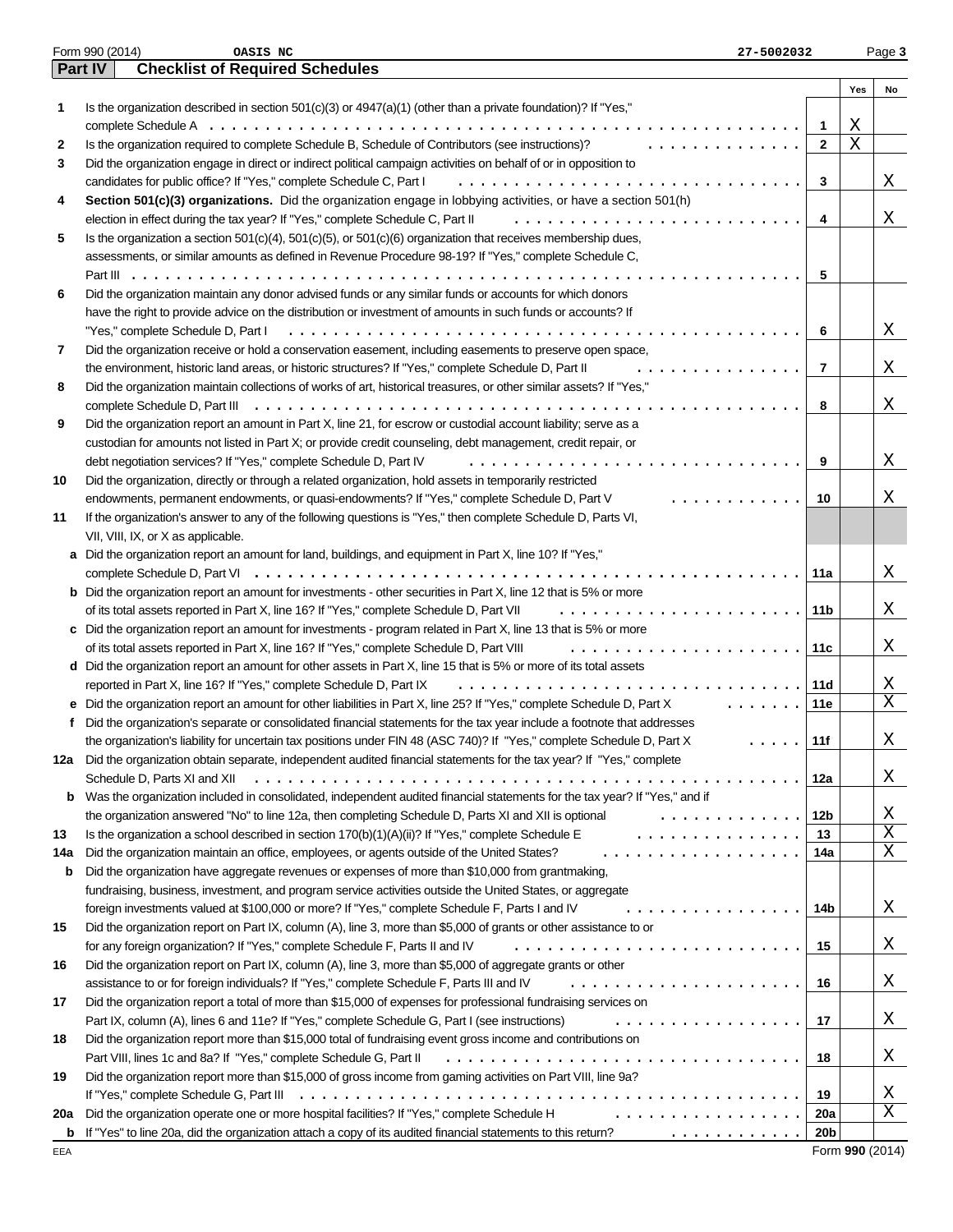|     | Form 990 (2014)<br>OASIS NC<br>27-5002032                                                                                                                                                                                 |            |                 | Page 4 |
|-----|---------------------------------------------------------------------------------------------------------------------------------------------------------------------------------------------------------------------------|------------|-----------------|--------|
|     | <b>Checklist of Required Schedules</b> (continued)<br><b>Part IV</b>                                                                                                                                                      |            |                 |        |
|     |                                                                                                                                                                                                                           |            | Yes             | No     |
| 21  | Did the organization report more than \$5,000 of grants or other assistance to any domestic organization or                                                                                                               |            |                 |        |
|     | domestic government on Part IX, column (A), line 1? If "Yes," complete Schedule I, Parts I and II                                                                                                                         | 21         |                 | Χ      |
| 22  | Did the organization report more than \$5,000 of grants or other assistance to or for domestic individuals on                                                                                                             |            |                 |        |
|     | Part IX, column (A), line 2? If "Yes," complete Schedule I, Parts I and III                                                                                                                                               | 22         |                 | Χ      |
| 23  | Did the organization answer "Yes" to Part VII, Section A, line 3, 4, or 5 about compensation of the                                                                                                                       |            |                 |        |
|     | organization's current and former officers, directors, trustees, key employees, and highest compensated                                                                                                                   |            |                 |        |
|     | employees? If "Yes," complete Schedule J<br>$\cdot$                                                                                                                                                                       | 23         |                 | Χ      |
| 24a | Did the organization have a tax-exempt bond issue with an outstanding principal amount of more than                                                                                                                       |            |                 |        |
|     | \$100,000 as of the last day of the year, that was issued after December 31, 2002? If "Yes," answer lines 24b                                                                                                             |            |                 |        |
|     | through 24d and complete Schedule K. If "No," go to line 25a                                                                                                                                                              | 24a        |                 | Χ      |
| b   | Did the organization invest any proceeds of tax-exempt bonds beyond a temporary period exception?                                                                                                                         | 24b        |                 |        |
| c   | Did the organization maintain an escrow account other than a refunding escrow at any time during the year                                                                                                                 |            |                 |        |
|     | to defease any tax-exempt bonds?<br>.<br>.                                                                                                                                                                                | 24c        |                 |        |
| d   | Did the organization act as an "on behalf of" issuer for bonds outstanding at any time during the year?                                                                                                                   | 24d        |                 |        |
| 25a | Section 501(c)(3), 501(c)(4), and 501(c)(29) organizations. Did the organization engage in an excess benefit                                                                                                              |            |                 |        |
|     | transaction with a disqualified person during the year? If "Yes," complete Schedule L, Part I                                                                                                                             | 25a        |                 | Χ      |
| b   | Is the organization aware that it engaged in an excess benefit transaction with a disqualified person in a prior                                                                                                          |            |                 |        |
|     | year, and that the transaction has not been reported on any of the organization's prior Forms 990 or 990-EZ?                                                                                                              |            |                 |        |
|     | If "Yes," complete Schedule L, Part I                                                                                                                                                                                     | 25b        |                 | Χ      |
| 26  | Did the organization report any amount on Part X, line 5, 6, or 22 for receivables from or payables to any                                                                                                                |            |                 |        |
|     | current or former officers, directors, trustees, key employees, highest compensated employees, or                                                                                                                         |            |                 |        |
|     | disqualified persons? If "Yes," complete Schedule L, Part II                                                                                                                                                              | 26         |                 | X      |
| 27  | Did the organization provide a grant or other assistance to an officer, director, trustee, key employee,                                                                                                                  |            |                 |        |
|     | substantial contributor or employee thereof, a grant selection committee member, or to a 35% controlled                                                                                                                   |            |                 |        |
|     | entity or family member of any of these persons? If "Yes," complete Schedule L, Part III                                                                                                                                  | 27         |                 | Χ      |
| 28  | Was the organization a party to a business transaction with one of the following parties (see Schedule L,                                                                                                                 |            |                 |        |
|     | Part IV instructions for applicable filing thresholds, conditions, and exceptions):                                                                                                                                       |            |                 |        |
| а   | A current or former officer, director, trustee, or key employee? If "Yes," complete Schedule L, Part IV                                                                                                                   | 28a        |                 | Χ      |
| b   | A family member of a current or former officer, director, trustee, or key employee? If "Yes," complete                                                                                                                    |            |                 |        |
|     | Schedule L, Part IV $\ldots \ldots$                                                                                                                                                                                       | 28b        |                 | Χ      |
| c   | An entity of which a current or former officer, director, trustee, or key employee (or a family member thereof)                                                                                                           |            |                 |        |
|     | was an officer, director, trustee, or direct or indirect owner? If "Yes," complete Schedule L, Part IV                                                                                                                    | 28c        |                 | Χ      |
| 29  | Did the organization receive more than \$25,000 in non-cash contributions? If "Yes," complete Schedule M                                                                                                                  | 29         |                 | Χ      |
| 30  | Did the organization receive contributions of art, historical treasures, or other similar assets, or qualified                                                                                                            |            |                 |        |
|     | conservation contributions? If "Yes," complete Schedule M                                                                                                                                                                 | 30         |                 | Χ      |
| 31  | Did the organization liquidate, terminate, or dissolve and cease operations? If "Yes," complete Schedule N,                                                                                                               |            |                 |        |
|     |                                                                                                                                                                                                                           | 31         |                 | Χ      |
| 32  | Did the organization sell, exchange, dispose of, or transfer more than 25% of its net assets? If "Yes,"                                                                                                                   |            |                 |        |
|     | Did the organization own 100% of an entity disregarded as separate from the organization under Regulations                                                                                                                | 32         |                 | Χ      |
| 33  |                                                                                                                                                                                                                           |            |                 | Χ      |
|     | sections 301.7701-2 and 301.7701-3? If "Yes," complete Schedule R, Part I                                                                                                                                                 | 33         |                 |        |
| 34  | Was the organization related to any tax-exempt or taxable entity? If "Yes," complete Schedule R, Part II, III,                                                                                                            |            |                 | Χ      |
|     |                                                                                                                                                                                                                           | 34         |                 | X      |
| 35a | Did the organization have a controlled entity within the meaning of section 512(b)(13)?                                                                                                                                   | <b>35a</b> |                 |        |
| b   | If "Yes" to line 35a, did the organization receive any payment from or engage in any transaction with a<br>controlled entity within the meaning of section 512(b)(13)? If "Yes," complete Schedule R, Part V, line 2<br>. |            |                 |        |
|     |                                                                                                                                                                                                                           | 35b        |                 |        |
| 36  | Section 501(c)(3) organizations. Did the organization make any transfers to an exempt non-charitable<br>related organization? If "Yes," complete Schedule R, Part V, line 2                                               |            |                 | X      |
|     | Did the organization conduct more than 5% of its activities through an entity that is not a related organization                                                                                                          | 36         |                 |        |
| 37  | and that is treated as a partnership for federal income tax purposes? If "Yes," complete Schedule R,                                                                                                                      |            |                 |        |
|     |                                                                                                                                                                                                                           | 37         |                 | Χ      |
| 38  | Did the organization complete Schedule O and provide explanations in Schedule O for Part VI, lines 11b and                                                                                                                |            |                 |        |
|     | 19? Note. All Form 990 filers are required to complete Schedule O                                                                                                                                                         | 38         | Χ               |        |
| EEA |                                                                                                                                                                                                                           |            | Form 990 (2014) |        |
|     |                                                                                                                                                                                                                           |            |                 |        |

Form **990** (2014)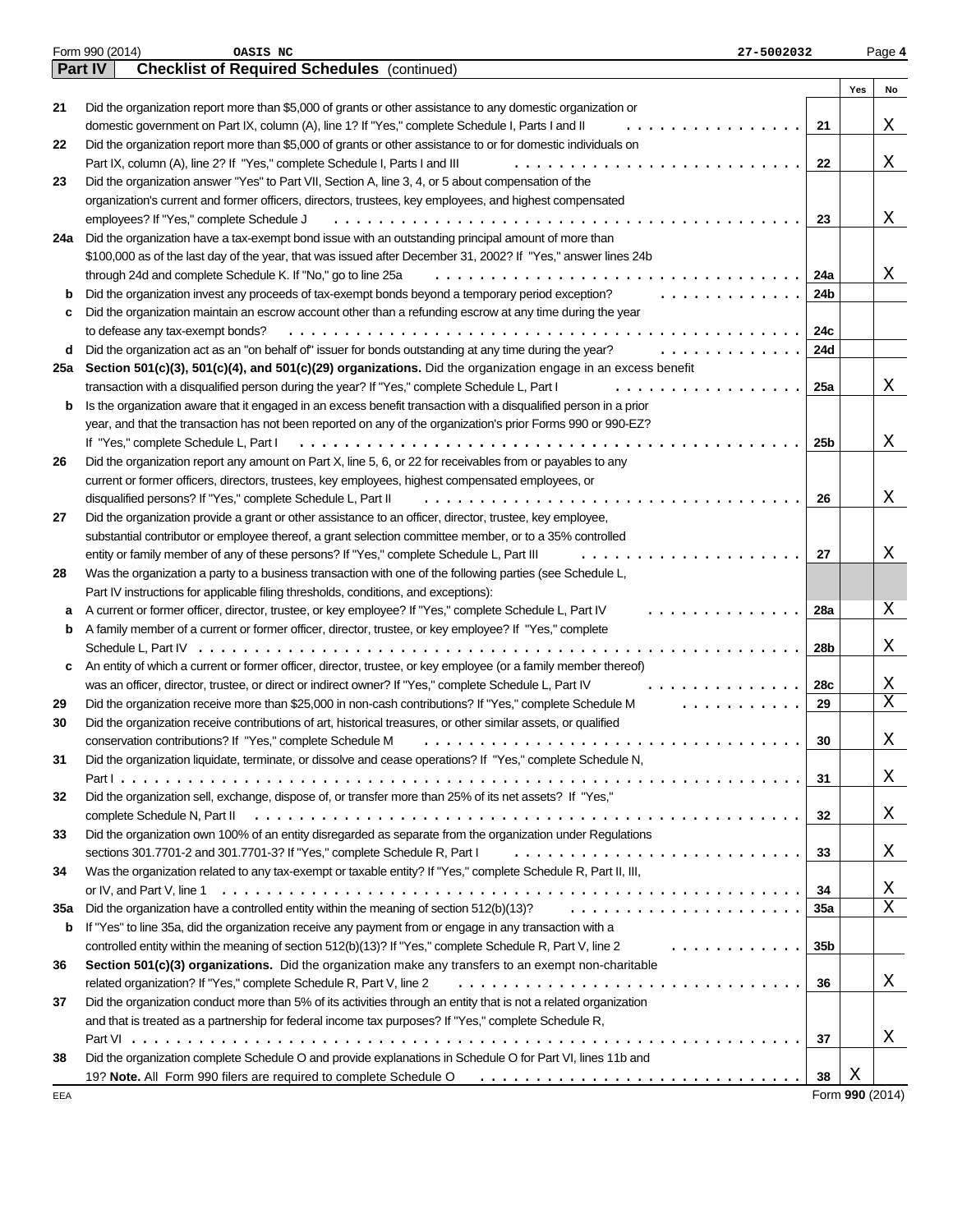|     | Form 990 (2014)<br>OASIS NC<br>27-5002032                                                                                                                                                                                                                                                                                                                                                                                                                                                                                                                                                          |                |     | Page 5 |
|-----|----------------------------------------------------------------------------------------------------------------------------------------------------------------------------------------------------------------------------------------------------------------------------------------------------------------------------------------------------------------------------------------------------------------------------------------------------------------------------------------------------------------------------------------------------------------------------------------------------|----------------|-----|--------|
|     | Part V<br><b>Statements Regarding Other IRS Filings and Tax Compliance</b>                                                                                                                                                                                                                                                                                                                                                                                                                                                                                                                         |                |     |        |
|     | Check if Schedule O contains a response or note to any line in this Part V                                                                                                                                                                                                                                                                                                                                                                                                                                                                                                                         |                |     |        |
|     |                                                                                                                                                                                                                                                                                                                                                                                                                                                                                                                                                                                                    |                | Yes | No     |
| 1а  | Enter the number reported in Box 3 of Form 1096. Enter -0- if not applicable<br>1a<br>.                                                                                                                                                                                                                                                                                                                                                                                                                                                                                                            | 0              |     |        |
| b   | .<br>1 <sub>b</sub><br>Enter the number of Forms W-2G included in line 1a. Enter -0- if not applicable                                                                                                                                                                                                                                                                                                                                                                                                                                                                                             | 0              |     |        |
| c   | Did the organization comply with backup withholding rules for reportable payments to vendors and                                                                                                                                                                                                                                                                                                                                                                                                                                                                                                   |                |     |        |
|     | reportable gaming (gambling) winnings to prize winners?                                                                                                                                                                                                                                                                                                                                                                                                                                                                                                                                            | 1c             |     |        |
| 2a  | Enter the number of employees reported on Form W-3, Transmittal of Wage and Tax                                                                                                                                                                                                                                                                                                                                                                                                                                                                                                                    |                |     |        |
|     | Statements, filed for the calendar year ending with or within the year covered by this return<br>2a<br>10                                                                                                                                                                                                                                                                                                                                                                                                                                                                                          |                |     |        |
| b   | If at least one is reported on line 2a, did the organization file all required federal employment tax returns?<br>.                                                                                                                                                                                                                                                                                                                                                                                                                                                                                | 2b             | Χ   |        |
|     | Note. If the sum of lines 1a and 2a is greater than 250, you may be required to e-file (see instructions)<br>.                                                                                                                                                                                                                                                                                                                                                                                                                                                                                     |                |     |        |
| За  | Did the organization have unrelated business gross income of \$1,000 or more during the year?<br>.                                                                                                                                                                                                                                                                                                                                                                                                                                                                                                 | 3a             |     | Χ      |
| b   | If "Yes," has it filed a Form 990-T for this year? If "No" to line 3b, provide an explanation in Schedule O<br>.                                                                                                                                                                                                                                                                                                                                                                                                                                                                                   | 3b             |     |        |
| 4a  | At any time during the calendar year, did the organization have an interest in, or a signature or other authority                                                                                                                                                                                                                                                                                                                                                                                                                                                                                  |                |     |        |
|     | over, a financial account in a foreign country (such as a bank account, securities account, or other financial                                                                                                                                                                                                                                                                                                                                                                                                                                                                                     |                |     |        |
|     | $account)? \t$                                                                                                                                                                                                                                                                                                                                                                                                                                                                                                                                                                                     | 4a             |     | Χ      |
| b   | If "Yes," enter the name of the foreign country:                                                                                                                                                                                                                                                                                                                                                                                                                                                                                                                                                   |                |     |        |
|     | See instructions for filing requirements for FinCEN Form 114, Report of Foreign Bank and Financial Accounts                                                                                                                                                                                                                                                                                                                                                                                                                                                                                        |                |     |        |
|     | (FBAR).                                                                                                                                                                                                                                                                                                                                                                                                                                                                                                                                                                                            |                |     |        |
| 5a  | Was the organization a party to a prohibited tax shelter transaction at any time during the tax year?<br>.                                                                                                                                                                                                                                                                                                                                                                                                                                                                                         | 5a             |     | Χ      |
| b   | Did any taxable party notify the organization that it was or is a party to a prohibited tax shelter transaction?<br>.                                                                                                                                                                                                                                                                                                                                                                                                                                                                              | 5 <sub>b</sub> |     | Χ      |
| c   | If "Yes" to line 5a or 5b, did the organization file Form 8886-T?                                                                                                                                                                                                                                                                                                                                                                                                                                                                                                                                  | 5c             |     |        |
| 6а  | Does the organization have annual gross receipts that are normally greater than \$100,000, and did the                                                                                                                                                                                                                                                                                                                                                                                                                                                                                             |                |     |        |
|     | organization solicit any contributions that were not tax deductible as charitable contributions?                                                                                                                                                                                                                                                                                                                                                                                                                                                                                                   | 6a             |     | Χ      |
| b   | If "Yes," did the organization include with every solicitation an express statement that such contributions or                                                                                                                                                                                                                                                                                                                                                                                                                                                                                     |                |     |        |
|     | gifts were not tax deductible?                                                                                                                                                                                                                                                                                                                                                                                                                                                                                                                                                                     | 6b             |     |        |
| 7   | Organizations that may receive deductible contributions under section 170(c).                                                                                                                                                                                                                                                                                                                                                                                                                                                                                                                      |                |     |        |
| а   | Did the organization receive a payment in excess of \$75 made partly as a contribution and partly for goods                                                                                                                                                                                                                                                                                                                                                                                                                                                                                        |                |     |        |
|     | and services provided to the payor?<br>.                                                                                                                                                                                                                                                                                                                                                                                                                                                                                                                                                           | 7a             |     |        |
| b   | If "Yes," did the organization notify the donor of the value of the goods or services provided?<br>.                                                                                                                                                                                                                                                                                                                                                                                                                                                                                               | 7b             |     |        |
| c   | Did the organization sell, exchange, or otherwise dispose of tangible personal property for which it was                                                                                                                                                                                                                                                                                                                                                                                                                                                                                           |                |     |        |
|     | required to file Form 8282?                                                                                                                                                                                                                                                                                                                                                                                                                                                                                                                                                                        | 7c             |     |        |
| d   | If "Yes," indicate the number of Forms 8282 filed during the year<br>.<br>7d                                                                                                                                                                                                                                                                                                                                                                                                                                                                                                                       |                |     |        |
| е   | Did the organization receive any funds, directly or indirectly, to pay premiums on a personal benefit contract?<br>.                                                                                                                                                                                                                                                                                                                                                                                                                                                                               | 7e             |     |        |
|     | Did the organization, during the year, pay premiums, directly or indirectly, on a personal benefit contract?<br>in a change of the state                                                                                                                                                                                                                                                                                                                                                                                                                                                           | 7f             |     |        |
| g   | If the organization received a contribution of qualified intellectual property, did the organization file Form 8899 as required?                                                                                                                                                                                                                                                                                                                                                                                                                                                                   | 7g             |     |        |
|     | If the organization received a contribution of cars, boats, airplanes, or other vehicles, did the organization file a Form 1098-C?                                                                                                                                                                                                                                                                                                                                                                                                                                                                 | 7h             |     |        |
| 8   | Sponsoring organizations maintaining donor advised funds. Did a donor advised fund maintained by the                                                                                                                                                                                                                                                                                                                                                                                                                                                                                               |                |     |        |
|     | sponsoring organization have excess business holdings at any time during the year?<br>.                                                                                                                                                                                                                                                                                                                                                                                                                                                                                                            | 8              |     |        |
| 9   | Sponsoring organizations maintaining donor advised funds.                                                                                                                                                                                                                                                                                                                                                                                                                                                                                                                                          |                |     |        |
| a   | Did the sponsoring organization make any taxable distributions under section 4966?                                                                                                                                                                                                                                                                                                                                                                                                                                                                                                                 | 9a             |     |        |
| b   | Did the sponsoring organization make a distribution to a donor, donor advisor, or related person?<br>.                                                                                                                                                                                                                                                                                                                                                                                                                                                                                             | 9b             |     |        |
| 10  | Section 501(c)(7) organizations. Enter:                                                                                                                                                                                                                                                                                                                                                                                                                                                                                                                                                            |                |     |        |
| а   | 10a<br>Initiation fees and capital contributions included on Part VIII, line 12<br>.                                                                                                                                                                                                                                                                                                                                                                                                                                                                                                               |                |     |        |
| b   | $\cdots$<br>10 <sub>b</sub><br>Gross receipts, included on Form 990, Part VIII, line 12, for public use of club facilities                                                                                                                                                                                                                                                                                                                                                                                                                                                                         |                |     |        |
| 11  | Section 501(c)(12) organizations. Enter:                                                                                                                                                                                                                                                                                                                                                                                                                                                                                                                                                           |                |     |        |
| а   | Gross income from members or shareholders<br>11a                                                                                                                                                                                                                                                                                                                                                                                                                                                                                                                                                   |                |     |        |
| b   | Gross income from other sources (Do not net amounts due or paid to other sources                                                                                                                                                                                                                                                                                                                                                                                                                                                                                                                   |                |     |        |
|     | 11 <sub>b</sub><br>against amounts due or received from them.)                                                                                                                                                                                                                                                                                                                                                                                                                                                                                                                                     |                |     |        |
| 12a | Section 4947(a)(1) non-exempt charitable trusts. Is the organization filing Form 990 in lieu of Form 1041?                                                                                                                                                                                                                                                                                                                                                                                                                                                                                         | 12a            |     |        |
| b   | 12 <sub>b</sub><br>If "Yes," enter the amount of tax-exempt interest received or accrued during the year                                                                                                                                                                                                                                                                                                                                                                                                                                                                                           |                |     |        |
| 13  | Section 501(c)(29) qualified nonprofit health insurance issuers.                                                                                                                                                                                                                                                                                                                                                                                                                                                                                                                                   |                |     |        |
| а   | Is the organization licensed to issue qualified health plans in more than one state?<br>.                                                                                                                                                                                                                                                                                                                                                                                                                                                                                                          | 13a            |     |        |
|     | Note. See the instructions for additional information the organization must report on Schedule O.                                                                                                                                                                                                                                                                                                                                                                                                                                                                                                  |                |     |        |
| b   | Enter the amount of reserves the organization is required to maintain by the states in which                                                                                                                                                                                                                                                                                                                                                                                                                                                                                                       |                |     |        |
|     | 13b<br>the organization is licensed to issue qualified health plans                                                                                                                                                                                                                                                                                                                                                                                                                                                                                                                                |                |     |        |
| c   | 13 <sub>c</sub><br>Enter the amount of reserves on hand                                                                                                                                                                                                                                                                                                                                                                                                                                                                                                                                            |                |     |        |
| 14a | Did the organization receive any payments for indoor tanning services during the tax year?<br>. <i>.</i>                                                                                                                                                                                                                                                                                                                                                                                                                                                                                           | 14a            |     | Χ      |
| b   | If "Yes," has it filed a Form 720 to report these payments? If "No," provide an explanation in Schedule O<br>$\mathcal{L} = \{ \mathcal{L} \mid \mathcal{L} \mid \mathcal{L} \mid \mathcal{L} \mid \mathcal{L} \mid \mathcal{L} \mid \mathcal{L} \mid \mathcal{L} \mid \mathcal{L} \mid \mathcal{L} \mid \mathcal{L} \mid \mathcal{L} \mid \mathcal{L} \mid \mathcal{L} \mid \mathcal{L} \mid \mathcal{L} \mid \mathcal{L} \mid \mathcal{L} \mid \mathcal{L} \mid \mathcal{L} \mid \mathcal{L} \mid \mathcal{L} \mid \mathcal{L} \mid \mathcal{L} \mid \mathcal{L} \mid \mathcal{L} \mid \mathcal$ | 14b            |     |        |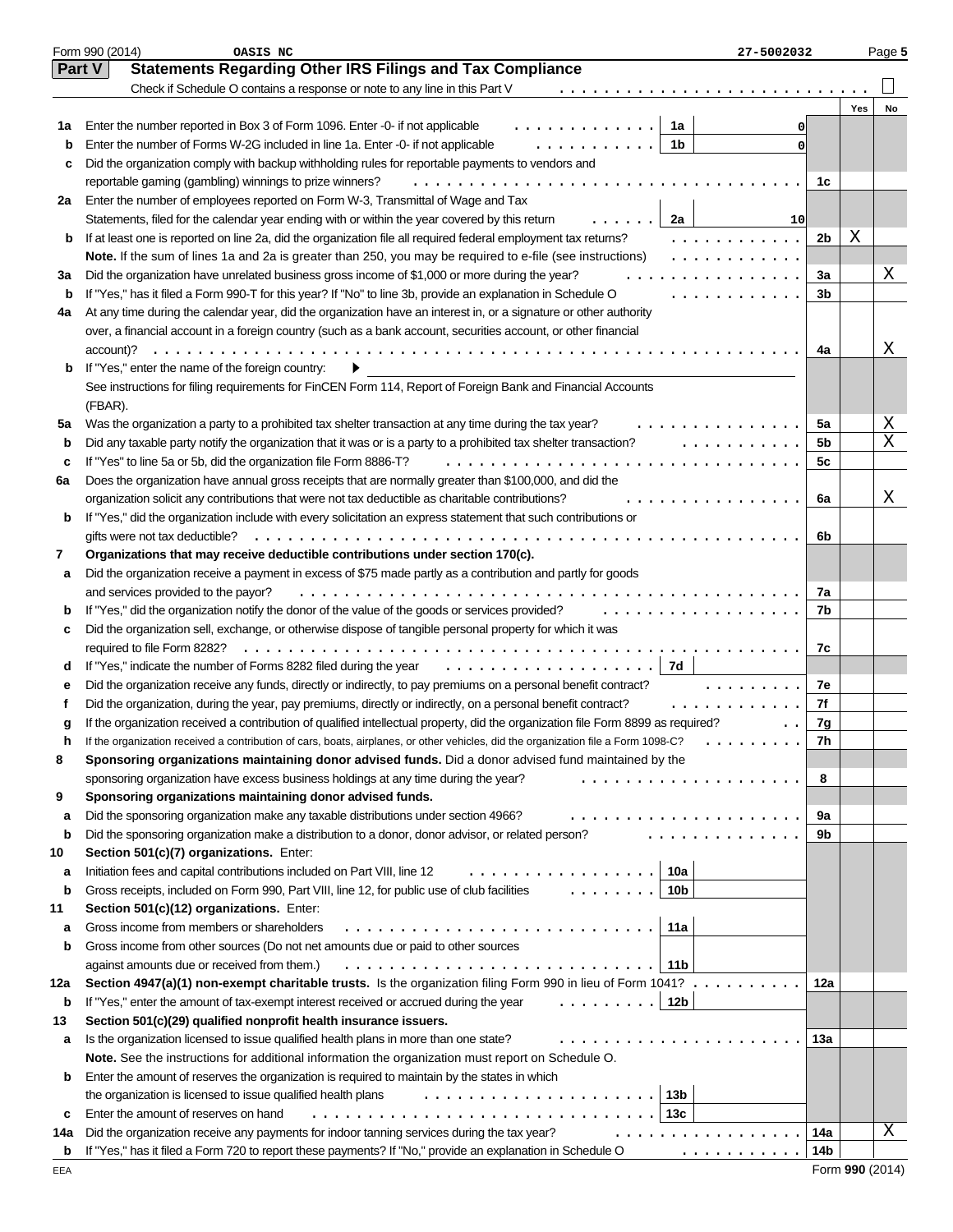|     | Form 990 (2014)<br>OASIS NC<br>27-5002032                                                                                                                    |                 |     | Page 6                     |
|-----|--------------------------------------------------------------------------------------------------------------------------------------------------------------|-----------------|-----|----------------------------|
|     | <b>Part VI</b><br>Governance, Management, and Disclosure For each "Yes" response to lines 2 through 7b below, and for a "No"                                 |                 |     |                            |
|     | response to line 8a, 8b, or 10b below, describe the circumstances, processes, or changes in Schedule O. See instructions.                                    |                 |     |                            |
|     | Check if Schedule O contains a response or note to any line in this Part VI                                                                                  |                 |     | x                          |
|     | <b>Section A. Governing Body and Management</b>                                                                                                              |                 |     |                            |
|     |                                                                                                                                                              |                 | Yes | No                         |
| 1a  | Enter the number of voting members of the governing body at the end of the tax year<br>1a<br>5                                                               |                 |     |                            |
|     | If there are material differences in voting rights among members of the governing body, or                                                                   |                 |     |                            |
|     | if the governing body delegated broad authority to an executive committee or similar                                                                         |                 |     |                            |
|     | committee, explain in Schedule O.                                                                                                                            |                 |     |                            |
| b   | Enter the number of voting members included in line 1a, above, who are independent<br>1b<br>4                                                                |                 |     |                            |
| 2   | Did any officer, director, trustee, or key employee have a family relationship or a business relationship with                                               |                 |     |                            |
|     | any other officer, director, trustee, or key employee?                                                                                                       | $\mathbf{2}$    |     | Χ                          |
| 3   | Did the organization delegate control over management duties customarily performed by or under the direct                                                    |                 |     |                            |
|     | supervision of officers, directors, or trustees, or key employees to a management company or other person?                                                   | 3               |     | Χ                          |
| 4   | Did the organization make any significant changes to its governing documents since the prior Form 990 was filed?                                             | 4               |     | $\mathbf X$                |
| 5   | Did the organization become aware during the year of a significant diversion of the organization's assets?                                                   | 5               |     | X                          |
| 6   | Did the organization have members or stockholders?                                                                                                           | 6               |     | X                          |
| 7a  | Did the organization have members, stockholders, or other persons who had the power to elect or appoint                                                      |                 |     |                            |
|     | one or more members of the governing body?                                                                                                                   | 7a              |     | Χ                          |
| b   | Are any governance decisions of the organization reserved to (or subject to approval by) members,<br>stockholders, or persons other than the governing body? |                 |     | Χ                          |
| 8   | Did the organization contemporaneously document the meetings held or written actions undertaken during                                                       | 7b              |     |                            |
|     | the year by the following:                                                                                                                                   |                 |     |                            |
| а   | The governing body? $\dots \dots \dots \dots \dots \dots \dots \dots \dots \dots \dots$                                                                      | 8а              | Χ   |                            |
| b   | Each committee with authority to act on behalf of the governing body?                                                                                        | 8b              | Χ   |                            |
| 9   | Is there any officer, director, trustee, or key employee listed in Part VII, Section A, who cannot be reached at                                             |                 |     |                            |
|     | the organization's mailing address? If "Yes," provide the names and addresses in Schedule O<br>.                                                             | 9               |     | Χ                          |
|     | <b>Section B. Policies</b> (This Section B requests information about policies not required by the Internal Revenue Code.)                                   |                 |     |                            |
|     |                                                                                                                                                              |                 | Yes | No                         |
| 10a | Did the organization have local chapters, branches, or affiliates?                                                                                           | 10a             |     | X                          |
| b   | If "Yes," did the organization have written policies and procedures governing the activities of such chapters,                                               |                 |     |                            |
|     | affiliates, and branches to ensure their operations are consistent with the organization's exempt purposes?                                                  | 10b             |     |                            |
| 11a | Has the organization provided a complete copy of this Form 990 to all members of its governing body before filing the form?                                  | 11a             | X   |                            |
| b   | Describe in Schedule O the process, if any, used by the organization to review this Form 990.                                                                |                 |     |                            |
| 12a | Did the organization have a written conflict of interest policy? If "No," go to line 13                                                                      | 12a             | Χ   |                            |
| b   | Were officers, directors, or trustees, and key employees required to disclose annually interests that could give rise to conflicts?                          | 12 <sub>b</sub> | Χ   |                            |
| c   | Did the organization regularly and consistently monitor and enforce compliance with the policy? If "Yes,"                                                    |                 |     |                            |
|     | describe in Schedule O how this was done                                                                                                                     | 12c             | Χ   |                            |
| 13  | Did the organization have a written whistleblower policy?                                                                                                    | 13              | X   |                            |
| 14  | Did the organization have a written document retention and destruction policy?<br>.                                                                          | 14              |     | Χ                          |
| 15  | Did the process for determining compensation of the following persons include a review and approval by                                                       |                 |     |                            |
|     | independent persons, comparability data, and contemporaneous substantiation of the deliberation and decision?                                                |                 |     |                            |
| a   | The organization's CEO, Executive Director, or top management official                                                                                       | 15a             |     | Χ<br>$\overline{\text{X}}$ |
| b   | Other officers or key employees of the organization                                                                                                          | 15b             |     |                            |
|     | If "Yes" to line 15a or 15b, describe the process in Schedule O (see instructions).                                                                          |                 |     |                            |
| 16a | Did the organization invest in, contribute assets to, or participate in a joint venture or similar arrangement<br>with a taxable entity during the year?     | 16a             |     | Χ                          |
| b   | If "Yes," did the organization follow a written policy or procedure requiring the organization to evaluate its                                               |                 |     |                            |
|     | participation in joint venture arrangements under applicable federal tax law, and take steps to safeguard the                                                |                 |     |                            |
|     | organization's exempt status with respect to such arrangements?                                                                                              | 16b             |     |                            |
|     | <b>Section C. Disclosure</b>                                                                                                                                 |                 |     |                            |
| 17  | List the states with which a copy of this Form 990 is required to be filed                                                                                   |                 |     |                            |
| 18  | Section 6104 requires an organization to make its Forms 1023 (or 1024 if applicable), 990, and 990-T (Section 501(c)(3)s only)                               |                 |     |                            |
|     | available for public inspection. Indicate how you made these available. Check all that apply.                                                                |                 |     |                            |
|     | $X$ Upon request<br>Own website<br>Another's website<br>Other (explain in Schedule O)                                                                        |                 |     |                            |
| 19  | Describe in Schedule O whether (and if so, how) the organization made its governing documents, conflict of interest policy, and                              |                 |     |                            |
|     | financial statements available to the public during the tax year.                                                                                            |                 |     |                            |
| 20  | State the name, address, and telephone number of the person who possesses the organization's books and records:                                              |                 |     |                            |
|     | ERIKA MERRIMAN (910)769-4586, 245 SILVER SLOOP WAY, CAROLINA BEACH, NC 28428                                                                                 |                 |     |                            |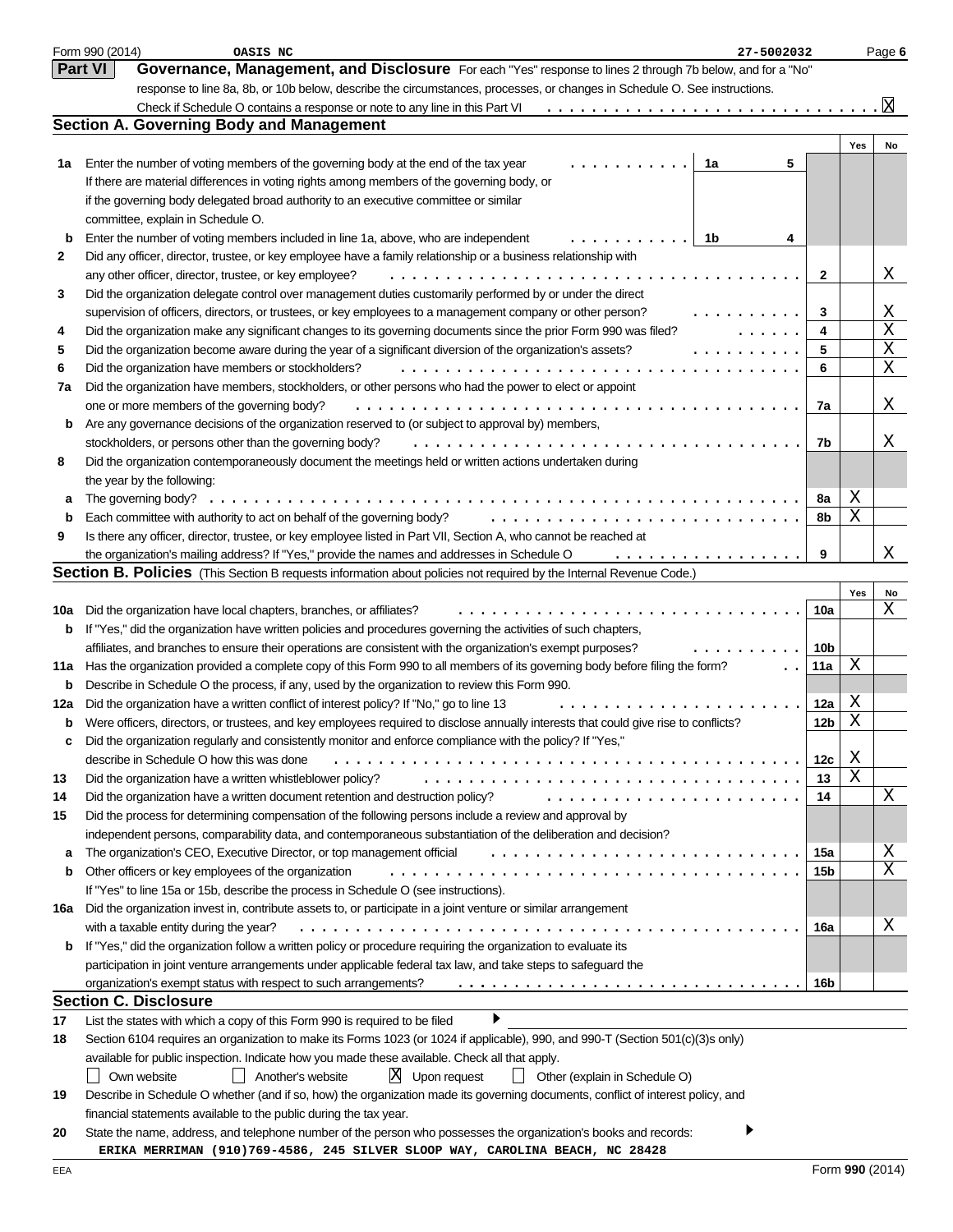| Form 990 (2014)          | OASIS NC                                                                                                                                                                                                                           | 27-5002032 | Page 7 |
|--------------------------|------------------------------------------------------------------------------------------------------------------------------------------------------------------------------------------------------------------------------------|------------|--------|
| <b>Part VII</b>          | Compensation of Officers, Directors, Trustees, Key Employees, Highest Compensated Employees, and                                                                                                                                   |            |        |
|                          | <b>Independent Contractors</b>                                                                                                                                                                                                     |            |        |
|                          | Check if Schedule O contains a response or note to any line in this Part VII                                                                                                                                                       |            |        |
| Section A.               | Officers, Directors, Trustees, Key Employees, and Highest Compensated Employees                                                                                                                                                    |            |        |
| organization's tax year. | 1a Complete this table for all persons required to be listed. Report compensation for the calendar year ending with or within the                                                                                                  |            |        |
|                          | • List all of the organization's <b>current</b> officers, directors, trustees (whether individuals or organizations), regardless of amount of<br>compensation. Enter -0- in columns (D), (E), and (F) if no compensation was paid. |            |        |

Т

List all of the organization's **current** key employees, if any. See instructions for definition of "key employee."

List the organization's five **current** highest compensated employees (other than an officer, director, trustee, or key employee)

who received reportable compensation (Box 5 of Form W-2 and/or Box 7 of Form 1099-MISC) of more than \$100,000 from the organization and any related organizations.

List all of the organization's **former** officers, key employees, and highest compensated employees who received more than \$100,000 of reportable compensation from the organization and any related organizations.

List all of the organization's **former directors or trustees** that received, in the capacity as a former director or trustee of the organization, more than \$10,000 of reportable compensation from the organization and any related organizations.

List persons in the following order: individual trustees or directors; institutional trustees; officers; key employees; highest compensated employees; and former such persons.

Check this box if neither the organization nor any related organization compensated any current officer, director, or trustee.

| (A)<br>Name and Title                    | (B)<br>Average<br>hours per<br>week (list any<br>hours for<br>related<br>organizations<br>below dotted<br>line) | (C)<br>Position<br>(do not check more than one<br>box, unless person is both an<br>officer and a director/trustee)<br>  Individual trustee<br>  or director<br>Officer<br>Highest compensated<br>employee<br>Institutional trustee<br>Key employee<br>Former |  |   |   |  |  | (D)<br>Reportable<br>compensation<br>from<br>the<br>organization<br>(W-2/1099-MISC) | (E)<br>Reportable<br>compensation from<br>related<br>organizations<br>(W-2/1099-MISC) | (F)<br>Estimated<br>amount of<br>other<br>compensation<br>from the<br>organization<br>and related<br>organizations |
|------------------------------------------|-----------------------------------------------------------------------------------------------------------------|--------------------------------------------------------------------------------------------------------------------------------------------------------------------------------------------------------------------------------------------------------------|--|---|---|--|--|-------------------------------------------------------------------------------------|---------------------------------------------------------------------------------------|--------------------------------------------------------------------------------------------------------------------|
| (1) ERIKA MERRIMAN<br>EXECUTIVE DIRECTOR | 40.00                                                                                                           |                                                                                                                                                                                                                                                              |  | Χ |   |  |  | 48,100                                                                              | $\mathbf 0$                                                                           | 0                                                                                                                  |
| (2) AMELIA MOODY<br><b>CHAIRPERSON</b>   | 5.00                                                                                                            |                                                                                                                                                                                                                                                              |  | X |   |  |  | O                                                                                   | $\mathbf 0$                                                                           | 0                                                                                                                  |
| (3) THERESA NARDI<br><b>TREASURER</b>    | 5.00                                                                                                            |                                                                                                                                                                                                                                                              |  | Χ |   |  |  | O                                                                                   | $\mathbf 0$                                                                           | 0                                                                                                                  |
| (4) SUSAN CATAPANO<br>VICE PRESIDENT     | 5.00                                                                                                            |                                                                                                                                                                                                                                                              |  | Χ |   |  |  | O                                                                                   | 0                                                                                     | 0                                                                                                                  |
| (5) BLAIR KUTROW<br><b>SECRETARY</b>     | 5.00                                                                                                            |                                                                                                                                                                                                                                                              |  | Χ |   |  |  | $\mathbf{0}$                                                                        | $\mathbf 0$                                                                           | 0                                                                                                                  |
| (6) KIM REINHARDT<br>PROGRAM COORDINATOR | 40.00                                                                                                           |                                                                                                                                                                                                                                                              |  |   | Χ |  |  | 24,678                                                                              | 0                                                                                     | 0                                                                                                                  |
| (7)                                      |                                                                                                                 |                                                                                                                                                                                                                                                              |  |   |   |  |  |                                                                                     |                                                                                       |                                                                                                                    |
| $(8)$ _ _ _ _ _ _ _ _ _ _ _              |                                                                                                                 |                                                                                                                                                                                                                                                              |  |   |   |  |  |                                                                                     |                                                                                       |                                                                                                                    |
| $(9)$ ----------                         |                                                                                                                 |                                                                                                                                                                                                                                                              |  |   |   |  |  |                                                                                     |                                                                                       |                                                                                                                    |
| (10)                                     |                                                                                                                 |                                                                                                                                                                                                                                                              |  |   |   |  |  |                                                                                     |                                                                                       |                                                                                                                    |
| (11)                                     |                                                                                                                 |                                                                                                                                                                                                                                                              |  |   |   |  |  |                                                                                     |                                                                                       |                                                                                                                    |
| (12)                                     |                                                                                                                 |                                                                                                                                                                                                                                                              |  |   |   |  |  |                                                                                     |                                                                                       |                                                                                                                    |
| (13)                                     |                                                                                                                 |                                                                                                                                                                                                                                                              |  |   |   |  |  |                                                                                     |                                                                                       |                                                                                                                    |
| (14)                                     |                                                                                                                 |                                                                                                                                                                                                                                                              |  |   |   |  |  |                                                                                     |                                                                                       |                                                                                                                    |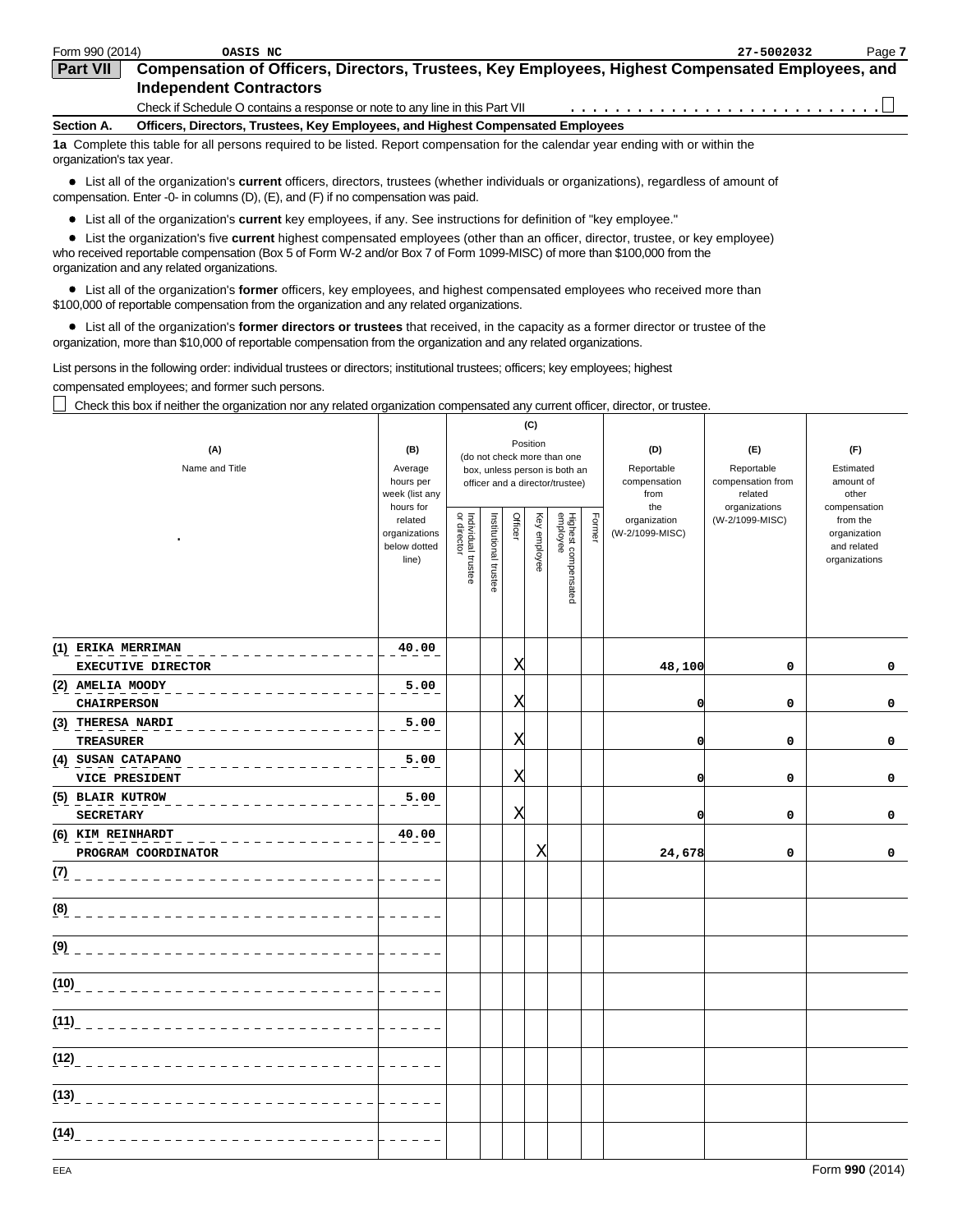|                 | Form 990 (2014)<br>OASIS NC                                                                                                                                                                                                                               |                                                                |                                   |                       |                 |              |                                                                                                 |        |                                           | 27-5002032                                        |                                        |                                                                          | Page 8 |
|-----------------|-----------------------------------------------------------------------------------------------------------------------------------------------------------------------------------------------------------------------------------------------------------|----------------------------------------------------------------|-----------------------------------|-----------------------|-----------------|--------------|-------------------------------------------------------------------------------------------------|--------|-------------------------------------------|---------------------------------------------------|----------------------------------------|--------------------------------------------------------------------------|--------|
| <b>Part VII</b> | Section A. Officers, Directors, Trustees, Key Employees, and Highest Compensated Employees (continued)                                                                                                                                                    |                                                                |                                   |                       |                 |              |                                                                                                 |        |                                           |                                                   |                                        |                                                                          |        |
|                 | (A)<br>Name and title                                                                                                                                                                                                                                     | (B)<br>Average<br>hours per<br>week (list any                  |                                   |                       | (C)<br>Position |              | (do not check more than one<br>box, unless person is both an<br>officer and a director/trustee) |        | (D)<br>Reportable<br>compensation<br>from | (E)<br>Reportable<br>compensation from<br>related | (F)<br>Estimated<br>amount of<br>other |                                                                          |        |
|                 |                                                                                                                                                                                                                                                           | hours for<br>related<br>organizations<br>below dotted<br>line) | Individual trustee<br>or director | Institutional trustee | Officer         | Key employee | Highest compensated<br>employee                                                                 | Former | the<br>organization<br>(W-2/1099-MISC)    | organizations<br>(W-2/1099-MISC)                  |                                        | compensation<br>from the<br>organization<br>and related<br>organizations |        |
|                 | (15)_______________________________                                                                                                                                                                                                                       |                                                                |                                   |                       |                 |              |                                                                                                 |        |                                           |                                                   |                                        |                                                                          |        |
|                 |                                                                                                                                                                                                                                                           |                                                                |                                   |                       |                 |              |                                                                                                 |        |                                           |                                                   |                                        |                                                                          |        |
|                 |                                                                                                                                                                                                                                                           |                                                                |                                   |                       |                 |              |                                                                                                 |        |                                           |                                                   |                                        |                                                                          |        |
|                 | (18) __________________________________                                                                                                                                                                                                                   |                                                                |                                   |                       |                 |              |                                                                                                 |        |                                           |                                                   |                                        |                                                                          |        |
|                 |                                                                                                                                                                                                                                                           |                                                                |                                   |                       |                 |              |                                                                                                 |        |                                           |                                                   |                                        |                                                                          |        |
|                 |                                                                                                                                                                                                                                                           |                                                                |                                   |                       |                 |              |                                                                                                 |        |                                           |                                                   |                                        |                                                                          |        |
|                 | (21) ___________________________________                                                                                                                                                                                                                  |                                                                |                                   |                       |                 |              |                                                                                                 |        |                                           |                                                   |                                        |                                                                          |        |
|                 |                                                                                                                                                                                                                                                           |                                                                |                                   |                       |                 |              |                                                                                                 |        |                                           |                                                   |                                        |                                                                          |        |
|                 |                                                                                                                                                                                                                                                           |                                                                |                                   |                       |                 |              |                                                                                                 |        |                                           |                                                   |                                        |                                                                          |        |
|                 |                                                                                                                                                                                                                                                           |                                                                |                                   |                       |                 |              |                                                                                                 |        |                                           |                                                   |                                        |                                                                          |        |
| (25)            |                                                                                                                                                                                                                                                           |                                                                |                                   |                       |                 |              |                                                                                                 |        |                                           |                                                   |                                        |                                                                          |        |
| 1b              | Sub-total                                                                                                                                                                                                                                                 |                                                                |                                   |                       |                 |              |                                                                                                 |        |                                           |                                                   |                                        |                                                                          |        |
| c<br>d          | Total from continuation sheets to Part VII, Section A                                                                                                                                                                                                     |                                                                | .                                 |                       |                 |              |                                                                                                 |        | 72,778                                    | 0                                                 |                                        |                                                                          | 0      |
| 2               | Total number of individuals (including but not limited to those listed above) who received more than \$100,000 of<br>reportable compensation from the organization                                                                                        |                                                                |                                   |                       |                 |              |                                                                                                 |        |                                           | 0                                                 |                                        |                                                                          |        |
|                 |                                                                                                                                                                                                                                                           |                                                                |                                   |                       |                 |              |                                                                                                 |        |                                           |                                                   |                                        | Yes                                                                      | No     |
| 3               | Did the organization list any former officer, director, or trustee, key employee, or highest compensated<br>employee on line 1a? If "Yes," complete Schedule J for such individual                                                                        |                                                                |                                   |                       |                 |              |                                                                                                 |        |                                           |                                                   | 3                                      |                                                                          | Χ      |
| 4               | For any individual listed on line 1a, is the sum of reportable compensation and other compensation from the                                                                                                                                               |                                                                |                                   |                       |                 |              |                                                                                                 |        |                                           |                                                   |                                        |                                                                          |        |
|                 | organization and related organizations greater than \$150,000? If "Yes," complete Schedule J for such                                                                                                                                                     |                                                                |                                   |                       |                 |              |                                                                                                 |        |                                           |                                                   |                                        |                                                                          |        |
| 5               | Did any person listed on line 1a receive or accrue compensation from any unrelated organization or individual                                                                                                                                             |                                                                |                                   |                       |                 |              |                                                                                                 |        |                                           |                                                   | 4                                      |                                                                          | Χ      |
|                 | for services rendered to the organization? If "Yes," complete Schedule J for such person                                                                                                                                                                  |                                                                |                                   |                       |                 |              |                                                                                                 |        | .                                         |                                                   | 5                                      |                                                                          | Χ      |
|                 | <b>Section B. Independent Contractors</b>                                                                                                                                                                                                                 |                                                                |                                   |                       |                 |              |                                                                                                 |        |                                           |                                                   |                                        |                                                                          |        |
| 1               | Complete this table for your five highest compensated independent contractors that received more than \$100,000 of<br>compensation from the organization. Report compensation for the calendar year ending with or within the organization's tax<br>year. |                                                                |                                   |                       |                 |              |                                                                                                 |        |                                           |                                                   |                                        |                                                                          |        |
|                 | (A)                                                                                                                                                                                                                                                       |                                                                |                                   |                       |                 |              |                                                                                                 |        | (B)                                       |                                                   |                                        | (C)                                                                      |        |
|                 | Name and business address                                                                                                                                                                                                                                 |                                                                |                                   |                       |                 |              |                                                                                                 |        | Description of services                   |                                                   |                                        | Compensation                                                             |        |
|                 |                                                                                                                                                                                                                                                           |                                                                |                                   |                       |                 |              |                                                                                                 |        |                                           |                                                   |                                        |                                                                          |        |
|                 |                                                                                                                                                                                                                                                           |                                                                |                                   |                       |                 |              |                                                                                                 |        |                                           |                                                   |                                        |                                                                          |        |
|                 |                                                                                                                                                                                                                                                           |                                                                |                                   |                       |                 |              |                                                                                                 |        |                                           |                                                   |                                        |                                                                          |        |
| 2               | Total number of independent contractors (including but not limited to those listed above) who<br>received more than \$100,000 of compensation from the organization                                                                                       |                                                                |                                   |                       |                 |              |                                                                                                 |        |                                           |                                                   |                                        |                                                                          |        |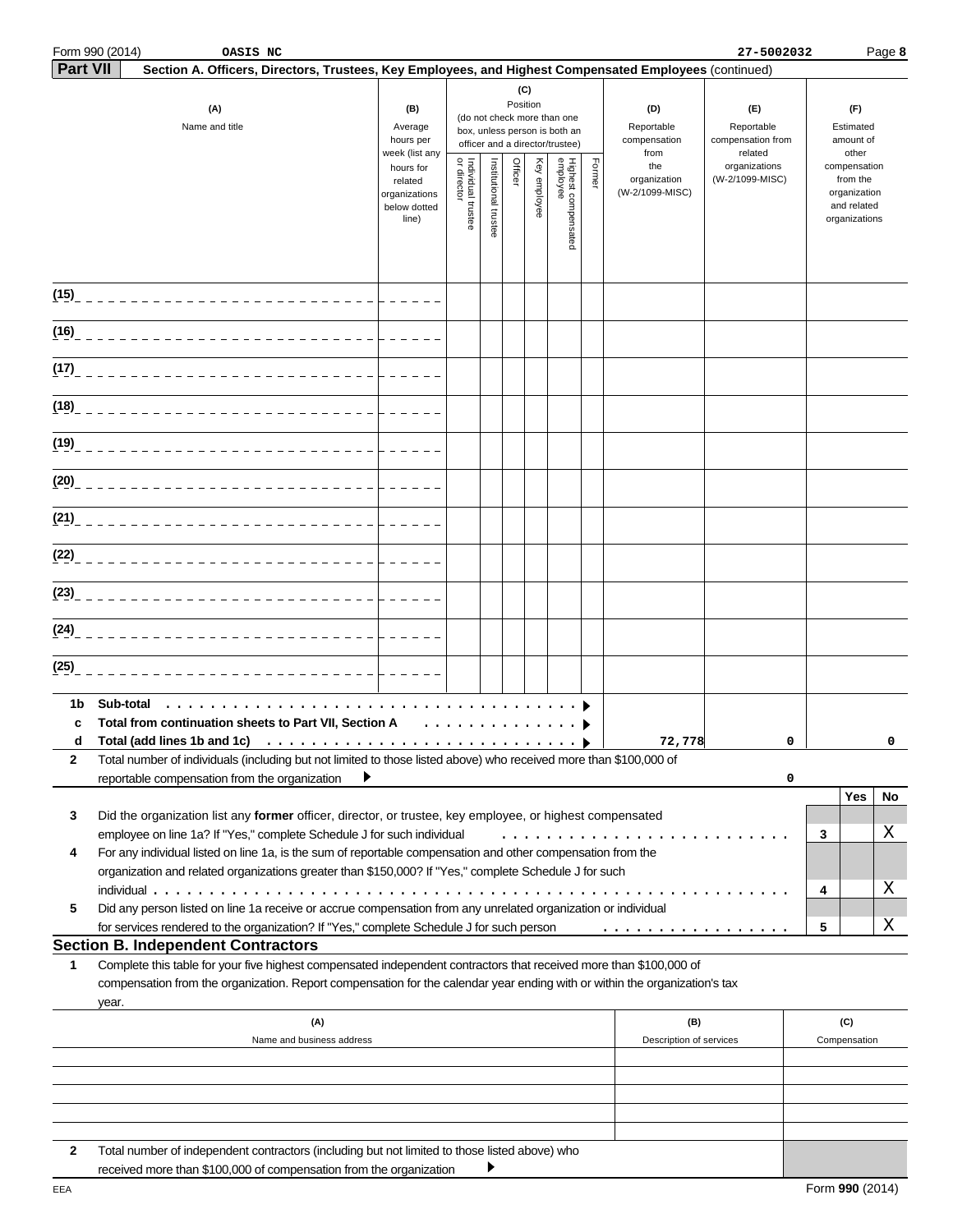| Form 990 (2014)                                           |     | OASIS NC                                                                                                                                         |                                     |    |                      |                      |                                                    | 27-5002032                              | Page 9                                                           |
|-----------------------------------------------------------|-----|--------------------------------------------------------------------------------------------------------------------------------------------------|-------------------------------------|----|----------------------|----------------------|----------------------------------------------------|-----------------------------------------|------------------------------------------------------------------|
| Part VIII                                                 |     | <b>Statement of Revenue</b>                                                                                                                      |                                     |    |                      |                      |                                                    |                                         |                                                                  |
|                                                           |     | Check if Schedule O contains a response or note to any line in this Part VIII                                                                    |                                     |    |                      |                      |                                                    |                                         |                                                                  |
|                                                           |     |                                                                                                                                                  |                                     |    |                      | (A)<br>Total revenue | (B)<br>Related or<br>exempt<br>function<br>revenue | (C)<br>Unrelated<br>business<br>revenue | (D)<br>Revenue<br>excluded from tax<br>under sections<br>512-514 |
|                                                           | 1a  | Federated campaigns $\dots \dots$                                                                                                                |                                     | 1a |                      |                      |                                                    |                                         |                                                                  |
| Contributions, Gifts, Grants<br>and Other Similar Amounts | b   | Membership dues $\dots \dots \dots$                                                                                                              |                                     | 1b |                      |                      |                                                    |                                         |                                                                  |
|                                                           | c   | Fundraising events                                                                                                                               |                                     | 1c | 4,376                |                      |                                                    |                                         |                                                                  |
|                                                           | d   | Related organizations                                                                                                                            |                                     | 1d |                      |                      |                                                    |                                         |                                                                  |
|                                                           | е   | Government grants (contributions)                                                                                                                |                                     | 1e |                      |                      |                                                    |                                         |                                                                  |
|                                                           | f   | All other contributions, gifts, grants,                                                                                                          |                                     |    |                      |                      |                                                    |                                         |                                                                  |
|                                                           |     | and similar amounts not included above                                                                                                           |                                     | 1f | 46,917               |                      |                                                    |                                         |                                                                  |
|                                                           | g   | Noncash contributions included in lines 1a-1f: \$                                                                                                |                                     |    |                      |                      |                                                    |                                         |                                                                  |
|                                                           |     |                                                                                                                                                  |                                     |    |                      | 51,293               |                                                    |                                         |                                                                  |
|                                                           |     |                                                                                                                                                  |                                     |    | <b>Business Code</b> |                      |                                                    |                                         |                                                                  |
|                                                           |     | 2a EDUCATION SERVICE                                                                                                                             |                                     |    | 611710               | 163,458              | 163,458                                            |                                         |                                                                  |
|                                                           | b   | <u> 1989 - Johann Barn, mars eta bainar eta bainar eta baina eta baina eta baina eta baina eta baina eta baina e</u>                             | <u> 1990 - Johann Barbara, mart</u> |    |                      |                      |                                                    |                                         |                                                                  |
|                                                           | c   |                                                                                                                                                  |                                     |    |                      |                      |                                                    |                                         |                                                                  |
| Program Service Revenue                                   | d   | <u> 1989 - Johann John Stein, markin fan it ferskearre fan it ferskearre fan it ferskearre fan it ferskearre fan</u>                             |                                     |    |                      |                      |                                                    |                                         |                                                                  |
|                                                           | е   | <u> 1989 - Johann Barbara, martxa alemaniar a</u>                                                                                                |                                     |    |                      |                      |                                                    |                                         |                                                                  |
|                                                           |     | the control of the control of the control of the control of the control of the control of<br>f All other program service revenue $\ldots \ldots$ |                                     |    |                      |                      |                                                    |                                         |                                                                  |
|                                                           |     |                                                                                                                                                  |                                     |    |                      |                      |                                                    |                                         |                                                                  |
|                                                           |     |                                                                                                                                                  |                                     |    |                      | 163,458              |                                                    |                                         |                                                                  |
|                                                           | 3   | Investment income (including dividends, interest,<br>and other similar amounts) $\ldots \ldots \ldots \ldots \ldots$                             |                                     |    |                      |                      |                                                    |                                         |                                                                  |
|                                                           | 4   | Income from investment of tax-exempt bond proceeds                                                                                               |                                     |    |                      |                      |                                                    |                                         |                                                                  |
|                                                           |     |                                                                                                                                                  |                                     |    | . ▶                  |                      |                                                    |                                         |                                                                  |
|                                                           | 5   |                                                                                                                                                  |                                     |    |                      |                      |                                                    |                                         |                                                                  |
|                                                           |     |                                                                                                                                                  | (i) Real                            |    | (ii) Personal        |                      |                                                    |                                         |                                                                  |
|                                                           |     | 6a Gross rents $\ldots$                                                                                                                          | and the company of the company      |    |                      |                      |                                                    |                                         |                                                                  |
|                                                           |     | <b>b</b> Less: rental expenses $\ldots$ .                                                                                                        |                                     |    |                      |                      |                                                    |                                         |                                                                  |
|                                                           |     | <b>c</b> Rental income or (loss) $\ldots$                                                                                                        |                                     |    |                      |                      |                                                    |                                         |                                                                  |
|                                                           |     | <b>d</b> Net rental income or (loss) $\ldots \ldots \ldots \ldots \ldots$                                                                        |                                     |    |                      |                      |                                                    |                                         |                                                                  |
|                                                           |     | 7a Gross amount from sales of<br>assets other than inventory                                                                                     | (i) Securities                      |    | (ii) Other           |                      |                                                    |                                         |                                                                  |
|                                                           |     | <b>b</b> Less: cost or other basis<br>and sales expenses $\dots$                                                                                 |                                     |    |                      |                      |                                                    |                                         |                                                                  |
|                                                           |     | c Gain or (loss)<br>. 1                                                                                                                          |                                     |    |                      |                      |                                                    |                                         |                                                                  |
|                                                           |     | <b>d</b> Net gain or (loss) $\ldots$ $\ldots$ $\ldots$ $\ldots$ $\ldots$ $\ldots$ $\ldots$ $\ldots$                                              |                                     |    |                      |                      |                                                    |                                         |                                                                  |
|                                                           |     | 8a Gross income from fundraising                                                                                                                 |                                     |    |                      |                      |                                                    |                                         |                                                                  |
|                                                           |     | events (not including<br>$\mathsf{S}$                                                                                                            | 4,376                               |    |                      |                      |                                                    |                                         |                                                                  |
|                                                           |     | of contributions reported on line 1c).                                                                                                           |                                     |    |                      |                      |                                                    |                                         |                                                                  |
| Other Revenue                                             |     | See Part IV, line $18 \ldots \ldots \ldots \ldots$ a                                                                                             |                                     |    |                      |                      |                                                    |                                         |                                                                  |
|                                                           |     | <b>b</b> Less: direct expenses $\ldots \ldots \ldots$                                                                                            |                                     | b  |                      |                      |                                                    |                                         |                                                                  |
|                                                           |     | c Net income or (loss) from fundraising events                                                                                                   |                                     |    | . <b>.</b>           |                      |                                                    |                                         |                                                                  |
|                                                           |     | 9a Gross income from gaming activities.                                                                                                          |                                     |    |                      |                      |                                                    |                                         |                                                                  |
|                                                           |     | See Part IV, line $19 \ldots \ldots \ldots \ldots$ a                                                                                             |                                     |    |                      |                      |                                                    |                                         |                                                                  |
|                                                           |     | <b>b</b> Less: direct expenses $\ldots \ldots \ldots$ <b>b</b>                                                                                   |                                     |    |                      |                      |                                                    |                                         |                                                                  |
|                                                           |     | c Net income or (loss) from gaming activities                                                                                                    |                                     |    | . . <u>.</u> D       |                      |                                                    |                                         |                                                                  |
|                                                           |     | 10a Gross sales of inventory, less                                                                                                               |                                     |    |                      |                      |                                                    |                                         |                                                                  |
|                                                           |     | returns and allowances a                                                                                                                         |                                     |    |                      |                      |                                                    |                                         |                                                                  |
|                                                           |     | <b>b</b> Less: cost of goods sold $\ldots$ <b>b</b>                                                                                              |                                     |    |                      |                      |                                                    |                                         |                                                                  |
|                                                           |     | c Net income or (loss) from sales of inventory $\dots \dots \dots$                                                                               |                                     |    |                      |                      |                                                    |                                         |                                                                  |
|                                                           |     | Miscellaneous Revenue                                                                                                                            |                                     |    | <b>Business Code</b> |                      |                                                    |                                         |                                                                  |
|                                                           | 11a |                                                                                                                                                  |                                     |    |                      |                      |                                                    |                                         |                                                                  |
|                                                           | b   | <u> 1989 - Jan Stein Stein, fransk politik (f. 1989)</u>                                                                                         |                                     |    |                      |                      |                                                    |                                         |                                                                  |
|                                                           | c   | <u> 1989 - John Harry Harry Harry Harry Harry Harry Harry Harry Harry Harry Harry Harry Harry Harry Harry Harry H</u>                            |                                     |    |                      |                      |                                                    |                                         |                                                                  |
|                                                           |     | the contract of the contract of the contract of the contract of the contract of<br>d All other revenue                                           |                                     |    |                      |                      |                                                    |                                         |                                                                  |
|                                                           |     |                                                                                                                                                  |                                     |    |                      |                      |                                                    |                                         |                                                                  |
|                                                           |     |                                                                                                                                                  |                                     |    |                      | 214,751              | 163,458                                            | $\mathbf 0$                             | 0                                                                |
|                                                           |     |                                                                                                                                                  |                                     |    |                      |                      |                                                    |                                         |                                                                  |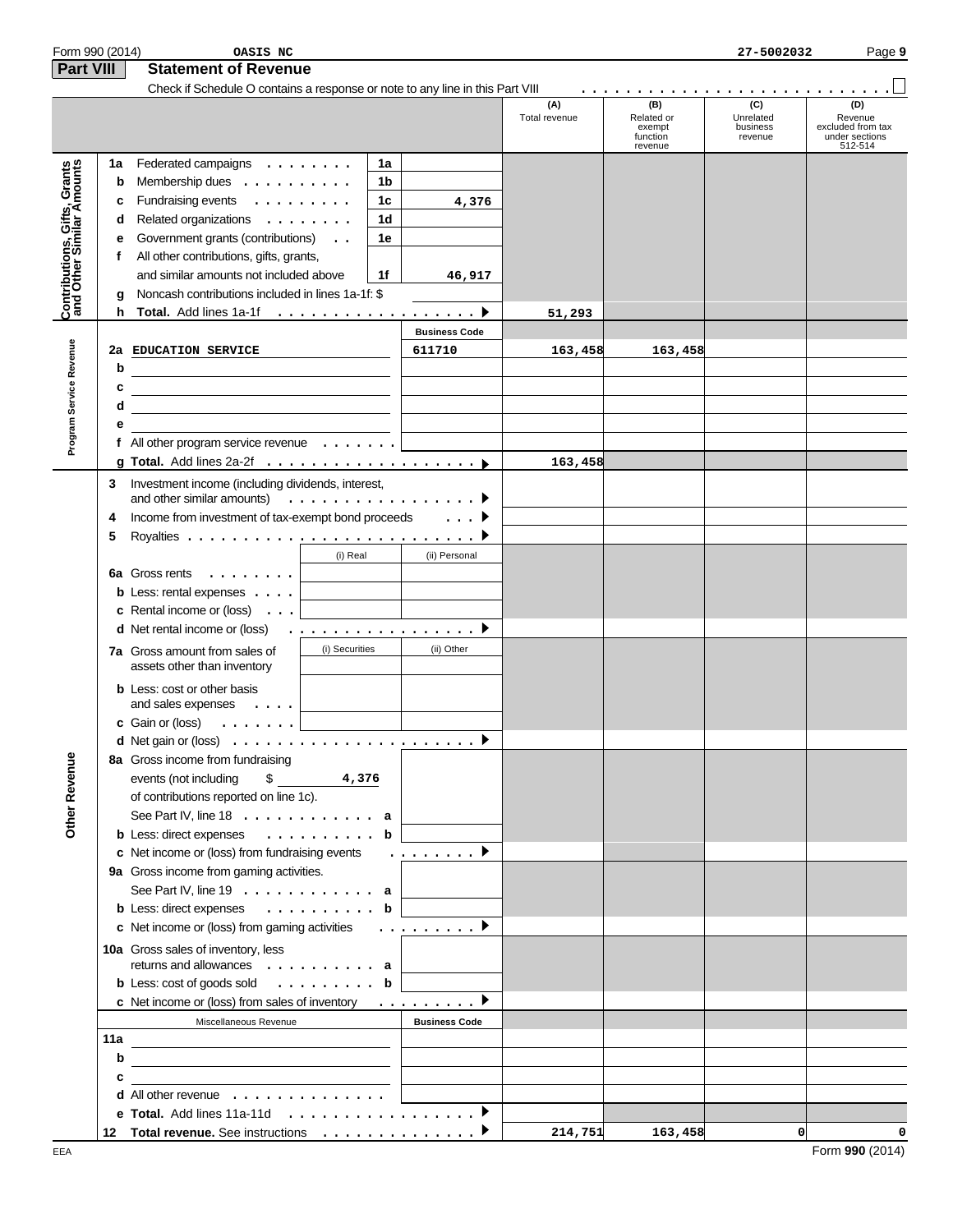|    | Do not include amounts reported on lines 6b, 7b,                                                                                                                                           | (A)<br>Total expenses | (B)<br>Program service | (C)<br>Management and | (D)<br>Fundraising |
|----|--------------------------------------------------------------------------------------------------------------------------------------------------------------------------------------------|-----------------------|------------------------|-----------------------|--------------------|
|    | 8b, 9b, and 10b of Part VIII.                                                                                                                                                              |                       | expenses               | general expenses      | expenses           |
| 1  | Grants and other assistance to domestic organizations                                                                                                                                      |                       |                        |                       |                    |
|    | and domestic governments. See Part IV, line 21                                                                                                                                             |                       |                        |                       |                    |
| 2  | Grants and other assistance to domestic                                                                                                                                                    |                       |                        |                       |                    |
|    | individuals. See Part IV, line 22<br>.                                                                                                                                                     | 12,290                | 12,290                 |                       |                    |
| 3  | Grants and other assistance to foreign                                                                                                                                                     |                       |                        |                       |                    |
|    | organizations, foreign governments, and foreign                                                                                                                                            |                       |                        |                       |                    |
|    | individuals. See Part IV, lines 15 and 16<br>$\begin{array}{cccccccccccccc} \bullet & \bullet & \bullet & \bullet & \bullet & \bullet & \bullet & \bullet & \bullet \end{array}$           |                       |                        |                       |                    |
| 4  | Benefits paid to or for members<br>.                                                                                                                                                       |                       |                        |                       |                    |
| 5  | Compensation of current officers, directors,                                                                                                                                               |                       |                        |                       |                    |
|    | trustees, and key employees<br>.                                                                                                                                                           | 72,778                | 72,778                 |                       |                    |
| 6  | Compensation not included above, to disqualified                                                                                                                                           |                       |                        |                       |                    |
|    | persons (as defined under section 4958(f)(1)) and                                                                                                                                          |                       |                        |                       |                    |
|    | persons described in section 4958(c)(3)(B)<br>$\sim$ . As a second second second second $\sim$                                                                                             |                       |                        |                       |                    |
| 7  | Other salaries and wages<br>.                                                                                                                                                              | 50,799                | 50,799                 |                       |                    |
| 8  | Pension plan accruals and contributions (include                                                                                                                                           |                       |                        |                       |                    |
|    | section 401(k) and 403(b) employer contributions)<br>$\ddotsc$                                                                                                                             |                       |                        |                       |                    |
| 9  | Other employee benefits                                                                                                                                                                    |                       |                        |                       |                    |
| 10 |                                                                                                                                                                                            | 8,881                 | 8,881                  |                       |                    |
| 11 | Fees for services (non-employees):                                                                                                                                                         |                       |                        |                       |                    |
| а  |                                                                                                                                                                                            |                       |                        |                       |                    |
| b  |                                                                                                                                                                                            |                       |                        |                       |                    |
| с  | Accounting $\ldots \ldots \ldots \ldots \ldots \ldots$                                                                                                                                     | 518                   | 518                    |                       |                    |
| d  | Lobbying $\ldots \ldots \ldots \ldots \ldots \ldots \ldots$                                                                                                                                |                       |                        |                       |                    |
| e  | Professional fundraising services. See Part IV, line 17                                                                                                                                    |                       |                        |                       |                    |
| f  | Investment management fees                                                                                                                                                                 |                       |                        |                       |                    |
| g  | Other. (If line 11g amount exceeds 10% of line 25, column                                                                                                                                  |                       |                        |                       |                    |
|    | (A) amount, list line 11g expenses on Schedule O.)                                                                                                                                         |                       |                        |                       |                    |
| 12 | $\ddotsc$                                                                                                                                                                                  |                       |                        |                       |                    |
| 13 | Advertising and promotion                                                                                                                                                                  | 383                   | 383                    |                       |                    |
| 14 | Office expenses                                                                                                                                                                            |                       |                        |                       |                    |
|    | Information technology $\dots \dots \dots \dots \dots$                                                                                                                                     |                       |                        |                       |                    |
| 15 |                                                                                                                                                                                            |                       |                        |                       |                    |
| 16 |                                                                                                                                                                                            | 22,923                | 22,923                 |                       |                    |
| 17 |                                                                                                                                                                                            |                       |                        |                       |                    |
| 18 | Payments of travel or entertainment expenses                                                                                                                                               |                       |                        |                       |                    |
|    | for any federal, state, or local public officials<br>$\cdots$                                                                                                                              |                       |                        |                       |                    |
| 19 | Conferences, conventions, and meetings                                                                                                                                                     |                       |                        |                       |                    |
| 20 |                                                                                                                                                                                            |                       |                        |                       |                    |
| 21 | Payments to affiliates                                                                                                                                                                     |                       |                        |                       |                    |
| 22 | Depreciation, depletion, and amortization<br>$\begin{array}{cccccccccccccc} \bullet & \bullet & \bullet & \bullet & \bullet & \bullet & \bullet & \bullet & \bullet & \bullet \end{array}$ |                       |                        |                       |                    |
| 23 | Insurance                                                                                                                                                                                  | 5,175                 | 5,175                  |                       |                    |
| 24 | Other expenses. Itemize expenses not covered                                                                                                                                               |                       |                        |                       |                    |
|    | above (List miscellaneous expenses in line 24e. If                                                                                                                                         |                       |                        |                       |                    |
|    | line 24e amount exceeds 10% of line 25, column                                                                                                                                             |                       |                        |                       |                    |
|    | (A) amount, list line 24e expenses on Schedule O.)                                                                                                                                         |                       |                        |                       |                    |
| a  | FUNDRAISING EXPENSES                                                                                                                                                                       | 374                   |                        |                       | 374                |
| b  | <b>SUPPLIES</b>                                                                                                                                                                            | 20,747                | 20,747                 |                       |                    |
| c  | <b>BANK CHARGES</b>                                                                                                                                                                        | 79                    | 79                     |                       |                    |
| d  | MISCELLANEOUS                                                                                                                                                                              | 435                   | 435                    |                       |                    |
| е  | All other expenses                                                                                                                                                                         | 60                    | 60                     |                       |                    |
| 25 | Total functional expenses. Add lines 1 through 24e                                                                                                                                         | 195,442               | 195,068                | 0                     | 374                |
| 26 | Joint costs. Complete this line only if the                                                                                                                                                |                       |                        |                       |                    |
|    | organization reported in column (B) joint costs<br>from a combined educational campaign and                                                                                                |                       |                        |                       |                    |
|    | $\mathop{\Box}$ if<br>fundraising solicitation. Check here<br>▶                                                                                                                            |                       |                        |                       |                    |
|    | following SOP 98-2 (ASC 958-720)                                                                                                                                                           |                       |                        |                       |                    |

**Part IX Statement of Functional Expenses**

Section 501(c)(3) and 501(c)(4) organizations must complete all columns. All other organizations must complete column (A).

Check if Schedule O contains a response or note to any line in this Part IX

..............................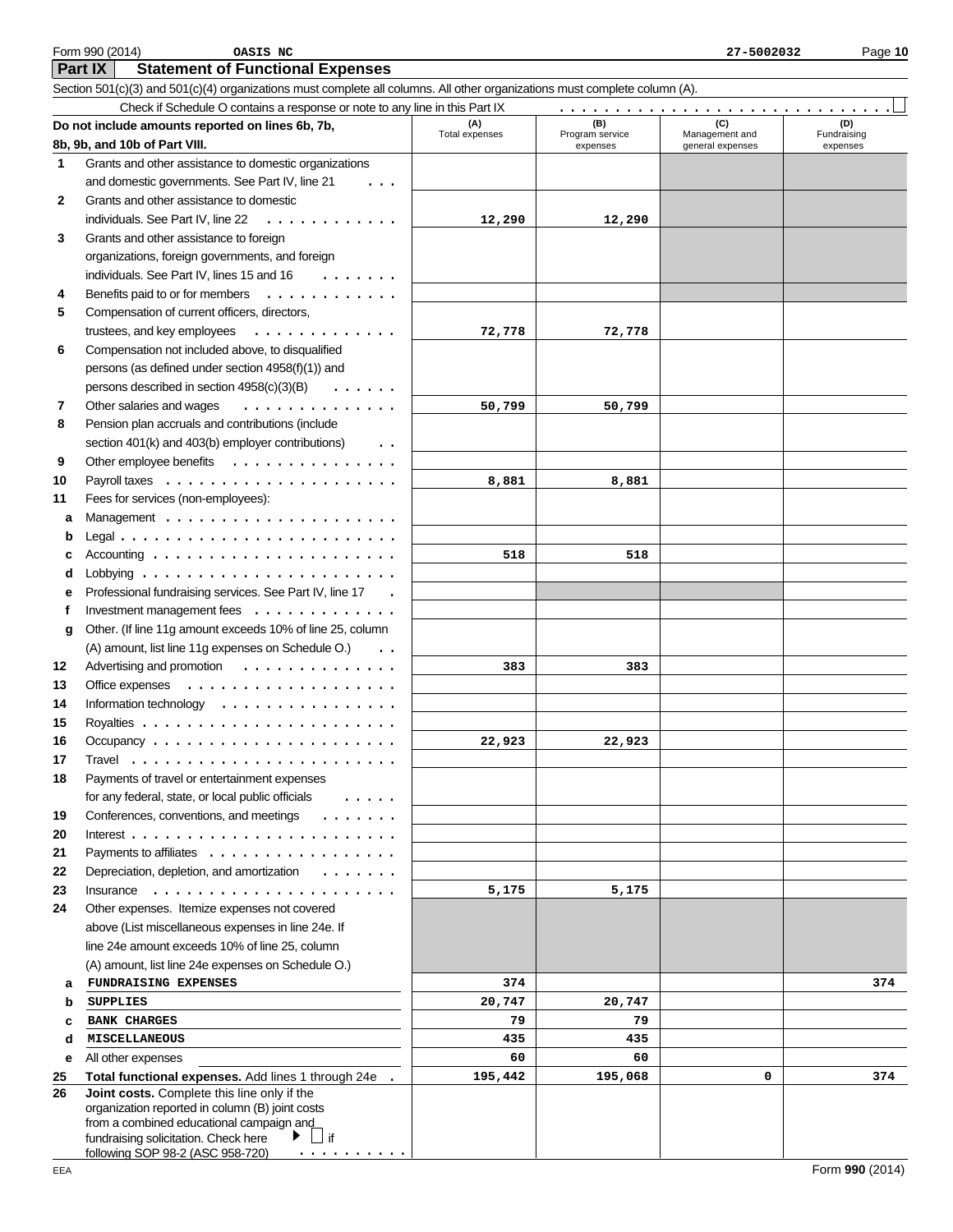| Form 990 (2014)  | OASIS NC                | 7-5002032<br>o n<br>-41 | Page |
|------------------|-------------------------|-------------------------|------|
| P <sub>art</sub> | <b>Balance</b><br>Sheet |                         |      |

| I GILA                      |          | הסווטיס טווספו                                                                                          |                   |                 |             |
|-----------------------------|----------|---------------------------------------------------------------------------------------------------------|-------------------|-----------------|-------------|
|                             |          | Check if Schedule O contains a response or note to any line in this Part X                              |                   |                 |             |
|                             |          |                                                                                                         | (A)               |                 | (B)         |
|                             |          |                                                                                                         | Beginning of year |                 | End of year |
|                             | 1        | Cash - non-interest-bearing                                                                             | 8,921             | $\mathbf{1}$    | 12,294      |
|                             | 2        |                                                                                                         |                   | $\mathbf{2}$    | 20,000      |
|                             | 3        |                                                                                                         |                   | 3               |             |
|                             | 4        | Accounts receivable, net                                                                                |                   | 4               |             |
|                             | 5        | Loans and other receivables from current and former officers, directors,                                |                   |                 |             |
|                             |          | trustees, key employees, and highest compensated employees.                                             |                   |                 |             |
|                             |          | Complete Part II of Schedule L                                                                          |                   | 5               |             |
|                             | 6        | Loans and other receivables from other disqualified persons (as defined under section                   |                   |                 |             |
|                             |          | 4958(f)(1)), persons described in section 4958(c)(3)(B), and contributing employers and                 |                   |                 |             |
|                             |          | sponsoring organizations of section 501(c)(9) voluntary employees' beneficiary                          |                   |                 |             |
|                             |          | organizations (see instructions). Complete Part II of Schedule L.                                       |                   | 6               |             |
|                             | 7        | Notes and loans receivable, net                                                                         |                   | $\overline{7}$  |             |
| Assets                      | 8        | Inventories for sale or use                                                                             |                   | 8               |             |
|                             | 9        | Prepaid expenses and deferred charges                                                                   |                   | 9               |             |
|                             | 10a      | Land, buildings, and equipment: cost or                                                                 |                   |                 |             |
|                             |          | other basis. Complete Part VI of Schedule D<br>.   10a                                                  |                   |                 |             |
|                             | b        | Less: accumulated depreciation $\ldots \ldots \ldots$   10b                                             |                   | 10 <sub>c</sub> |             |
|                             | 11       | Investments - publicly traded securities                                                                |                   | 11              |             |
|                             | 12       | Investments - other securities. See Part IV, line 11<br>.                                               |                   | 12              |             |
|                             | 13       | Investments - program-related. See Part IV, line 11<br>.                                                |                   | 13              |             |
|                             | 14       |                                                                                                         |                   | 14              |             |
|                             | 15       | Other assets. See Part IV, line 11 $\ldots \ldots \ldots \ldots \ldots \ldots \ldots \ldots$            |                   | 15              |             |
|                             | 16       | Total assets. Add lines 1 through 15 (must equal line 34)                                               | 8,921             | 16              | 32,294      |
|                             | 17       |                                                                                                         |                   | 17              | 4,064       |
|                             | 18       |                                                                                                         |                   | 18              |             |
|                             | 19       | Deferred revenue                                                                                        |                   | 19              |             |
|                             | 20       | Tax-exempt bond liabilities                                                                             |                   | 20              |             |
|                             | 21       | Escrow or custodial account liability. Complete Part IV of Schedule D<br>1.1.1.1.1.1                    |                   | 21              |             |
|                             | 22       |                                                                                                         |                   |                 |             |
|                             |          | Loans and other payables to current and former officers, directors,                                     |                   |                 |             |
| Liabilities                 |          | trustees, key employees, highest compensated employees, and                                             |                   |                 |             |
|                             |          | disqualified persons. Complete Part II of Schedule L<br>.                                               |                   | 22<br>23        |             |
|                             | 23       | Secured mortgages and notes payable to unrelated third parties<br>.                                     |                   |                 |             |
|                             | 24<br>25 | Unsecured notes and loans payable to unrelated third parties<br>.                                       |                   | 24              |             |
|                             |          | Other liabilities (including federal income tax, payables to related third                              |                   |                 |             |
|                             |          | parties, and other liabilities not included on lines 17-24). Complete Part X<br>of Schedule D           |                   | 25              |             |
|                             |          |                                                                                                         |                   |                 |             |
|                             | 26       |                                                                                                         | 0                 | 26              | 4,064       |
|                             |          | Organizations that follow SFAS 117 (ASC 958), check here<br>$\blacktriangleright$   and                 |                   |                 |             |
|                             |          | complete lines 27 through 29, and lines 33 and 34.                                                      |                   |                 |             |
|                             | 27       |                                                                                                         |                   | 27              |             |
|                             | 28       |                                                                                                         |                   | 28              |             |
|                             | 29       | Permanently restricted net assets                                                                       |                   | 29              |             |
|                             |          | $\blacktriangleright \mathbb{X}$ and<br>Organizations that do not follow SFAS 117 (ASC 958), check here |                   |                 |             |
|                             |          | complete lines 30 through 34.                                                                           |                   |                 |             |
|                             | 30       | Capital stock or trust principal, or current funds<br>.                                                 |                   | 30              |             |
|                             | 31       | Paid-in or capital surplus, or land, building, or equipment fund<br>.                                   |                   | 31              |             |
| Net Assets or Fund Balances | 32       | Retained earnings, endowment, accumulated income, or other funds<br>$\cdots$                            | 8,921             | 32              | 28,230      |
|                             | 33       | Total net assets or fund balances                                                                       | 8,921             | 33              | 28,230      |
|                             | 34       |                                                                                                         | 8,921             | 34              | 32,294      |

EEA Form **990** (2014)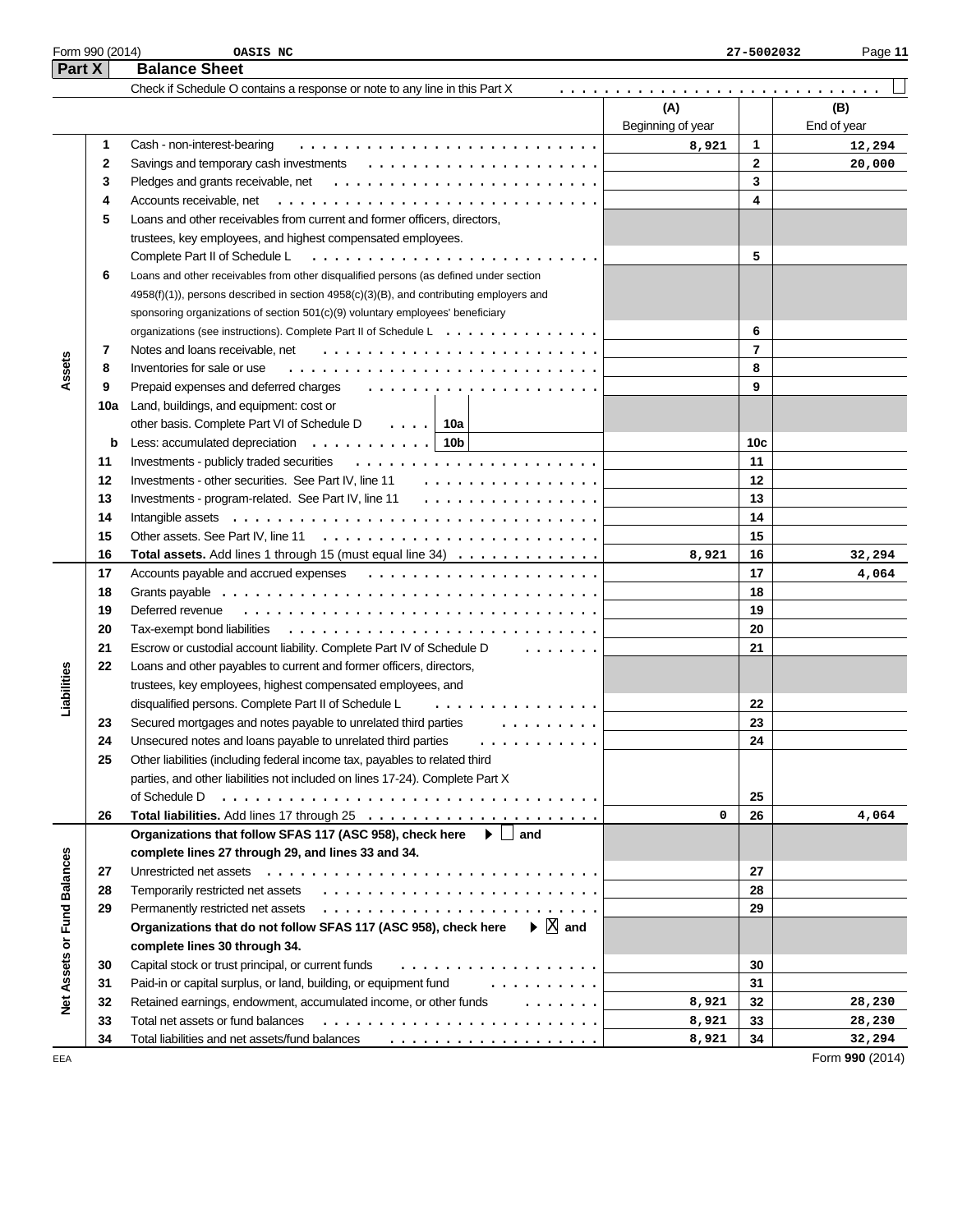Internal Revenue Service

 $\mathsf{L}$ П  $\Box$ 

П

 $\Box$ 

**5**

**6 7**

**8 9**

X

**10 11**

|  |  |  | (Form 990 or 990-EZ) |
|--|--|--|----------------------|
|--|--|--|----------------------|

# **SCHEDULE A Public Charity Status and Public Support**

Complete if the organization is a section 501(c)(3) organization or a section **4947(a)(1) nonexempt charitable trust.**

**Information about Schedule A (Form 990 or 990-EZ) and its instructions is at www.irs.gov/form990. 2014 Part I Reason for Public Charity Status** (All organizations must complete this part.) See instructions. ▶ Attach to Form 990 or Form 990-EZ. **Depiate to Public** Open to Public **Inspection** The organization is not a private foundation because it is: (For lines 1 through 11, check only one box.) A church, convention of churches, or association of churches described in **section 170(b)(1)(A)(i).** A school described in **section 170(b)(1)(A)(ii).** (Attach Schedule E.) A hospital or a cooperative hospital service organization described in **section 170(b)(1)(A)(iii).** A medical research organization operated in conjunction with a hospital described in **section 170(b)(1)(A)(iii).** Enter the hospital's name, city, and state: An organization operated for the benefit of a college or university owned or operated by a governmental unit described in **section 170(b)(1)(A)(iv).** (Complete Part II.) A federal, state, or local government or governmental unit described in **section 170(b)(1)(A)(v).** An organization that normally receives a substantial part of its support from a governmental unit or from the general public described in **section 170(b)(1)(A)(vi).** (Complete Part II.) A community trust described in **section 170(b)(1)(A)(vi).** (Complete Part II.) An organization that normally receives: (1) more than 33 1/3% of its support from contributions, membership fees, and gross receipts from activities related to its exempt functions - subject to certain exceptions, and (2) no more than 33 1/3% of its support from gross investment income and unrelated business taxable income (less section 511 tax) from businesses acquired by the organization after June 30, 1975. See **section 509(a)(2).** (Complete Part III.) **Name of the organization Employer identification number** Department of the Treasury **OASIS NC 27-5002032**

An organization organized and operated exclusively to test for public safety. See **section 509(a)(4).**

| An organization organized and operated exclusively for the benefit of, to perform the functions of, or to carry out the purposes of |
|-------------------------------------------------------------------------------------------------------------------------------------|
| one or more publicly supported organizations described in section 509(a)(1) or section 509(a)(2). See section 509(a)(3). Check      |
| the box in lines 11a through 11d that describes the type of supporting organization and complete lines 11e, 11f, and 11g.           |

|  | <b>a</b> $\Box$ Type I. A supporting organization operated, supervised, or controlled by its supported organization(s), typically by giving |
|--|---------------------------------------------------------------------------------------------------------------------------------------------|
|  | the supported organization(s) the power to regularly appoint or elect a majority of the directors or trustees of the supporting             |
|  | organization. You must complete Part IV, Sections A and B.                                                                                  |

|  | <b>b</b> $\Box$ Type II. A supporting organization supervised or controlled in connection with its supported organization(s), by having |
|--|-----------------------------------------------------------------------------------------------------------------------------------------|
|  | control or management of the supporting organization vested in the same persons that control or manage the supported                    |
|  | organization(s). You must complete Part IV, Sections A and C.                                                                           |

|  | c □ Type III functionally integrated. A supporting organization operated in connection with, and functionally integrated with, |
|--|--------------------------------------------------------------------------------------------------------------------------------|
|  | its supported organization(s) (see instructions). You must complete Part IV, Sections A, D, and E.                             |

|  | $\Box$ Type III non-functionally integrated. A supporting organization operated in connection with its supported organization(s) |
|--|----------------------------------------------------------------------------------------------------------------------------------|
|  | that is not functionally integrated. The organization generally must satisfy a distribution requirement and an attentiveness     |
|  | requirement (see instructions). You must complete Part IV, Sections A and D, and Part V.                                         |

|  | e $\Box$ Check this box if the organization received a written determination from the IRS that it is a Type I, Type II, Type III |
|--|----------------------------------------------------------------------------------------------------------------------------------|
|  | functionally integrated, or Type III non-functionally integrated supporting organization.                                        |

| f Enter the number of supported organizations |  |
|-----------------------------------------------|--|
|-----------------------------------------------|--|

| g Provide the following information about the supported organization(s). |  |
|--------------------------------------------------------------------------|--|
|                                                                          |  |

| (i) Name of supported organization | (ii) EIN<br>(iii) Type of organization<br>(described on lines 1-9<br>above or IRC section<br>(see instructions)) |  | (iv) Is the organization<br>listed in your governing<br>document? |    | (v) Amount of monetary<br>support (see<br>instructions) | (vi) Amount of<br>other support (see<br>instructions) |  |
|------------------------------------|------------------------------------------------------------------------------------------------------------------|--|-------------------------------------------------------------------|----|---------------------------------------------------------|-------------------------------------------------------|--|
|                                    |                                                                                                                  |  | <b>Yes</b>                                                        | No |                                                         |                                                       |  |
| (A)                                |                                                                                                                  |  |                                                                   |    |                                                         |                                                       |  |
| (B)                                |                                                                                                                  |  |                                                                   |    |                                                         |                                                       |  |
| (C)                                |                                                                                                                  |  |                                                                   |    |                                                         |                                                       |  |
| (D)                                |                                                                                                                  |  |                                                                   |    |                                                         |                                                       |  |
| (E)                                |                                                                                                                  |  |                                                                   |    |                                                         |                                                       |  |
| <b>Total</b>                       |                                                                                                                  |  |                                                                   |    |                                                         |                                                       |  |

OMB No. 1545-0047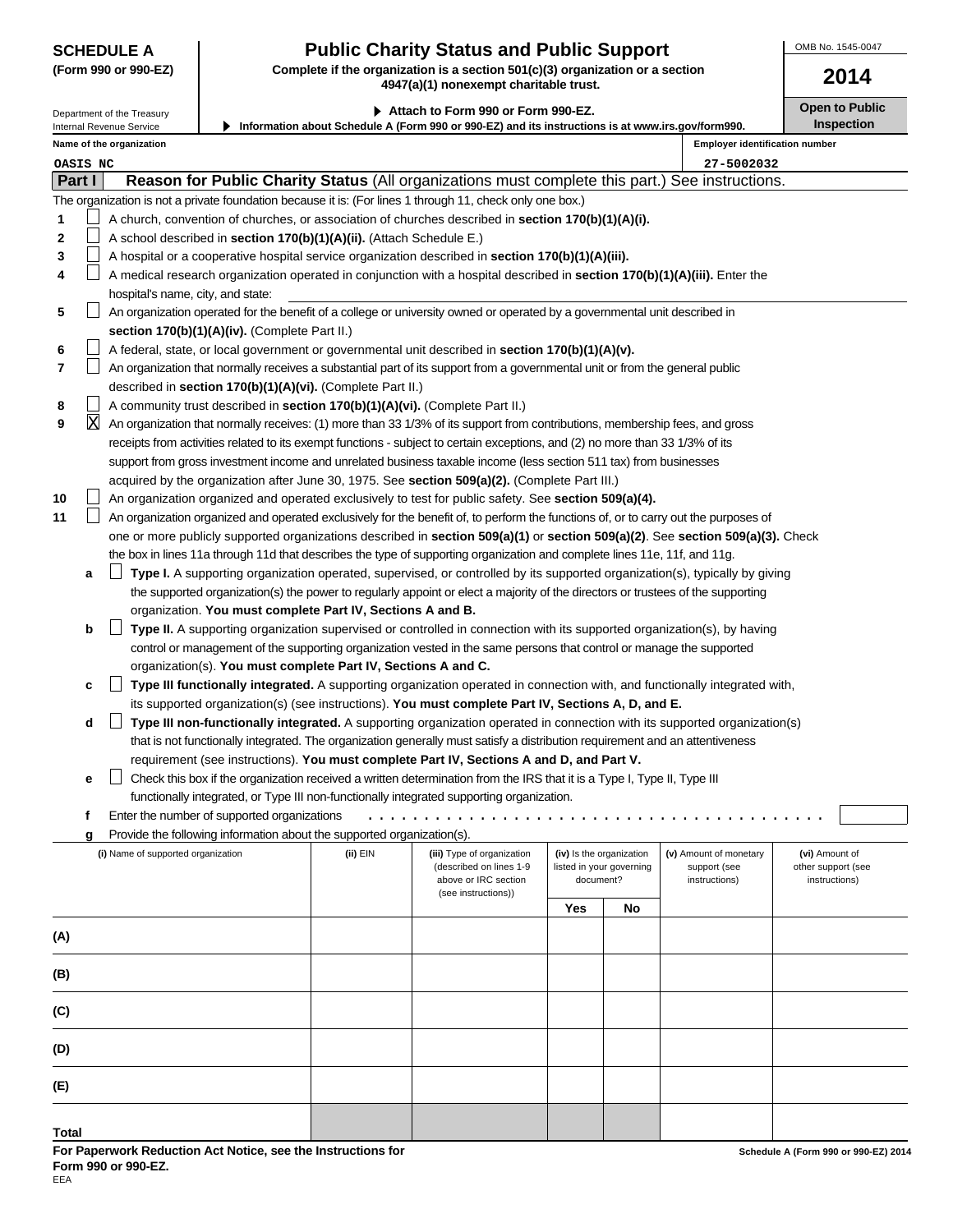|     | Schedule A (Form 990 or 990-EZ) 2014<br>OASIS NC                                                                                   |          |          |            |            | 27-5002032 | Page 2                              |
|-----|------------------------------------------------------------------------------------------------------------------------------------|----------|----------|------------|------------|------------|-------------------------------------|
|     | Support Schedule for Organizations Described in Sections 170(b)(1)(A)(iv) and 170(b)(1)(A)(vi)<br>Part II                          |          |          |            |            |            |                                     |
|     | (Complete only if you checked the box on line 5, 7, or 8 of Part I or if the organization failed to qualify under                  |          |          |            |            |            |                                     |
|     | Part III. If the organization fails to qualify under the tests listed below, please complete Part III.)                            |          |          |            |            |            |                                     |
|     | <b>Section A. Public Support</b>                                                                                                   |          |          |            |            |            |                                     |
|     | Calendar year (or fiscal year beginning in) ▶                                                                                      | (a) 2010 | (b) 2011 | $(c)$ 2012 | $(d)$ 2013 | (e) $2014$ | (f) Total                           |
| 1   | Gifts, grants, contributions, and                                                                                                  |          |          |            |            |            |                                     |
|     | membership fees received. (Do not                                                                                                  |          |          |            |            |            |                                     |
|     | include any "unusual grants.")                                                                                                     |          |          |            |            |            |                                     |
| 2   | Tax revenues levied for the                                                                                                        |          |          |            |            |            |                                     |
|     | organization's benefit and either paid<br>to or expended on its behalf                                                             |          |          |            |            |            |                                     |
| 3   | The value of services or facilities                                                                                                |          |          |            |            |            |                                     |
|     | furnished by a governmental unit to the                                                                                            |          |          |            |            |            |                                     |
|     | organization without charge<br>.                                                                                                   |          |          |            |            |            |                                     |
| 4   | Total. Add lines 1 through 3<br>$\sim$                                                                                             |          |          |            |            |            |                                     |
| 5   | The portion of total contributions by                                                                                              |          |          |            |            |            |                                     |
|     | each person (other than a                                                                                                          |          |          |            |            |            |                                     |
|     | governmental unit or publicly                                                                                                      |          |          |            |            |            |                                     |
|     | supported organization) included on                                                                                                |          |          |            |            |            |                                     |
|     | line 1 that exceeds 2% of the amount                                                                                               |          |          |            |            |            |                                     |
|     | shown on line 11, column (f)                                                                                                       |          |          |            |            |            |                                     |
| 6   | Public support. Subtract line 5 from line 4                                                                                        |          |          |            |            |            |                                     |
|     | <b>Section B. Total Support</b>                                                                                                    |          |          |            |            |            |                                     |
|     | Calendar year (or fiscal year beginning in) ▶                                                                                      | (a) 2010 | (b) 2011 | $(c)$ 2012 | $(d)$ 2013 | (e) 2014   | (f) Total                           |
| 7   | Amounts from line 4<br>.                                                                                                           |          |          |            |            |            |                                     |
| 8   | Gross income from interest, dividends,<br>payments received on securities loans,                                                   |          |          |            |            |            |                                     |
|     | rents, royalties and income from similar                                                                                           |          |          |            |            |            |                                     |
|     | SOUICES                                                                                                                            |          |          |            |            |            |                                     |
| 9   | Net income from unrelated business                                                                                                 |          |          |            |            |            |                                     |
|     | activities, whether or not the business                                                                                            |          |          |            |            |            |                                     |
|     | is regularly carried on<br>.                                                                                                       |          |          |            |            |            |                                     |
| 10  | Other income. Do not include gain or                                                                                               |          |          |            |            |            |                                     |
|     | loss from the sale of capital assets<br>(Explain in Part VI.) $\ldots$ $\ldots$ $\ldots$ .                                         |          |          |            |            |            |                                     |
| 11  | Total support. Add lines 7 through 10 .                                                                                            |          |          |            |            |            |                                     |
| 12  | Gross receipts from related activities, etc. (see instructions)                                                                    |          |          |            |            | 12         |                                     |
| 13  | First five years. If the Form 990 is for the organization's first, second, third, fourth, or fifth tax year as a section 501(c)(3) |          |          |            |            |            |                                     |
|     |                                                                                                                                    |          |          |            |            |            | ▶                                   |
|     | <b>Section C. Computation of Public Support Percentage</b>                                                                         |          |          |            |            |            |                                     |
| 14  | Public support percentage for 2014 (line 6, column (f) divided by line 11, column (f) $\ldots \ldots \ldots \ldots$                |          |          |            |            | 14         | %                                   |
| 15  | Public support percentage from 2013 Schedule A, Part II, line 14                                                                   |          |          |            |            | 15         | $\%$                                |
| 16a | 33 1/3% support test - 2014. If the organization did not check the box on line 13, and line 14 is 33 1/3% or more, check this      |          |          |            |            |            |                                     |
|     | box and stop here. The organization qualifies as a publicly supported organization                                                 |          |          |            |            |            |                                     |
| b   | 33 1/3% support test - 2013. If the organization did not check a box on line 13 or 16a, and line 15 is 33 1/3% or more,            |          |          |            |            |            |                                     |
|     | check this box and stop here. The organization qualifies as a publicly supported organization                                      |          |          |            |            |            |                                     |
| 17а | 10%-facts-and-circumstances test - 2014. If the organization did not check a box on line 13, 16a, or 16b, and line 14 is           |          |          |            |            |            |                                     |
|     | 10% or more, and if the organization meets the "facts-and-circumstances" test, check this box and stop here. Explain in            |          |          |            |            |            |                                     |
|     | Part VI how the organization meets the "facts-and-circumstances" test. The organization qualifies as a publicly supported          |          |          |            |            |            |                                     |
|     |                                                                                                                                    |          |          |            |            |            |                                     |
| b   | 10%-facts-and-circumstances test - 2013. If the organization did not check a box on line 13, 16a, 16b, or 17a, and line            |          |          |            |            |            |                                     |
|     | 15 is 10% or more, and if the organization meets the "facts-and-circumstances" test, check this box and stop here.                 |          |          |            |            |            |                                     |
|     | Explain in Part VI how the organization meets the "facts-and-circumstances" test. The organization qualifies as a publicly         |          |          |            |            |            |                                     |
|     | supported organization                                                                                                             |          |          |            |            |            |                                     |
| 18  | Private foundation. If the organization did not check a box on line 13, 16a, 16b, 17a, or 17b, check this box and see              |          |          |            |            |            |                                     |
|     | instructions                                                                                                                       |          |          |            |            |            |                                     |
| 드드기 |                                                                                                                                    |          |          |            |            |            | Schodule A (Form 000 or 000-F7) 201 |

EEA

**Schedule A (Form 990 or 990-EZ) 2014**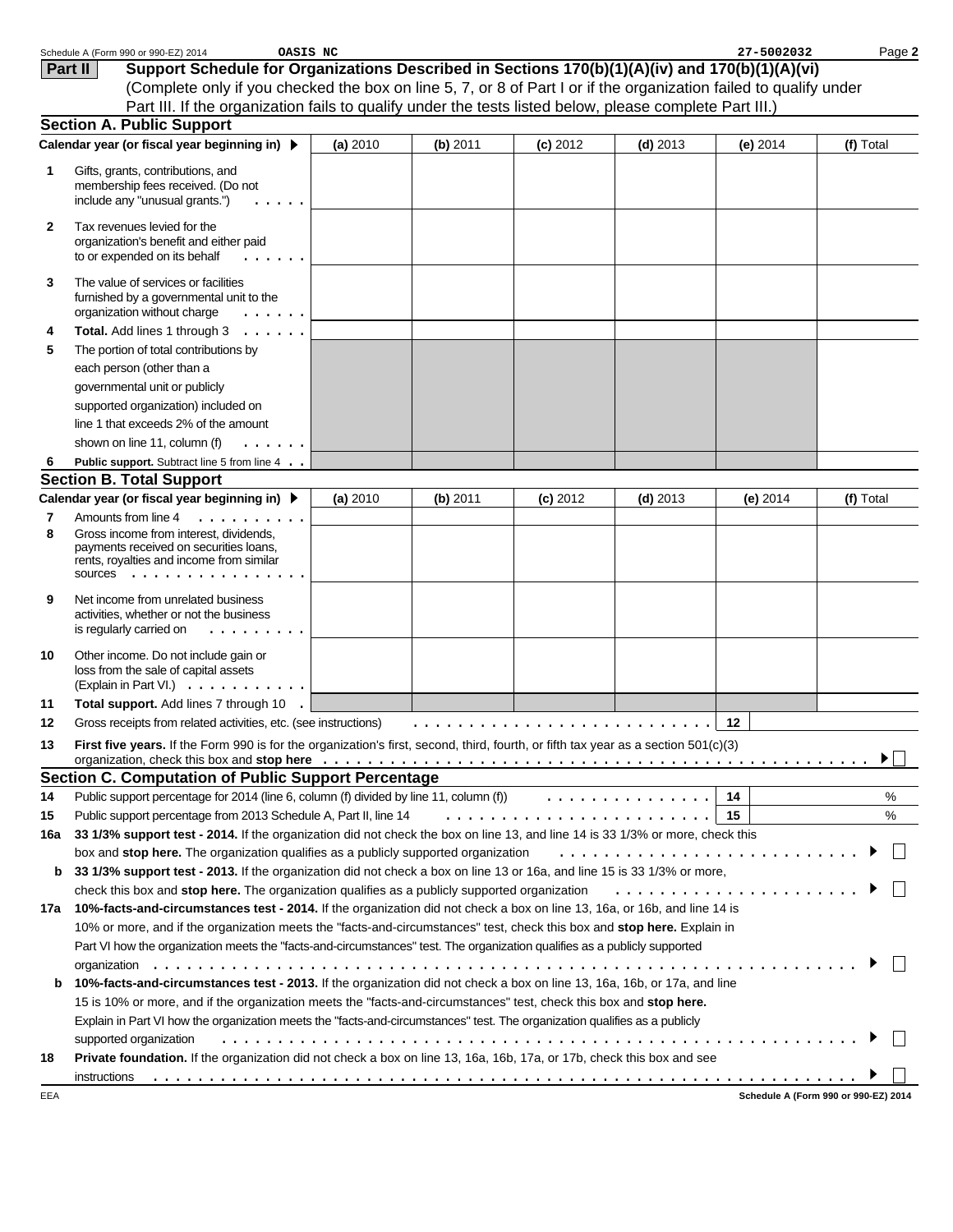|    | Schedule A (Form 990 or 990-EZ) 2014<br>OASIS NC                                                                                                                                                                               |          |          |            |            | 27-5002032       | Page 3       |
|----|--------------------------------------------------------------------------------------------------------------------------------------------------------------------------------------------------------------------------------|----------|----------|------------|------------|------------------|--------------|
|    | Support Schedule for Organizations Described in Section 509(a)(2)<br>Part III                                                                                                                                                  |          |          |            |            |                  |              |
|    | (Complete only if you checked the box on line 9 of Part I or if the organization failed to qualify under Part II.                                                                                                              |          |          |            |            |                  |              |
|    | If the organization fails to qualify under the tests listed below, please complete Part II.)                                                                                                                                   |          |          |            |            |                  |              |
|    | <b>Section A. Public Support</b>                                                                                                                                                                                               |          |          |            |            |                  |              |
|    | Calendar year (or fiscal year beginning in) ▶                                                                                                                                                                                  | (a) 2010 | (b) 2011 | $(c)$ 2012 | $(d)$ 2013 | (e) 2014         | (f) Total    |
|    |                                                                                                                                                                                                                                |          |          |            |            |                  |              |
| 1. | Gifts, grants, contributions, and membership fees                                                                                                                                                                              |          |          |            |            |                  |              |
|    | received. (Do not include any "unusual grants.")                                                                                                                                                                               |          |          | 31,381     | 35,920     | 46,917           | 114,218      |
| 2  | Gross receipts from admissions, merchandise                                                                                                                                                                                    |          |          |            |            |                  |              |
|    | sold or services performed, or facilities                                                                                                                                                                                      |          |          |            |            |                  |              |
|    | furnished in any activity that is related to the<br>organization's tax-exempt purpose $\cdots$ .                                                                                                                               |          |          | 42,720     | 77,875     | 163,458          | 284,053      |
| 3  |                                                                                                                                                                                                                                |          |          |            |            |                  |              |
|    | Gross receipts from activities that are not an<br>unrelated trade or bus. under sec 513                                                                                                                                        |          |          |            |            |                  |              |
|    |                                                                                                                                                                                                                                |          |          |            |            |                  |              |
| 4  | Tax revenues levied for the<br>organization's benefit and either paid                                                                                                                                                          |          |          |            |            |                  |              |
|    | to or expended on its behalf<br>.                                                                                                                                                                                              |          |          |            |            |                  |              |
|    |                                                                                                                                                                                                                                |          |          |            |            |                  |              |
| 5  | The value of services or facilities                                                                                                                                                                                            |          |          |            |            |                  |              |
|    | furnished by a governmental unit to the<br>organization without charge $\dots \dots \dots$                                                                                                                                     |          |          |            |            |                  |              |
| 6  | Total. Add lines 1 through 5<br>.                                                                                                                                                                                              |          |          | 74,101     | 113,795    | 210,375          | 398,271      |
|    | <b>7a</b> Amounts included on lines 1, 2, and 3                                                                                                                                                                                |          |          |            |            |                  |              |
|    | received from disqualified persons                                                                                                                                                                                             |          |          |            |            |                  |              |
|    | <b>b</b> Amounts included on lines 2 and 3                                                                                                                                                                                     |          |          |            |            |                  |              |
|    | received from other than disqualified                                                                                                                                                                                          |          |          |            |            |                  |              |
|    | persons that exceed the greater of \$5,000                                                                                                                                                                                     |          |          |            |            |                  |              |
|    | or 1% of the amount on line 13 for the year<br>$\cdot$ .                                                                                                                                                                       |          |          |            |            |                  |              |
|    | <b>C</b> Add lines 7a and 7b $\ldots$ $\ldots$ $\ldots$ $\ldots$                                                                                                                                                               |          |          |            |            |                  |              |
| 8  | Public support (Subtract line 7c from<br>line 6.) $\ldots \ldots \ldots \ldots \ldots$                                                                                                                                         |          |          |            |            |                  | 398,271      |
|    | <b>Section B. Total Support</b>                                                                                                                                                                                                |          |          |            |            |                  |              |
|    | Calendar year (or fiscal year beginning in) ▶                                                                                                                                                                                  | (a) 2010 | (b) 2011 | $(c)$ 2012 | $(d)$ 2013 | $(e)$ 2014       | (f) Total    |
| 9  | Amounts from line 6                                                                                                                                                                                                            |          |          | 74,101     | 113,795    | 210,375          | 398,271      |
|    |                                                                                                                                                                                                                                |          |          |            |            |                  |              |
|    | <b>10a</b> Gross income from interest, dividends,<br>payments received on securities loans, rents,                                                                                                                             |          |          |            |            |                  |              |
|    | royalties and income from similar sources<br>$\ddot{\phantom{a}}$                                                                                                                                                              |          |          |            |            |                  |              |
|    |                                                                                                                                                                                                                                |          |          |            |            |                  |              |
|    | <b>b</b> Unrelated business taxable income (less<br>section 511 taxes) from businesses                                                                                                                                         |          |          |            |            |                  |              |
|    | acquired after June 30, 1975                                                                                                                                                                                                   |          |          |            |            |                  |              |
|    | C Add lines 10a and 10b $\ldots$                                                                                                                                                                                               |          |          |            |            |                  |              |
| 11 | Net income from unrelated business                                                                                                                                                                                             |          |          |            |            |                  |              |
|    | activities not included in line 10b, whether                                                                                                                                                                                   |          |          |            |            |                  |              |
|    | or not the business is regularly carried on                                                                                                                                                                                    |          |          |            |            |                  |              |
| 12 | Other income. Do not include gain or                                                                                                                                                                                           |          |          |            |            |                  |              |
|    | loss from the sale of capital assets                                                                                                                                                                                           |          |          |            |            |                  |              |
|    | (Explain in Part VI.) $\ldots$ , $\ldots$ , $\ldots$                                                                                                                                                                           |          |          |            |            |                  |              |
| 13 | Total support. (Add lines 9, 10c, 11,                                                                                                                                                                                          |          |          |            |            |                  |              |
|    | and 12.) $\ldots$ $\ldots$ $\ldots$ $\ldots$ $\ldots$ $\ldots$ $\ldots$                                                                                                                                                        | α        |          | 74,101     | 113,795    | 210,375          | 398,271      |
| 14 | First five years. If the Form 990 is for the organization's first, second, third, fourth, or fifth tax year as a section 501(c)(3)                                                                                             |          |          |            |            |                  |              |
|    | organization, check this box and stop here edition of the state of the state of the state of the state of the state of the state of the state of the state of the state of the state of the state of the state of the state of |          |          |            |            |                  |              |
|    | <b>Section C. Computation of Public Support Percentage</b>                                                                                                                                                                     |          |          |            |            |                  |              |
| 15 | Public support percentage for 2014 (line 8, column (f) divided by line 13, column (f))                                                                                                                                         |          |          |            | .          | 15               | 100.00<br>%  |
| 16 | Public support percentage from 2013 Schedule A, Part III, line 15                                                                                                                                                              |          |          |            |            | 16               | $\%$         |
|    | Section D. Computation of Investment Income Percentage                                                                                                                                                                         |          |          |            |            |                  |              |
| 17 | Investment income percentage for 2014 (line 10c, column (f) divided by line 13, column (f) $\ldots \ldots \ldots \ldots$                                                                                                       |          |          |            |            | 17 <sup>17</sup> | $\%$<br>0.00 |
| 18 |                                                                                                                                                                                                                                |          |          |            |            | 18               | $\%$         |
|    | 19a 33 1/3% support tests - 2014. If the organization did not check the box on line 14, and line 15 is more than 33 1/3%, and line                                                                                             |          |          |            |            |                  |              |
|    | 17 is not more than 33 1/3%, check this box and stop here. The organization qualifies as a publicly supported organization                                                                                                     |          |          |            |            | .                | X            |
|    | <b>b</b> 33 1/3% support tests - 2013. If the organization did not check a box on line 14 or line 19a, and line 16 is more than 33 1/3%, and                                                                                   |          |          |            |            |                  |              |
|    | line 18 is not more than 33 1/3%, check this box and stop here. The organization qualifies as a publicly supported organization $\ldots \ldots$                                                                                |          |          |            |            |                  |              |
| 20 | Private foundation. If the organization did not check a box on line 14, 19a, or 19b, check this box and see instructions                                                                                                       |          |          |            |            | .                |              |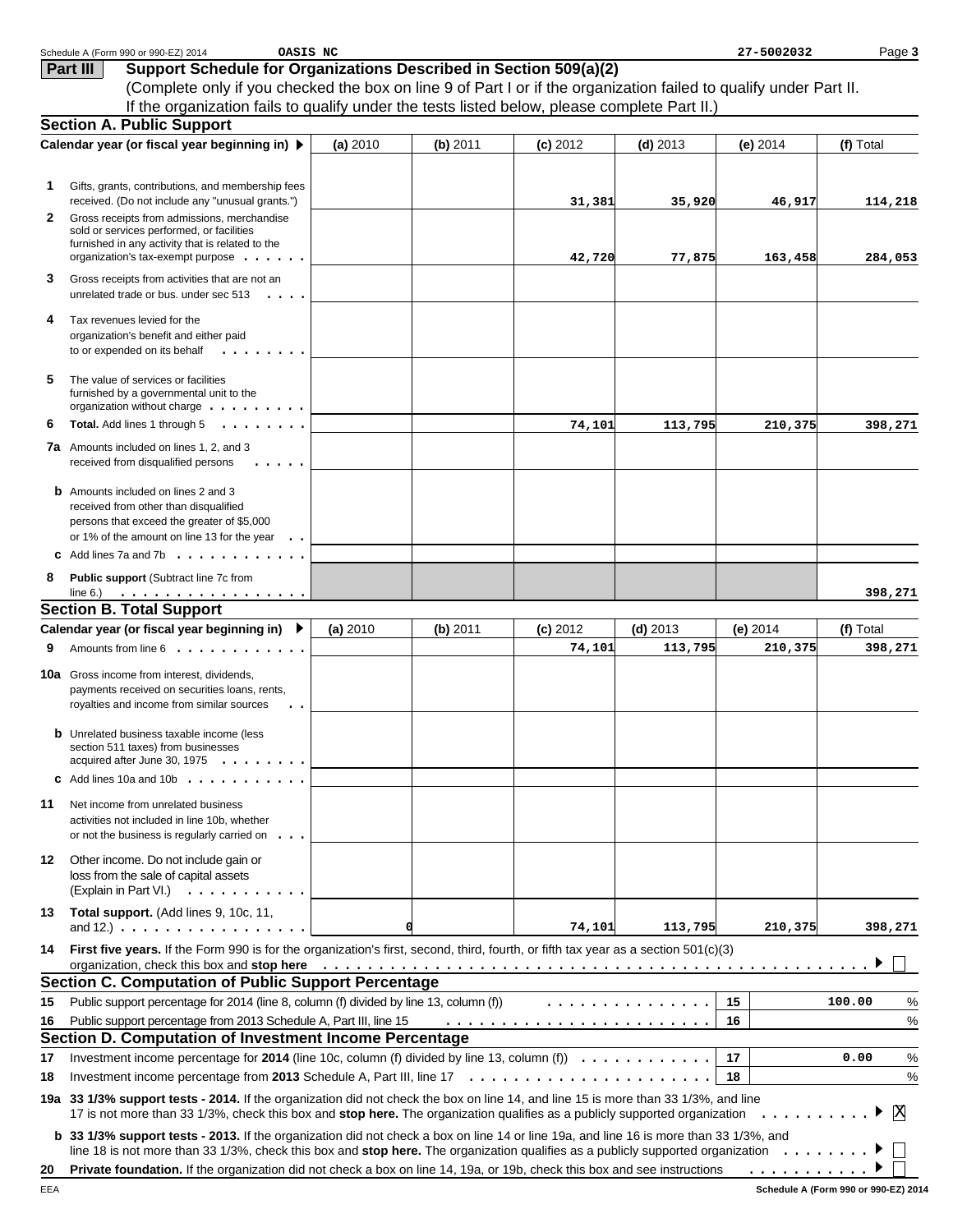OMB No. 1545-0047

| or 990-PF)                   |                                                  |
|------------------------------|--------------------------------------------------|
|                              | Attach to Form 990, Form 990-EZ, or Form 990-PF. |
| Donasterant of the Transmiss |                                                  |

**2014**

|  |  | Name of the organization |  |
|--|--|--------------------------|--|
|--|--|--------------------------|--|

**Schedule B (Form 990, 990-EZ,**

Department of the Treasury Internal Revenue Service

| Internal Revenue Service | Information about Schedule B (Form 990, 990-EZ, or 990-PF) and its instructions is at www.irs.gov/form990. |               |  |  |  |
|--------------------------|------------------------------------------------------------------------------------------------------------|---------------|--|--|--|
| Name of the organization |                                                                                                            | Employer ider |  |  |  |
| OASIS NC                 |                                                                                                            | 27-5002032    |  |  |  |

|         | ployer identification number |  |
|---------|------------------------------|--|
| 5002032 |                              |  |

| <b>Organization type (check one):</b> |                                                                           |
|---------------------------------------|---------------------------------------------------------------------------|
| Filers of:                            | Section:                                                                  |
| Form 990 or 990-EZ                    | $\boxtimes$ 501(c)( 3 ) (enter number) organization                       |
|                                       | 4947(a)(1) nonexempt charitable trust not treated as a private foundation |
|                                       | 527 political organization                                                |
| Form 990-PF                           | 501(c)(3) exempt private foundation                                       |
|                                       | 4947(a)(1) nonexempt charitable trust treated as a private foundation     |
|                                       | 501(c)(3) taxable private foundation                                      |

Check if your organization is covered by the **General Rule** or a **Special Rule.**

**Note.** Only a section 501(c)(7), (8), or (10) organization can check boxes for both the General Rule and a Special Rule. See instructions.

### **General Rule**

 $\boxtimes$  For an organization filing Form 990, 990-EZ, or 990-PF that received, during the year, contributions totaling \$5,000 or more (in money or property) from any one contributor. Complete Parts I and II. See instructions for determining a contributor's total contributions.

### **Special Rules**

For an organization described in section 501(c)(3) filing Form 990 or 990-EZ that met the 33 1/3% support test of the regulations under sections 509(a)(1) and 170(b)(1)(A)(vi), that checked Schedule A (Form 990 or 990-EZ), Part II, line 13, 16a, or 16b, and that received from any one contributor, during the year, total contributions of the greater of **(1)** \$5,000 or **(2)** 2% of the amount on (i) Form 990, Part VIII, line 1h, or (ii) Form 990-EZ, line 1. Complete Parts I and II.

For an organization described in section  $501(c)(7)$ , (8), or (10) filing Form 990 or 990-EZ that received from any one contributor, during the year, total contributions of more than \$1,000 exclusively for religious, charitable, scientific, literary, or educational purposes, or for the prevention of cruelty to children or animals. Complete Parts I, II, and III.

For an organization described in section  $501(c)(7)$ ,  $(8)$ , or (10) filing Form 990 or 990-EZ that received from any one contributor, during the year, contributions exclusively for religious, charitable, etc., purposes, but no such contributions totaled more than \$1,000. If this box is checked, enter here the total contributions that were received during the year for an exclusively religious, charitable, etc., purpose. Do not complete any of the parts unless the **General Rule** applies to this organization because it received nonexclusively religious, charitable, etc., contributions totaling \$5,000 or more during the year \$ ..................................

**Caution.** An organization that is not covered by the General Rule and/or the Special Rules does not file Schedule B (Form 990, 990-EZ, or 990-PF), but it **must** answer "No" on Part IV, line 2, of its Form 990; or check the box on line H of its Form 990-EZ or on its Form 990-PF, Part I, line 2, to certify that it does not meet the filing requirements of Schedule B (Form 990, 990-EZ, or 990-PF).

**For Paperwork Reduction Act Notice, see the Instructions for Form 990, 990-EZ, or 990-PF. Schedule B (Form 990, 990-EZ, or 990-PF) (2014)** EEA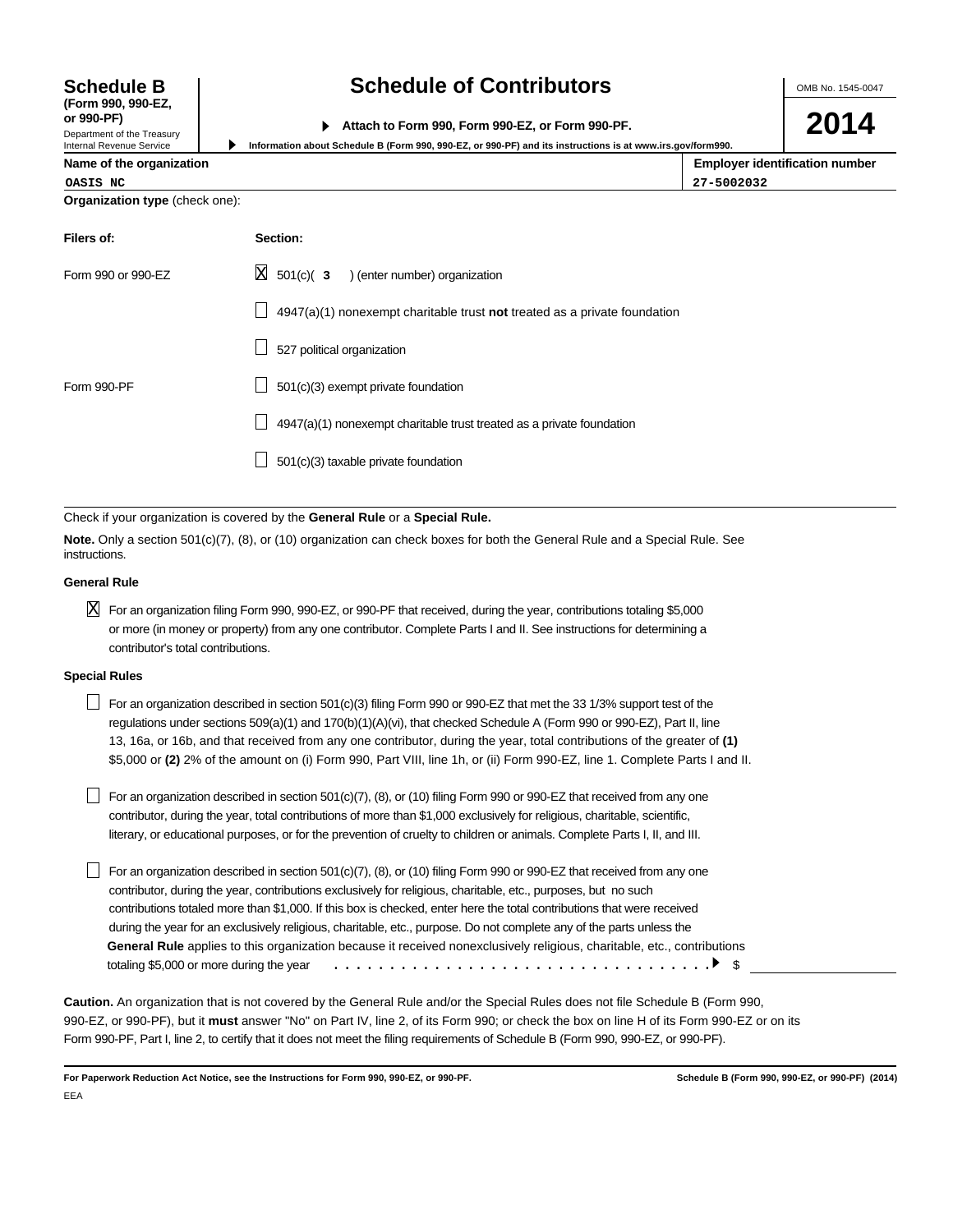|  | <b>Employer identification number</b> |  |
|--|---------------------------------------|--|
|--|---------------------------------------|--|

**Name of organization** 

**Part I Contributors** (see instructions). Use duplicate copies of Part I if additional space is needed. **(a) (b) (c) (d) No. Name, address, and ZIP + 4 Total contributions Type of contribution Person** X<br>□ **1 THE ESHELMAN FOUNDATION Payroll**  $\Box$ **\$ Noncash 12,000 PO BOX 1155** (Complete Part II for noncash contributions.) **WRIGHTSVILLE BEACH, NC 28480 (a) (b) (c) (d) No. Name, address, and ZIP + 4 Total contributions Type of contribution**  $\overline{\mathbb{R}}$ **Person 2 LANDFALL FOUNDATION Payroll**  $\Box$ **\$ Noncash 1924 PEMBROKE JONES DR 5,500**  (Complete Part II for **WILMINGTON, NC 28405** noncash contributions.) **(a) (b) (c) (d) No. Name, address, and ZIP + 4 Total contributions Type of contribution 3 RITE AID FOUNDATION Person** X **Payroll** П  $\Box$ **\$ Noncash 30 HUNTER LN 10,000**  (Complete Part II for noncash contributions.) **CAMP HILL, PA 17011 (a) (b) (c) (d) No. Name, address, and ZIP + 4 Total contributions Type of contribution Person** X<br>N **4 MITCHELL FOUNDATION Payroll**  $\Box$ **\$ Noncash 7,500 PO BOX 8937** (Complete Part II for **THE WOODLANDS, TX 77387** noncash contributions.) **(a) (b) (c) (d) No. Name, address, and ZIP + 4 Total contributions Type of contribution Person** X **5 BENDER FAMILY Payroll**  $\mathbf{L}$ **\$ Noncash**  $\Box$ **421 SAN MARCO DR 10,000**  (Complete Part II for **FORT LAUDERDALE, FL 33301**noncash contributions.) **(a) (b) (c) (d) No. Name, address, and ZIP + 4 Total contributions Type of contribution Person**  $\mathbf{L}$  $\Box$ **Payroll**  $\Box$ **\$ Noncash** (Complete Part II for noncash contributions.)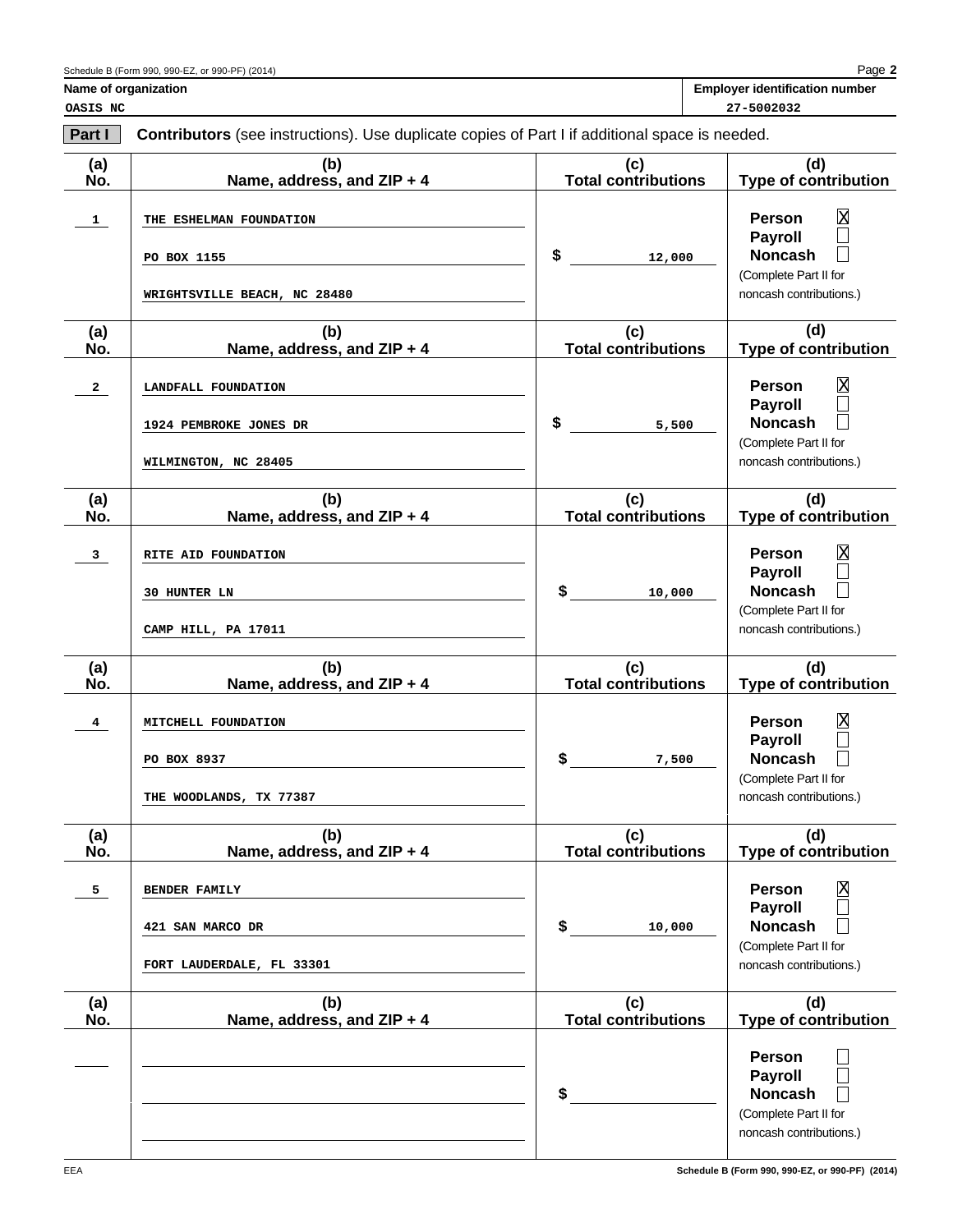Department of the Treasury Internal Revenue Service Name of the organization

# **SCHEDULE O**<br> **Supplemental Information to Form 990 or 990-EZ**<br> **Supplemental Information to Form 990 or 990-EZ**

**(Form 990 or 990-EZ) Complete to provide information for responses to specific questions on Form 990 or 990-EZ or to provide any additional information. Attach to Form 990 or 990-EZ.**

**Information about Schedule O (Form 990 or 990-EZ) and its instructions is at www.irs.gov/form990.**

**2014** OMB No. 1545-0047

**Open to Public**

**Inspection Employer identification number**

**OASIS NC 27-5002032**

## **01. Form 990 governing body review (Part VI, line 11)**

**THE ANNUAL TAX RETURN WAS REVIEWED BY THE BOARD PRIOR TO ITS FILING**

# **02. Conflict of interest policy compliance (Part VI, line 12c)**

**OASIS NC HAS A CONFLICT OF INTEREST POLICY WHICH IS MONITORED THROUGHOUT THE YEAR**

# **03. Governing documents, etc, available to public (Part VI, line 19)**

**THE TAX RETURN IS AVAILABLE FOR INSPECTION UPON REQUEST**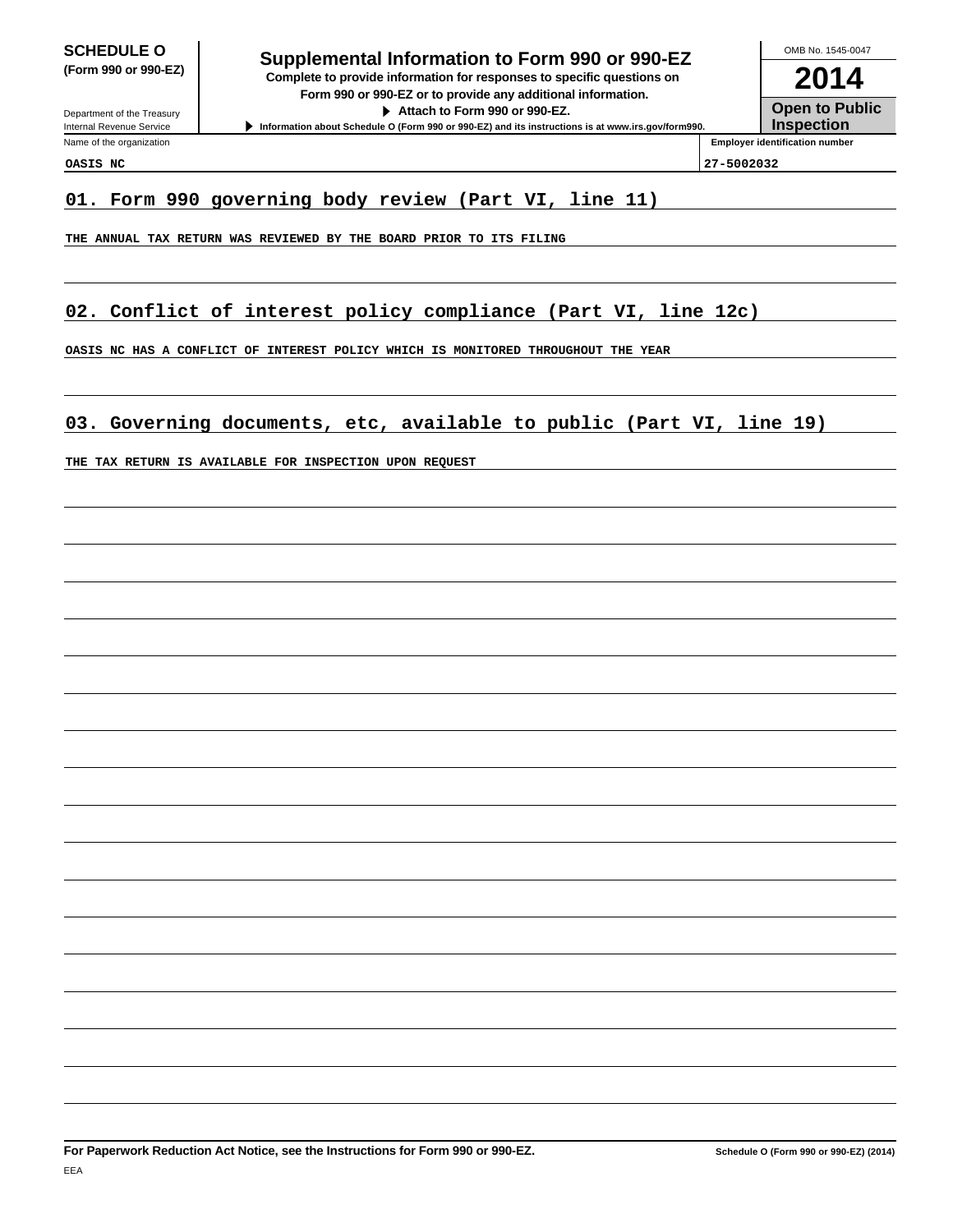| <b>Overflow Statement</b><br>Name(s) as shown on return<br>OASIS NC |        | $_{\text{Page}}^{2014}$ |
|---------------------------------------------------------------------|--------|-------------------------|
|                                                                     |        | <b>FEIN</b>             |
|                                                                     |        | 27-5002032              |
|                                                                     |        |                         |
| Description                                                         |        | Amount                  |
| <b>RENT</b>                                                         |        | \$<br>18,243            |
| <b>INTERNET</b>                                                     |        | 1,605                   |
| ELECTRIC<br>WATER AND SEWER                                         |        | 2,035<br>1,040          |
|                                                                     | Total: | $\frac{1}{2}$<br>22,923 |
|                                                                     |        |                         |
| Description                                                         |        | Amount                  |
| SUBSTITUTE TEACHER                                                  |        | $\frac{S}{2}$<br>60     |
|                                                                     | Total: | <u>े इ</u><br>60        |
|                                                                     |        |                         |
| Description                                                         |        | Amount                  |
| <b>RENT</b>                                                         |        | \$<br>18,243            |
| <b>INTERNET</b><br>ELECTRIC                                         |        | 1,605                   |
| WATER SEWER                                                         |        | 2,035<br>1,040          |
|                                                                     | Total: | $\frac{1}{2}$<br>22,923 |
|                                                                     |        |                         |
|                                                                     |        |                         |
|                                                                     |        |                         |
|                                                                     |        |                         |
|                                                                     |        |                         |
|                                                                     |        |                         |
|                                                                     |        |                         |
|                                                                     |        |                         |
|                                                                     |        |                         |
|                                                                     |        |                         |
|                                                                     |        |                         |
|                                                                     |        |                         |
|                                                                     |        |                         |
|                                                                     |        |                         |
|                                                                     |        |                         |
|                                                                     |        |                         |
|                                                                     |        |                         |
|                                                                     |        |                         |
|                                                                     |        |                         |
|                                                                     |        |                         |
|                                                                     |        |                         |
|                                                                     |        |                         |
|                                                                     |        |                         |